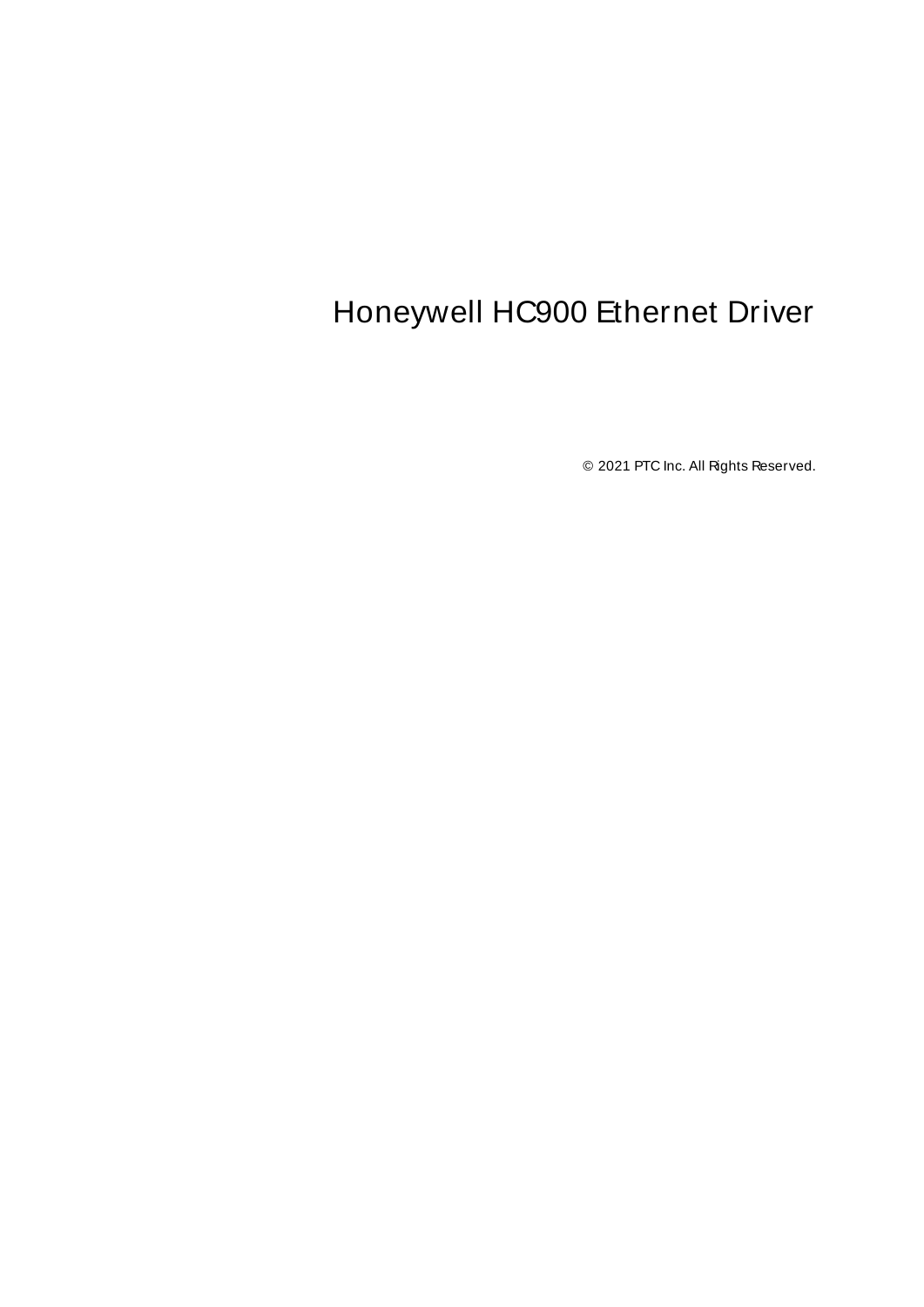# <span id="page-1-0"></span>Table of Contents

| Address ' <address>' is out of range for the specified device or register  29<br/>Device address '<address>' is not supported by model '<model name="">' 29</model></address></address> |  |
|-----------------------------------------------------------------------------------------------------------------------------------------------------------------------------------------|--|
|                                                                                                                                                                                         |  |
|                                                                                                                                                                                         |  |
|                                                                                                                                                                                         |  |
|                                                                                                                                                                                         |  |
|                                                                                                                                                                                         |  |
|                                                                                                                                                                                         |  |
|                                                                                                                                                                                         |  |
|                                                                                                                                                                                         |  |
|                                                                                                                                                                                         |  |
|                                                                                                                                                                                         |  |
|                                                                                                                                                                                         |  |
|                                                                                                                                                                                         |  |
|                                                                                                                                                                                         |  |
|                                                                                                                                                                                         |  |
|                                                                                                                                                                                         |  |
|                                                                                                                                                                                         |  |
|                                                                                                                                                                                         |  |
|                                                                                                                                                                                         |  |
|                                                                                                                                                                                         |  |
|                                                                                                                                                                                         |  |
|                                                                                                                                                                                         |  |
|                                                                                                                                                                                         |  |
|                                                                                                                                                                                         |  |
|                                                                                                                                                                                         |  |
|                                                                                                                                                                                         |  |
|                                                                                                                                                                                         |  |
|                                                                                                                                                                                         |  |
|                                                                                                                                                                                         |  |
|                                                                                                                                                                                         |  |
|                                                                                                                                                                                         |  |
|                                                                                                                                                                                         |  |
|                                                                                                                                                                                         |  |
|                                                                                                                                                                                         |  |
|                                                                                                                                                                                         |  |
|                                                                                                                                                                                         |  |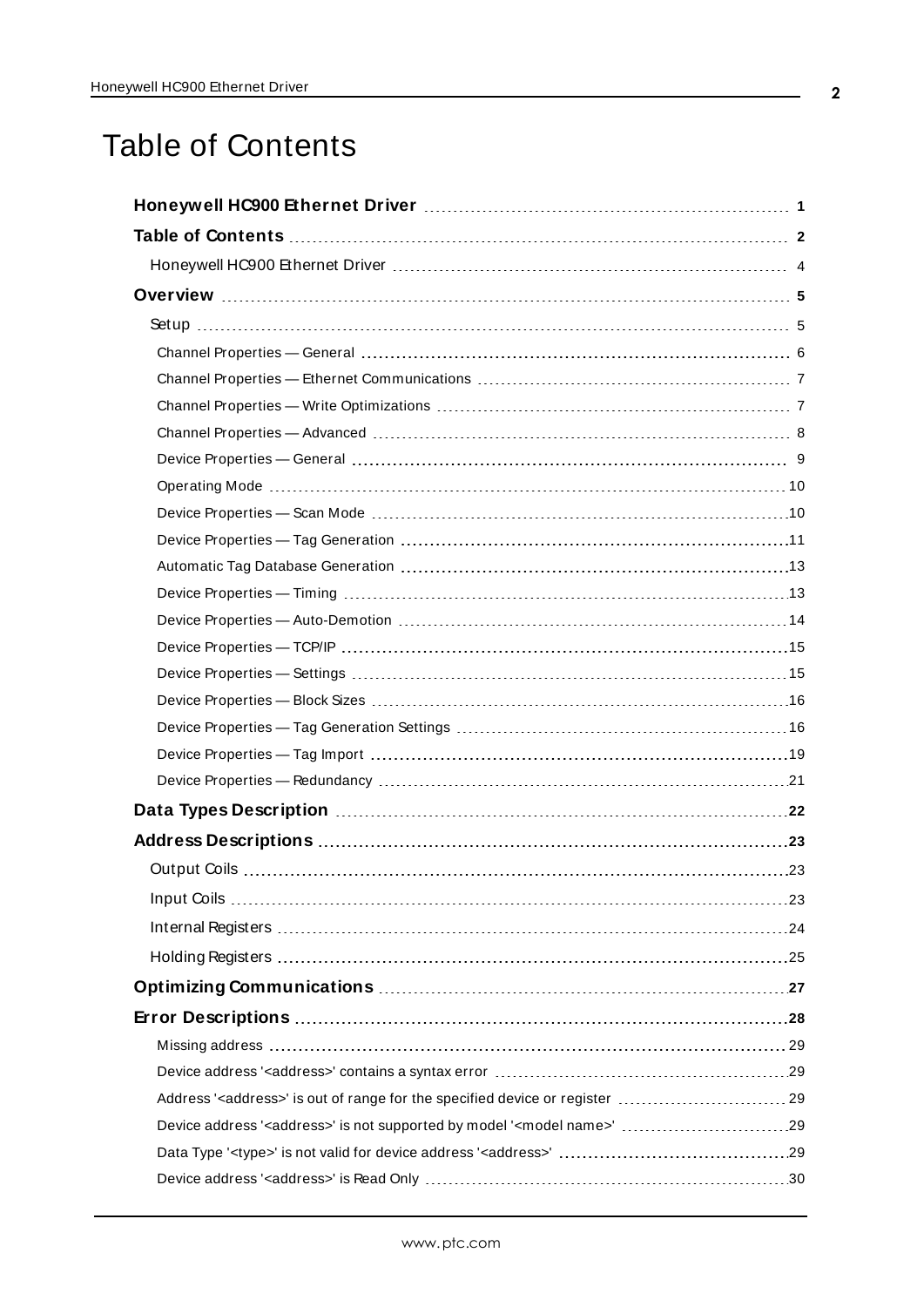| Array support is not available for the specified address: ' <address>' 30</address>                                                                                                                                                             |  |
|-------------------------------------------------------------------------------------------------------------------------------------------------------------------------------------------------------------------------------------------------|--|
|                                                                                                                                                                                                                                                 |  |
|                                                                                                                                                                                                                                                 |  |
|                                                                                                                                                                                                                                                 |  |
|                                                                                                                                                                                                                                                 |  |
|                                                                                                                                                                                                                                                 |  |
|                                                                                                                                                                                                                                                 |  |
|                                                                                                                                                                                                                                                 |  |
|                                                                                                                                                                                                                                                 |  |
|                                                                                                                                                                                                                                                 |  |
| Invalid tag name ' <name>' (field <field>, record <record>) could not be coerced into valid name 33</record></field></name>                                                                                                                     |  |
| Invalid tag name '< old name>' (field < field>, record < record>) changed to ' <new name="">'  34</new>                                                                                                                                         |  |
| Invalid datatype (field <field>, record <record> (accord) (accordina) (accordina) (accordina) (accordina) (accordina) (accordina) (accordina) (accordina) (accordina) (accordina) (accordina) (accordina) (accordina) (accordi</record></field> |  |
|                                                                                                                                                                                                                                                 |  |
|                                                                                                                                                                                                                                                 |  |
|                                                                                                                                                                                                                                                 |  |
|                                                                                                                                                                                                                                                 |  |
| Invalid block name ' <name>' (field <field>, record <record>) could not be coerced 36</record></field></name>                                                                                                                                   |  |
| Invalid block name '< old name>' (field < field>, record < record>) changed to ' <new>' 36</new>                                                                                                                                                |  |
|                                                                                                                                                                                                                                                 |  |
|                                                                                                                                                                                                                                                 |  |
|                                                                                                                                                                                                                                                 |  |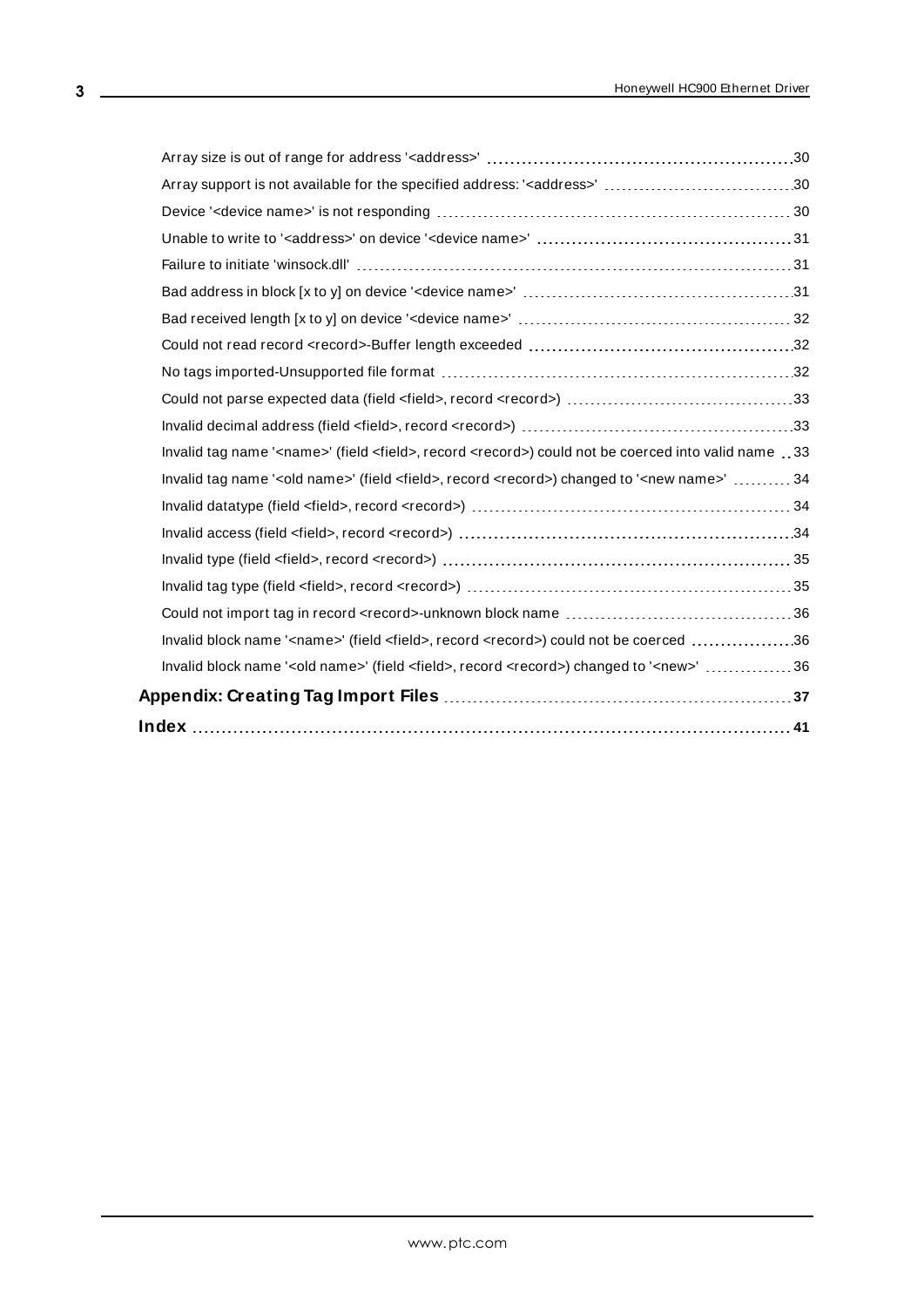## <span id="page-3-0"></span>**Honeywell HC900 Ethernet Driver**

Help version 1.033

#### **CONTENTS**

**[Overview](#page-4-0)**

What is the Honeywell HC900 Ethernet Driver?

**[Setup](#page-4-1)**

How do I configure a device for use with this driver?

#### **Data Types [Description](#page-21-0)**

What data types does the Honeywell HC900 Ethernet Driver support?

## **Automatic Tag Database [Generation](#page-12-0)** How can I easily configure tags for the Honeywell HC900 Ethernet Driver?

#### **Address [Descriptions](#page-22-0)**

How do I reference a data location in a Honeywell HC900 Ethernet device?

#### **Optimizing [Communications](#page-26-0)**

How do I get the best performance from the driver?

#### **Error [Descriptions](#page-27-0)**

What error messages does the Honeywell HC900 Ethernet Driver produce?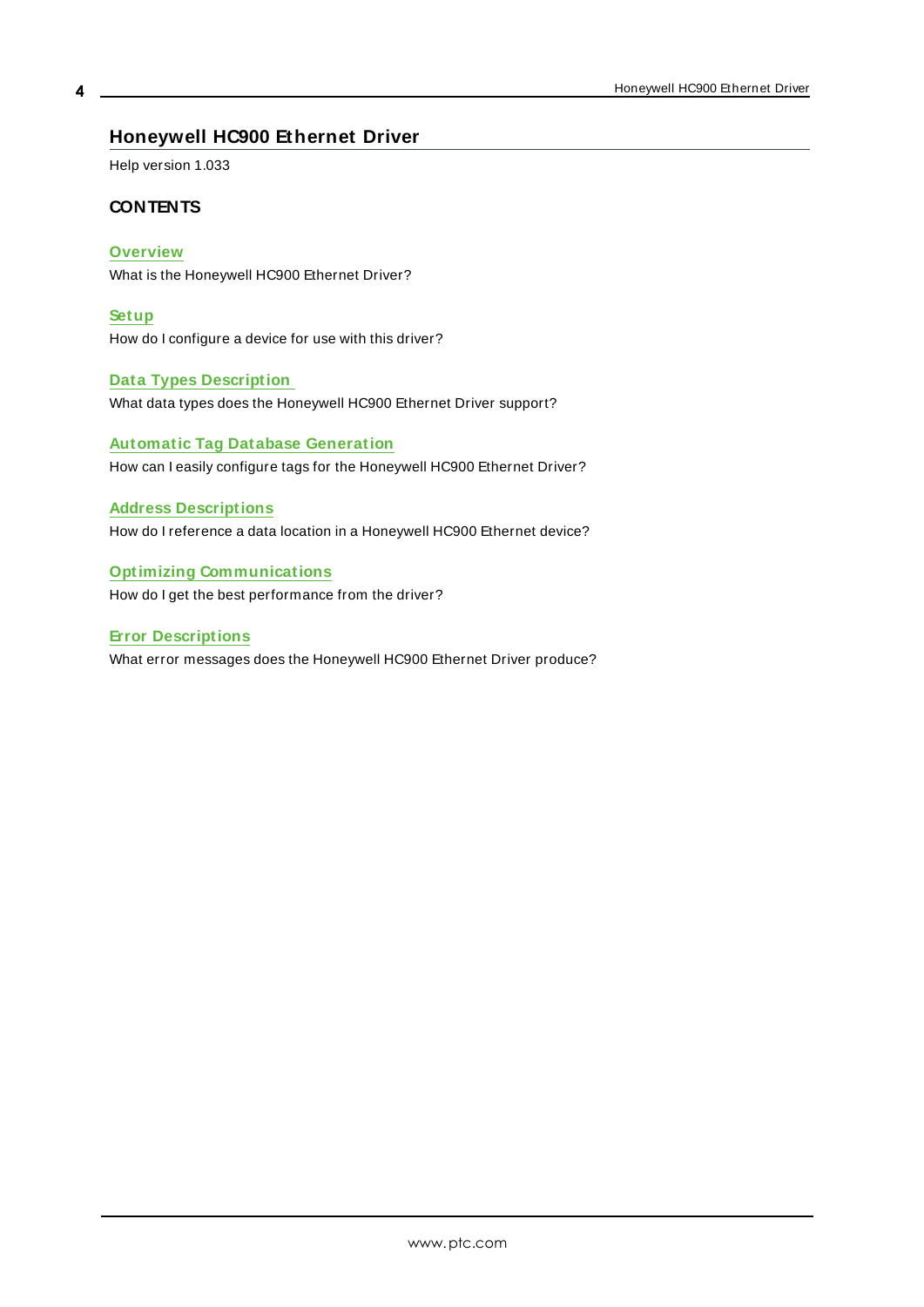### <span id="page-4-0"></span>**Overview**

The Honeywell HC900 Ethernet Driver provides an easy and reliable way to connect Honeywell HC900 Ethernet controllers to OPC Client applications, including HMI, SCADA, Historian, MES, ERPand countless custom applications. It is intended for use with Honeywell HC900 Hybrid Controllers and similar devices.

## <span id="page-4-1"></span>**Setup**

#### **Supported Devices**

HC900 Hybrid Controller

#### **Communication Protocol**

Modbus Ethernet using Winsock V1.1 or higher.

#### **Channel and Device Limits**

The maximum number of channels supported by this driver is 100. The maximum number of devices supported by this driver is 8192 per channel.

## **Device ID (PLC Network Address)**

The Device ID is used to specify the device IP in standard YYY.YYY.YYY.YYY format.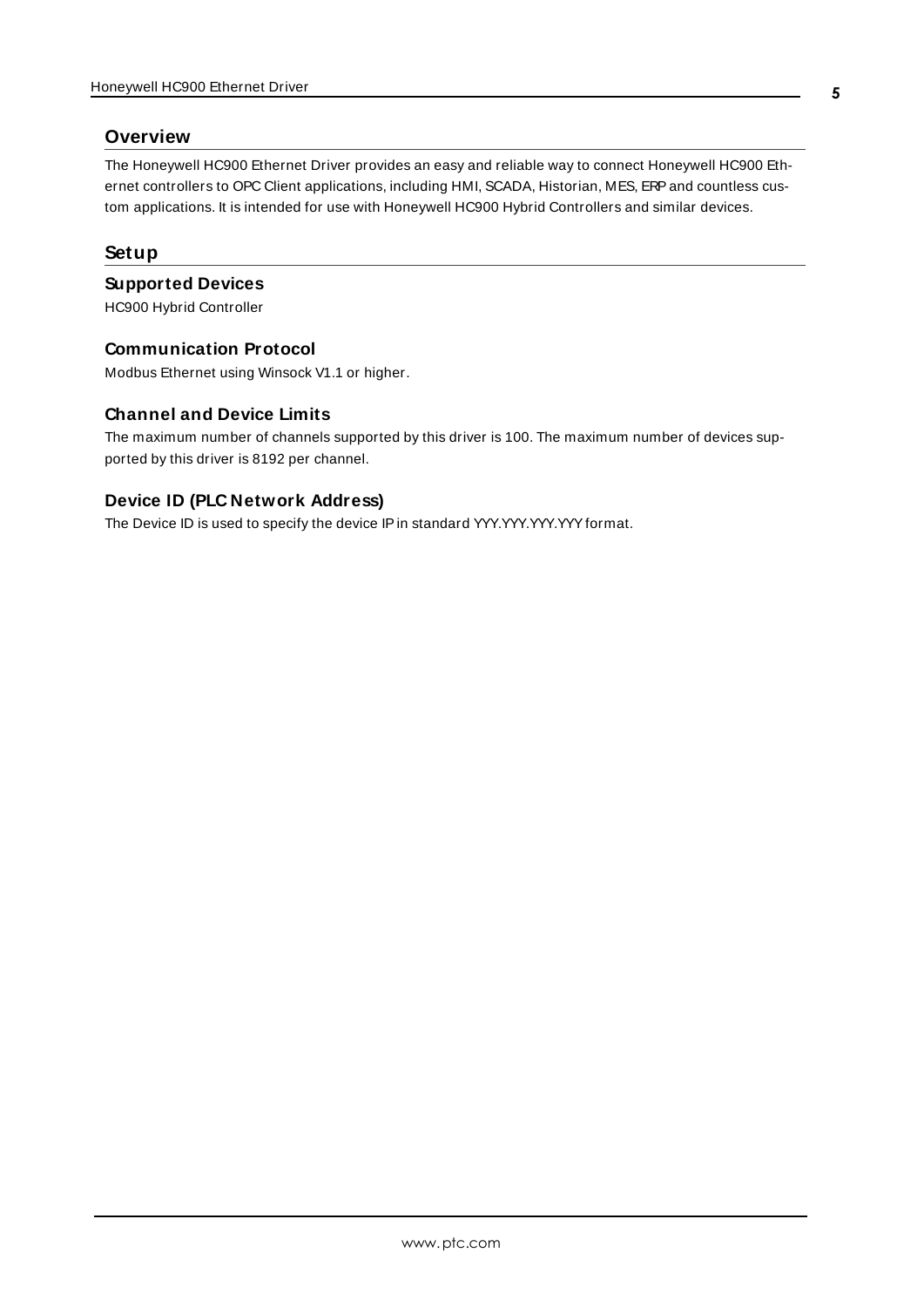#### <span id="page-5-0"></span>**Channel Properties — General**

This server supports the use of multiple simultaneous communications drivers. Each protocol or driver used in a server project is called a channel. A server project may consist of many channels with the same communications driver or with unique communications drivers. A channel acts as the basic building block of an OPC link. This group is used to specify general channel properties, such as the identification attributes and operating mode.

| Property Groups                 | <b>Identification</b><br>-1 |         |
|---------------------------------|-----------------------------|---------|
| General                         | Name                        |         |
| Write Optimizations<br>Advanced | Description                 |         |
|                                 | Driver                      |         |
|                                 | Diagnostics<br>$\equiv$     |         |
|                                 | <b>Diagnostics Capture</b>  | Disable |

#### **Identification**

**Name**: Specify the user-defined identity of this channel. In each server project, each channel name must be unique. Although names can be up to 256 characters, some client applications have a limited display window when browsing the OPC server's tag space. The channel name is part of the OPC browser information. The property is required for creating a channel.

For information on reserved characters, refer to "How To... Properly Name a Channel, Device, Tag, and Tag Group" in the server help.

**Description**: Specify user-defined information about this channel.

Many of these properties, including Description, have an associated system tag.

**Driver**: Specify the protocol / driver for this channel. This property specifies the device driver that was selected during channel creation. It is a disabled setting in the channel properties. The property is required for creating a channel.

**Note**: With the server's online full-time operation, these properties can be changed at any time. This includes changing the channel name to prevent clients from registering data with the server. If a client has already acquired an item from the server before the channel name is changed, the items are unaffected. If, after the channel name has been changed, the client application releases the item and attempts to reacquire using the old channel name, the item is not accepted. Changes to the properties should not be made once a large client application has been developed. Utilize proper user role and privilege management to prevent operators from changing properties or accessing server features.

#### **Diagnostics**

**Diagnostics Capture**: When enabled, this option makes the channel's diagnostic information available to OPC applications allows the usage of statistics tags that provide feedback to client applications regarding the operation of the channel. Because the server's diagnostic features require a minimal amount of overhead processing, it is recommended that they be utilized when needed and disabled when not. The default is disabled.

**Note:** This property is not available if the driver does not support diagnostics.

**• For more information, refer to "Communication Diagnostics" and "Statistics Tags" in the server help.**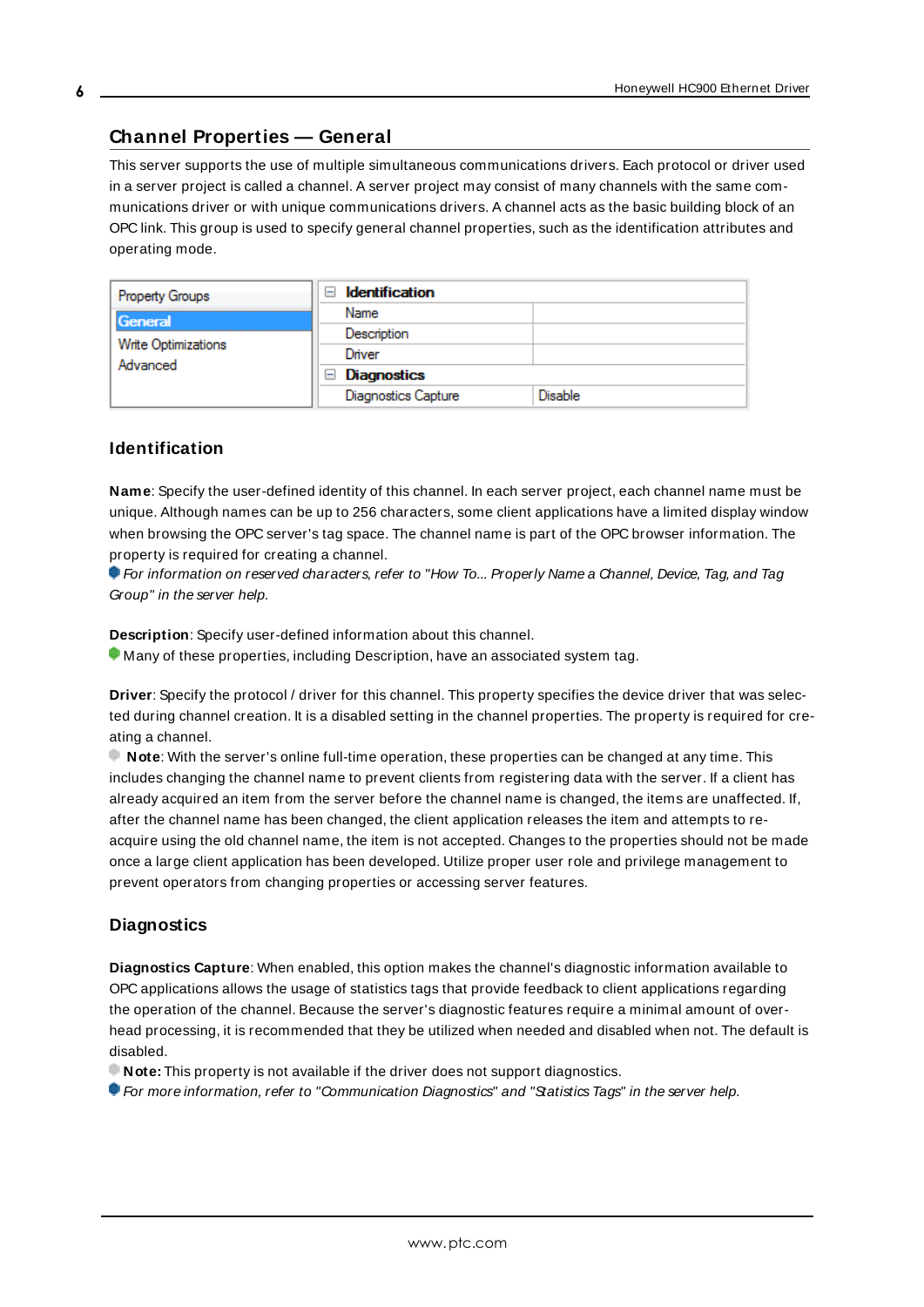## <span id="page-6-0"></span>**Channel Properties — Ethernet Communications**

Ethernet Communication can be used to communicate with devices.

| <b>Property Groups</b>         | <b>Ethernet Settings</b><br>$\equiv$ |         |  |
|--------------------------------|--------------------------------------|---------|--|
| General                        | Network Adapter                      | Default |  |
| <b>Ethernet Communications</b> |                                      |         |  |
| Write Optimizations            |                                      |         |  |
| Advanced                       |                                      |         |  |

#### **Ethernet Settings**

**Network Adapter**: Specify the network adapter to bind. When left blank or Default is selected, the operating system selects the default adapter.

## <span id="page-6-1"></span>**Channel Properties — Write Optimizations**

The server must ensure that the data written from the client application gets to the device on time. Given this goal, the server provides optimization properties to meet specific needs or improve application responsiveness.

| <b>Property Groups</b>     | $\Box$ Write Optimizations |                                      |
|----------------------------|----------------------------|--------------------------------------|
| General                    | <b>Optimization Method</b> | Write Only Latest Value for All Tags |
|                            | Duty Cycle                 |                                      |
| <b>Write Optimizations</b> |                            |                                      |

## **Write Optimizations**

**Optimization Method**: Controls how write data is passed to the underlying communications driver. The options are:

- <sup>l</sup> **Write All Values for All Tags**: This option forces the server to attempt to write every value to the controller. In this mode, the server continues to gather write requests and add them to the server's internal write queue. The server processes the write queue and attempts to empty it by writing data to the device as quickly as possible. This mode ensures that everything written from the client applications is sent to the target device. This mode should be selected if the write operation order or the write item's content must uniquely be seen at the target device.
- <sup>l</sup> **Write Only Latest Value for Non-Boolean Tags**: Many consecutive writes to the same value can accumulate in the write queue due to the time required to actually send the data to the device. If the server updates a write value that has already been placed in the write queue, far fewer writes are needed to reach the same final output value. In this way, no extra writes accumulate in the server's queue. When the user stops moving the slide switch, the value in the device is at the correct value at virtually the same time. As the mode states, any value that is not a Boolean value is updated in the server's internal write queue and sent to the device at the next possible opportunity. This can greatly improve the application performance.

**Note**: This option does not attempt to optimize writes to Boolean values. It allows users to optimize the operation of HMI data without causing problems with Boolean operations, such as a momentary push button.

**• Write Only Latest Value for All Tags**: This option takes the theory behind the second optimization mode and applies it to all tags. It is especially useful if the application only needs to send the latest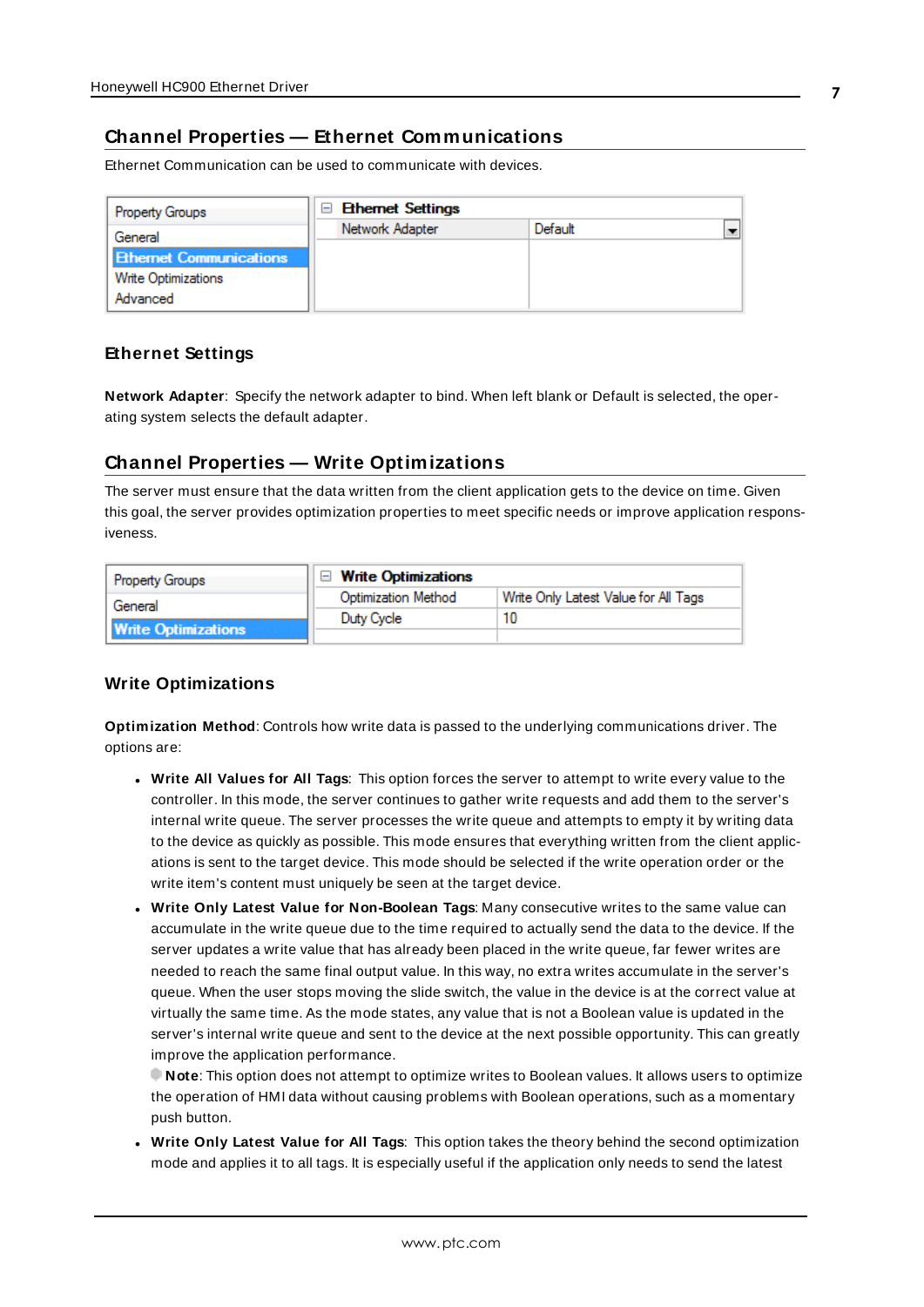value to the device. This mode optimizes all writes by updating the tags currently in the write queue before they are sent. This is the default mode.

**Duty Cycle**: is used to control the ratio of write to read operations. The ratio is always based on one read for every one to ten writes. The duty cycle is set to ten by default, meaning that ten writes occur for each read operation. Although the application is performing a large number of continuous writes, it must be ensured that read data is still given time to process. A setting of one results in one read operation for every write operation. If there are no write operations to perform, reads are processed continuously. This allows optimization for applications with continuous writes versus a more balanced back and forth data flow. **Note**: It is recommended that the application be characterized for compatibility with the write optimization enhancements before being used in a production environment.

## <span id="page-7-0"></span>**Channel Properties — Advanced**

This group is used to specify advanced channel properties. Not all drivers support all properties; so the Advanced group does not appear for those devices.

| <b>Property Groups</b> | $\Box$ Non-Normalized Float Handling |                   |
|------------------------|--------------------------------------|-------------------|
| General                | <b>Floating-Point Values</b>         | Replace with Zero |
| Write Optimizations    | <b>Inter-Device Delay</b><br>$\Box$  |                   |
| Advanced               | Inter-Device Delay (ms)              |                   |
|                        |                                      |                   |

**Non-Normalized Float Handling**: A non-normalized value is defined as Infinity, Not-a-Number (NaN), or as a Denormalized Number. The default is Replace with Zero. Drivers that have native float handling may default to Unmodified. Non-normalized float handling allows users to specify how a driver handles non-normalized IEEE-754 floating point data. Descriptions of the options are as follows:

- <sup>l</sup> **Replace with Zero**: This option allows a driver to replace non-normalized IEEE-754 floating point values with zero before being transferred to clients.
- <sup>l</sup> **Unmodified**: This option allows a driver to transfer IEEE-754 denormalized, normalized, non-number, and infinity values to clients without any conversion or changes.

**Note:** This property is not available if the driver does not support floating-point values or if it only supports the option that is displayed. According to the channel's float normalization setting, only real-time driver tags (such as values and arrays) are subject to float normalization. For example, EFM data is not affected by this setting.

For more information on the floating-point values, refer to "How To ... Work with Non-Normalized Floating-Point Values" in the server help.

**Inter-Device Delay**: Specify the amount of time the communications channel waits to send new requests to the next device after data is received from the current device on the same channel. Zero (0) disables the delay.

**Note:** This property is not available for all drivers, models, and dependent settings.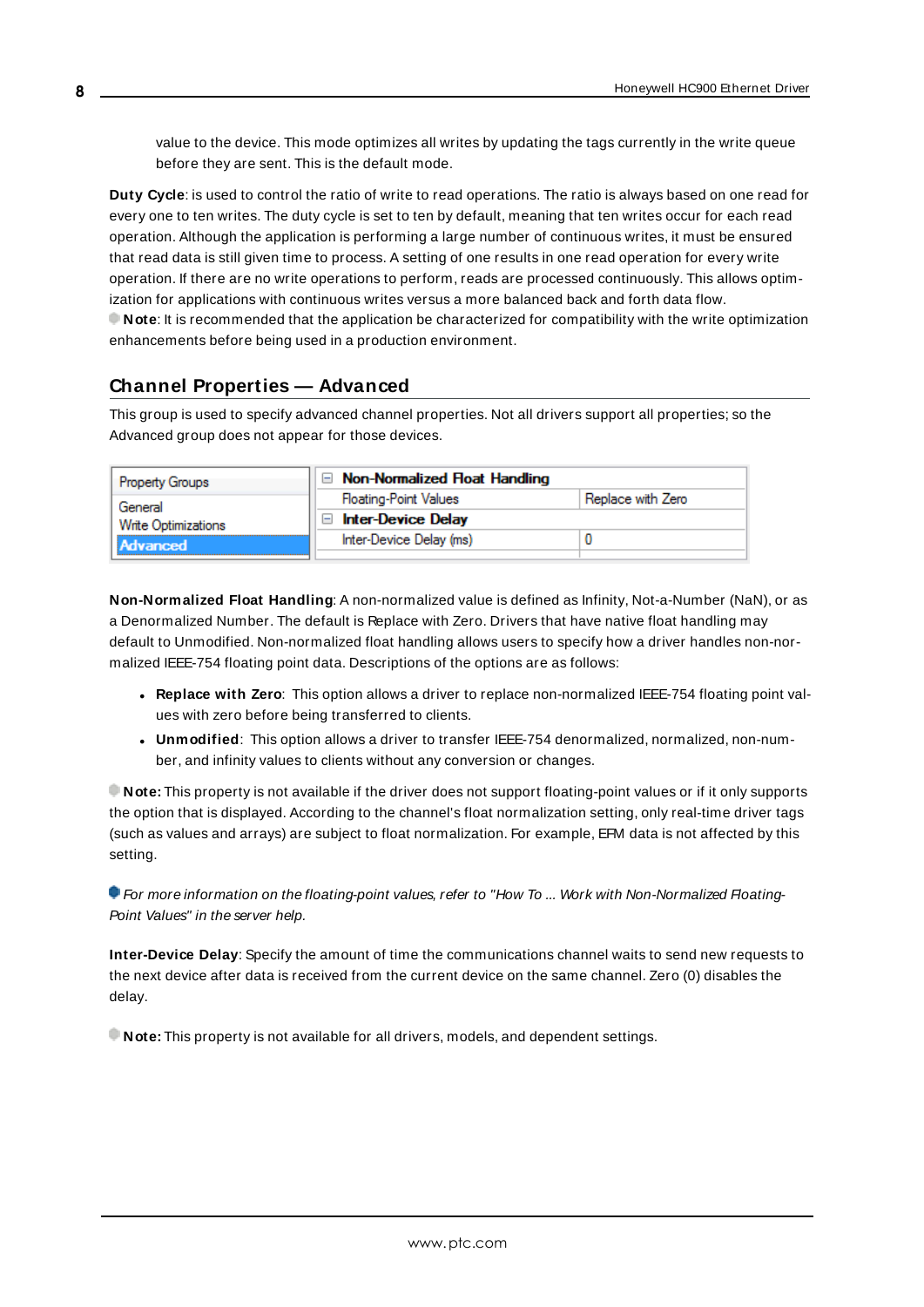#### <span id="page-8-0"></span>**Device Properties — General**

A device represents a single target on a communications channel. If the driver supports multiple controllers, users must enter a device ID for each controller.

| <b>Property Groups</b> | <b>Identification</b><br>- |         |
|------------------------|----------------------------|---------|
| General                | Name                       |         |
| Scan Mode              | Description                |         |
|                        | Channel Assignment         |         |
|                        | Driver                     |         |
|                        | Model                      |         |
|                        | <b>ID</b> Format           | Decimal |
|                        | ID                         |         |

#### <span id="page-8-5"></span>**Identification**

**Name**: Specify the name of the device. It is a logical user-defined name that can be up to 256 characters long and may be used on multiple channels.

**Note**: Although descriptive names are generally a good idea, some OPC client applications may have a limited display window when browsing the OPC server's tag space. The device name and channel name become part of the browse tree information as well. Within an OPC client, the combination of channel name and device name would appear as "ChannelName.DeviceName".

For more information, refer to "How To... Properly Name a Channel, Device, Tag, and Tag Group" in server help.

**Description**: Specify the user-defined information about this device.

<span id="page-8-1"></span>**Many of these properties, including Description, have an associated system tag.** 

<span id="page-8-2"></span>**Channel Assignment**: Specify the user-defined name of the channel to which this device currently belongs.

<span id="page-8-4"></span>**Driver**: Selected protocol driver for this device.

**Model**: Specify the type of device that is associated with this ID. The contents of the drop-down menu depend on the type of communications driver being used. Models that are not supported by a driver are disabled. If the communications driver supports multiple device models, the model selection can only be changed when there are no client applications connected to the device.

**Note:** If the communication driver supports multiple models, users should try to match the model selection to the physical device. If the device is not represented in the drop-down menu, select a model that conforms closest to the target device. Some drivers support a model selection called "Open," which allows users to communicate without knowing the specific details of the target device. For more information, refer to the driver help documentation.

<span id="page-8-3"></span>**ID**: Specify the device's driver-specific station or node. The type of ID entered depends on the communications driver being used. For many communication drivers, the ID is a numeric value. Drivers that support a Numeric ID provide users with the option to enter a numeric value whose format can be changed to suit the needs of the application or the characteristics of the selected communications driver. The format is set by the driver by default. Options include Decimal, Octal, and Hexadecimal.

**Note**: If the driver is Ethernet-based or supports an unconventional station or node name, the device's TCP/IPaddress may be used as the device ID. TCP/IPaddresses consist of four values that are separated by periods, with each value in the range of 0 to 255. Some device IDs are string based. There may be additional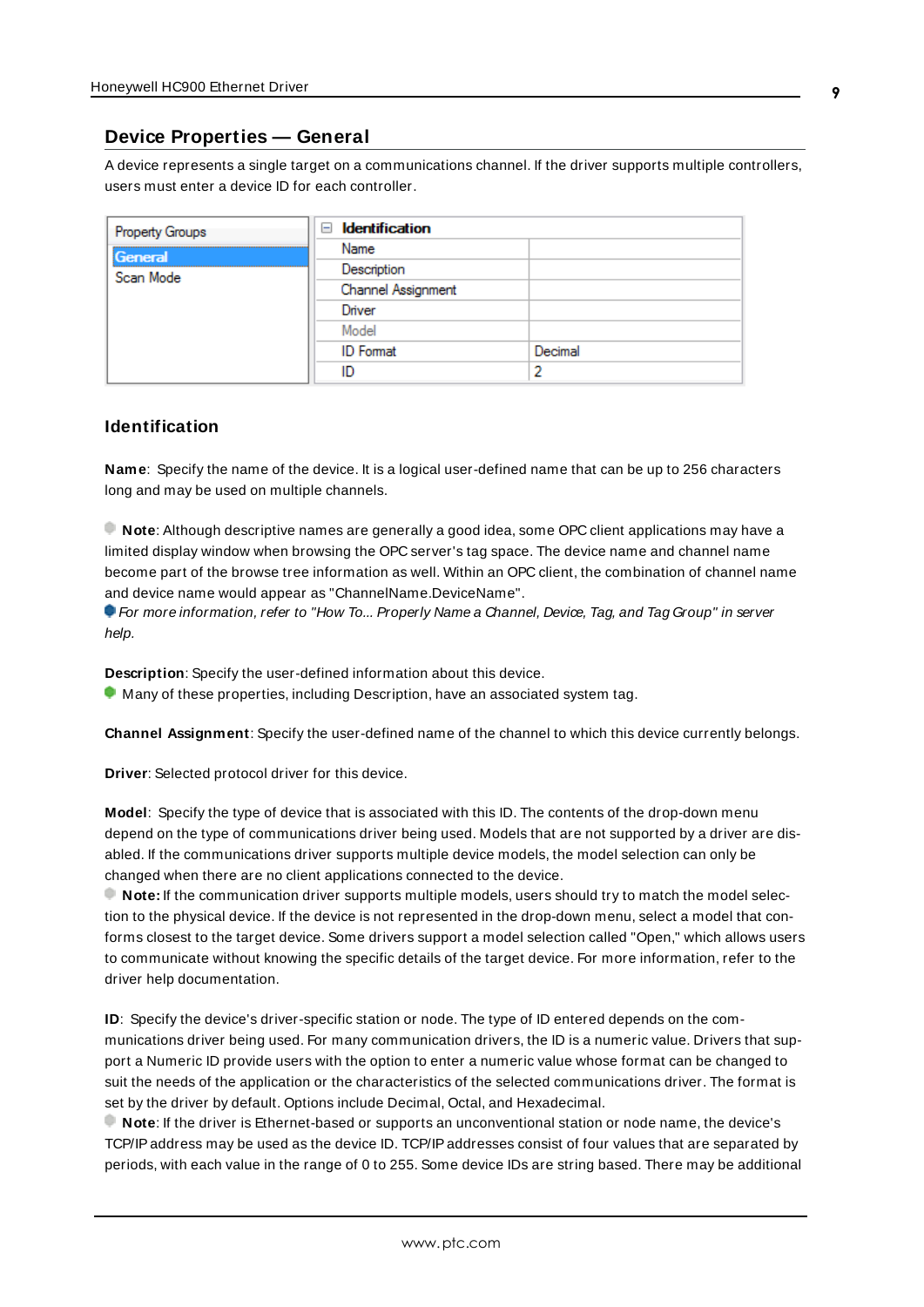properties to configure within the ID field, depending on the driver. For more information, refer to the driver's help documentation.

## <span id="page-9-0"></span>**Operating Mode**

| <b>Property Groups</b> | Identification        |        |
|------------------------|-----------------------|--------|
| General                | $\Box$ Operating Mode |        |
| Scan Mode              | Data Collection       | Enable |
|                        | Simulated             | No     |

<span id="page-9-2"></span>**Data Collection**: This property controls the device's active state. Although device communications are enabled by default, this property can be used to disable a physical device. Communications are not attempted when a device is disabled. From a client standpoint, the data is marked as invalid and write operations are not accepted. This property can be changed at any time through this property or the device system tags.

<span id="page-9-4"></span>**Simulated**: Place the device into or out of Simulation Mode. In this mode, the driver does not attempt to communicate with the physical device, but the server continues to return valid OPC data. Simulated stops physical communications with the device, but allows OPC data to be returned to the OPC client as valid data. While in Simulation Mode, the server treats all device data as reflective: whatever is written to the simulated device is read back and each OPC item is treated individually. The item's memory map is based on the group Update Rate. The data is not saved if the server removes the item (such as when the server is reinitialized). The default is No.

**Notes:**

- 1. This System tag (Simulated) is read only and cannot be written to for runtime protection. The System tag allows this property to be monitored from the client.
- 2. In Simulation mode, the item's memory map is based on client update rate(s) (Group Update Rate for OPC clients or Scan Rate for native and DDEinterfaces). This means that two clients that reference the same item with different update rates return different data.

 Simulation Mode is for test and simulation purposes only. It should never be used in a production environment.

## <span id="page-9-1"></span>**Device Properties — Scan Mode**

The Scan Mode specifies the subscribed-client requested scan rate for tags that require device communications. Synchronous and asynchronous device reads and writes are processed as soon as possible; unaffected by the Scan Mode properties.

| Property Groups | Scan Mode                  |                                      |
|-----------------|----------------------------|--------------------------------------|
| General         | Scan Mode                  | Respect Client-Specified Scan Rate v |
| Scan Mode       | Initial Updates from Cache | Disable                              |
|                 |                            |                                      |

<span id="page-9-3"></span>**Scan Mode**: Specify how tags in the device are scanned for updates sent to subscribing clients. Descriptions of the options are:

- <sup>l</sup> **Respect Client-Specified Scan Rate**: This mode uses the scan rate requested by the client.
- <sup>l</sup> **Request Data No Faster than Scan Rate**: This mode specifies the value set as the maximum scan rate. The valid range is 10 to 99999990 milliseconds. The default is 1000 milliseconds.

**Note**: When the server has an active client and items for the device and the scan rate value is

**10**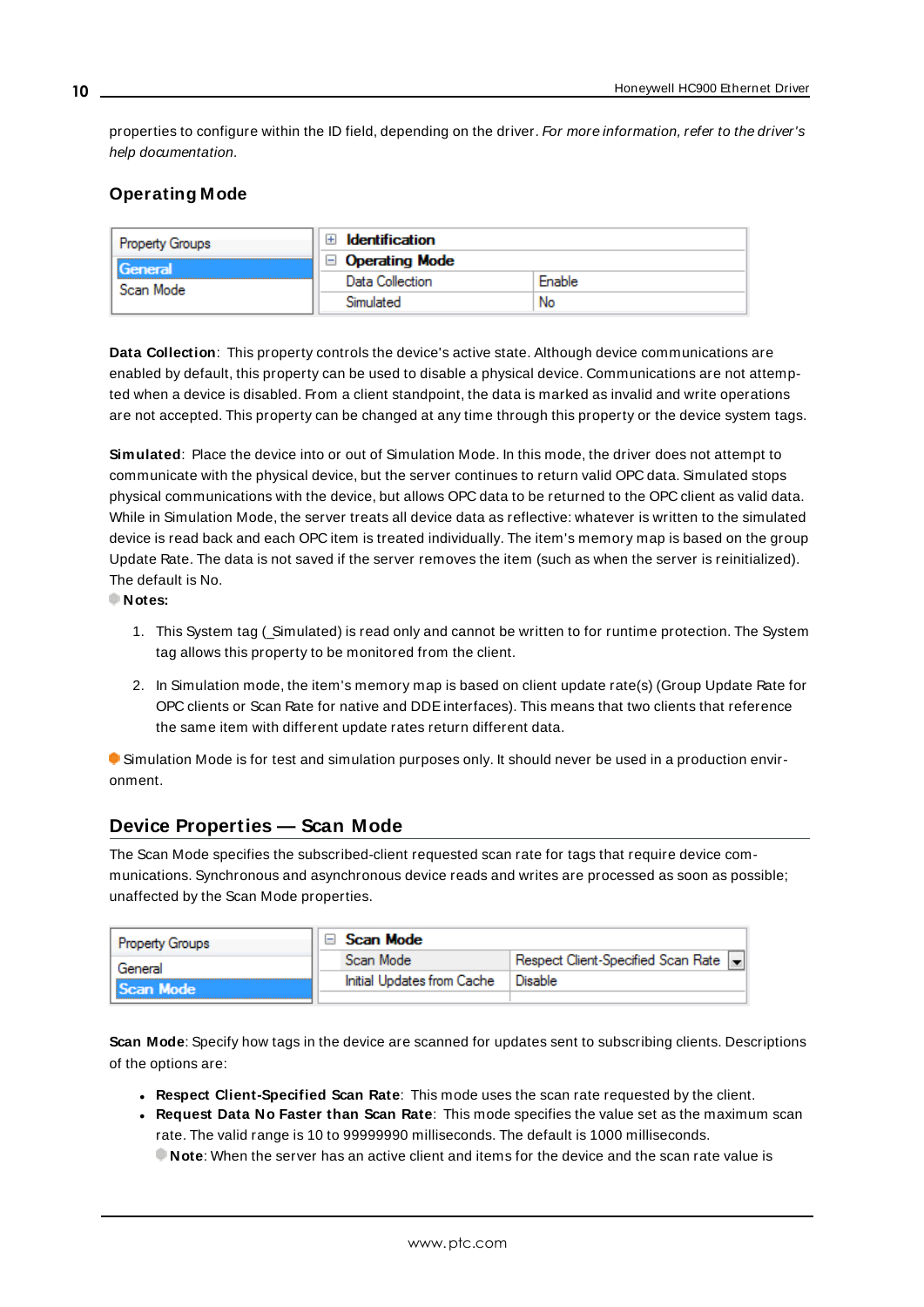increased, the changes take effect immediately. When the scan rate value is decreased, the changes do not take effect until all client applications have been disconnected.

- <sup>l</sup> **Request All Data at Scan Rate**: This mode forces tags to be scanned at the specified rate for subscribed clients. The valid range is 10 to 99999990 milliseconds. The default is 1000 milliseconds.
- <span id="page-10-1"></span><sup>l</sup> **Do Not Scan, Demand Poll Only**: This mode does not periodically poll tags that belong to the device nor perform a read to get an item's initial value once it becomes active. It is the OPC client's responsibility to poll for updates, either by writing to the \_DemandPoll tag or by issuing explicit device reads for individual items. For more information, refer to "Device Demand Poll" in server help.
- <span id="page-10-3"></span><sup>l</sup> **Respect Tag-Specified Scan Rate**: This mode forces static tags to be scanned at the rate specified in their static configuration tag properties. Dynamic tags are scanned at the client-specified scan rate.

<span id="page-10-2"></span>**Initial Updates from Cache**: When enabled, this option allows the server to provide the first updates for newly activated tag references from stored (cached) data. Cache updates can only be provided when the new item reference shares the same address, scan rate, data type, client access, and scaling properties. A device read is used for the initial update for the first client reference only. The default is disabled; any time a client activates a tag reference the server attempts to read the initial value from the device.

## <span id="page-10-0"></span>**Device Properties — Tag Generation**

The automatic tag database generation features make setting up an application a plug-and-play operation. Select communications drivers can be configured to automatically build a list of tags that correspond to device-specific data. These automatically generated tags (which depend on the nature of the supporting driver) can be browsed from the clients.

Not all devices and drivers support full automatic tag database generation and not all support the same data types. Consult the data types descriptions or the supported data type lists for each driver for specifics.

If the target device supports its own local tag database, the driver reads the device's tag information and uses the data to generate tags within the server. If the device does not natively support named tags, the driver creates a list of tags based on driver-specific information. An example of these two conditions is as follows:

- 1. If a data acquisition system supports its own local tag database, the communications driver uses the tag names found in the device to build the server's tags.
- 2. If an Ethernet I/O system supports detection of its own available I/O module types, the communications driver automatically generates tags in the server that are based on the types of I/O modules plugged into the Ethernet I/O rack.

**Note:** Automatic tag database generation's mode of operation is completely configurable. For more information, refer to the property descriptions below.

| Property Groups       | □ Tag Generation                        |                            |
|-----------------------|-----------------------------------------|----------------------------|
| General               | On Property Change                      | Yes                        |
| Scan Mode             | On Device Startup                       | Do Not Generate on Startup |
| Timina                | On Duplicate Tag                        | Delete on Create           |
| Auto-Demotion         | Parent Group                            |                            |
| <b>Tag Generation</b> | Allow Automatically Generated Subgroups | Enable                     |
|                       | Create                                  | Create tags                |
| Redundancy            |                                         |                            |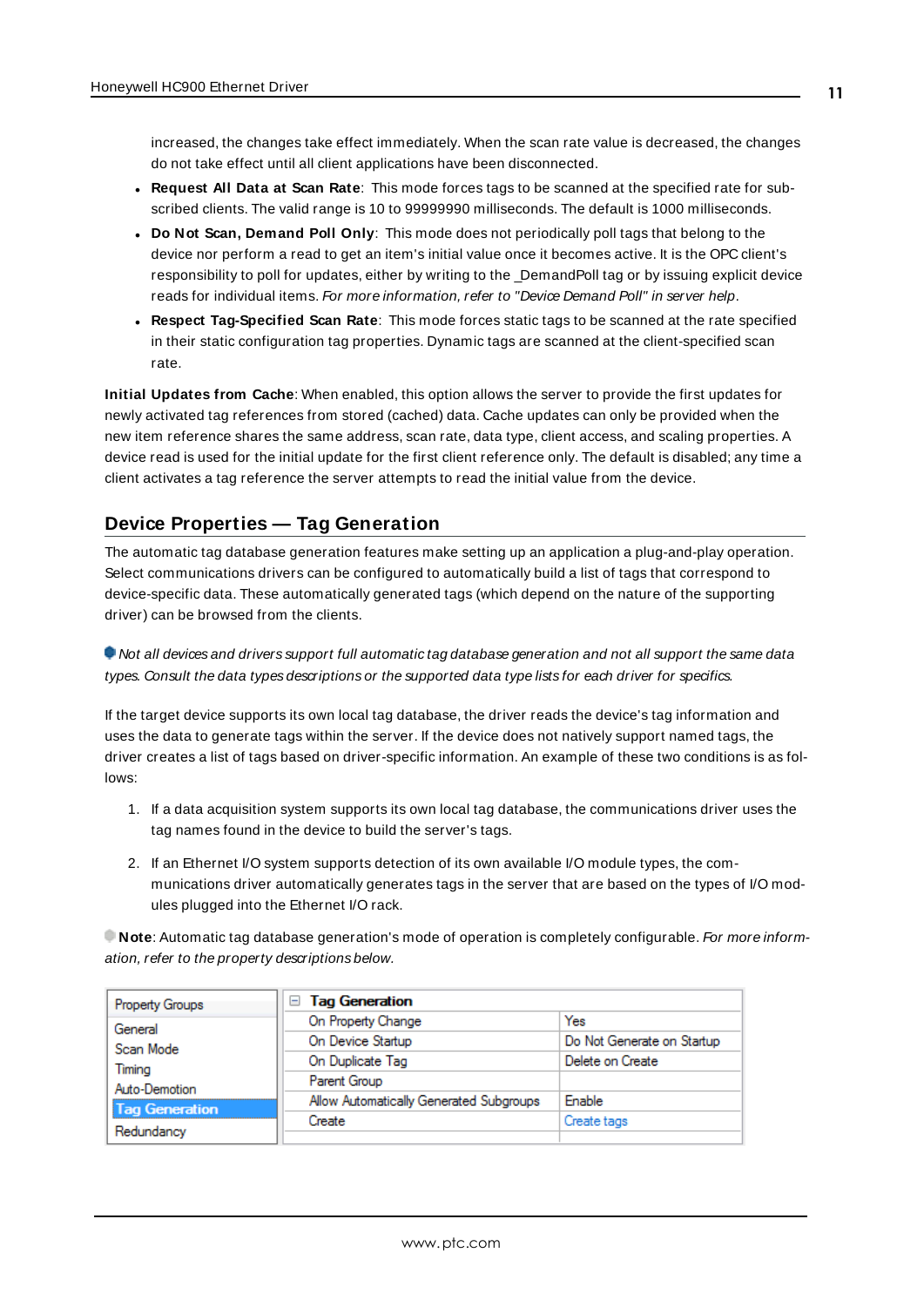<span id="page-11-4"></span>**On Property Change**: If the device supports automatic tag generation when certain properties change, the **On Property Change** option is shown. It is set to **Yes** by default, but it can be set to **No** to control over when tag generation is performed. In this case, the **Create tags** action must be manually invoked to perform tag generation. To invoke via the Configuration API service, access /config/v1/project/channels/{name}/devices/ {name}/services/TagGeneration.

<span id="page-11-2"></span>**On Device Startup**: Specify when OPC tags are automatically generated. Descriptions of the options are as follows:

- <span id="page-11-1"></span><sup>l</sup> **Do Not Generate on Startup**: This option prevents the driver from adding any OPC tags to the tag space of the server. This is the default setting.
- <sup>l</sup> **Always Generate on Startup**: This option causes the driver to evaluate the device for tag information. It also adds tags to the tag space of the server every time the server is launched.
- <sup>l</sup> **Generate on First Startup**: This option causes the driver to evaluate the target device for tag information the first time the project is run. It also adds any OPC tags to the server tag space as needed.

**Note**: When the option to automatically generate OPC tags is selected, any tags that are added to the server's tag space must be saved with the project. Users can configure the project to automatically save from the **Tools** | **Options** menu.

<span id="page-11-3"></span>**On Duplicate Tag**: When automatic tag database generation is enabled, the server needs to know what to do with the tags that it may have previously added or with tags that have been added or modified after the communications driver since their original creation. This setting controls how the server handles OPC tags that were automatically generated and currently exist in the project. It also prevents automatically generated tags from accumulating in the server.

For example, if a user changes the I/O modules in the rack with the server configured to **Always Generate on Startup**, new tags would be added to the server every time the communications driver detected a new I/O module. If the old tags were not removed, many unused tags could accumulate in the server's tag space. The options are:

- <span id="page-11-5"></span><span id="page-11-0"></span>**• Delete on Create**: This option deletes any tags that were previously added to the tag space before any new tags are added. This is the default setting.
- <sup>l</sup> **Overwrite as Necessary**: This option instructs the server to only remove the tags that the communications driver is replacing with new tags. Any tags that are not being overwritten remain in the server's tag space.
- **.** Do not Overwrite: This option prevents the server from removing any tags that were previously generated or already existed in the server. The communications driver can only add tags that are completely new.
- <sup>l</sup> **Do not Overwrite, Log Error**: This option has the same effect as the prior option, and also posts an error message to the server's Event Log when a tag overwrite would have occurred.

**Note:** Removing OPC tags affects tags that have been automatically generated by the communications driver as well as any tags that have been added using names that match generated tags. Users should avoid adding tags to the server using names that may match tags that are automatically generated by the driver.

<span id="page-11-6"></span>**Parent Group**: This property keeps automatically generated tags from mixing with tags that have been entered manually by specifying a group to be used for automatically generated tags. The name of the group can be up to 256 characters. This parent group provides a root branch to which all automatically generated tags are added.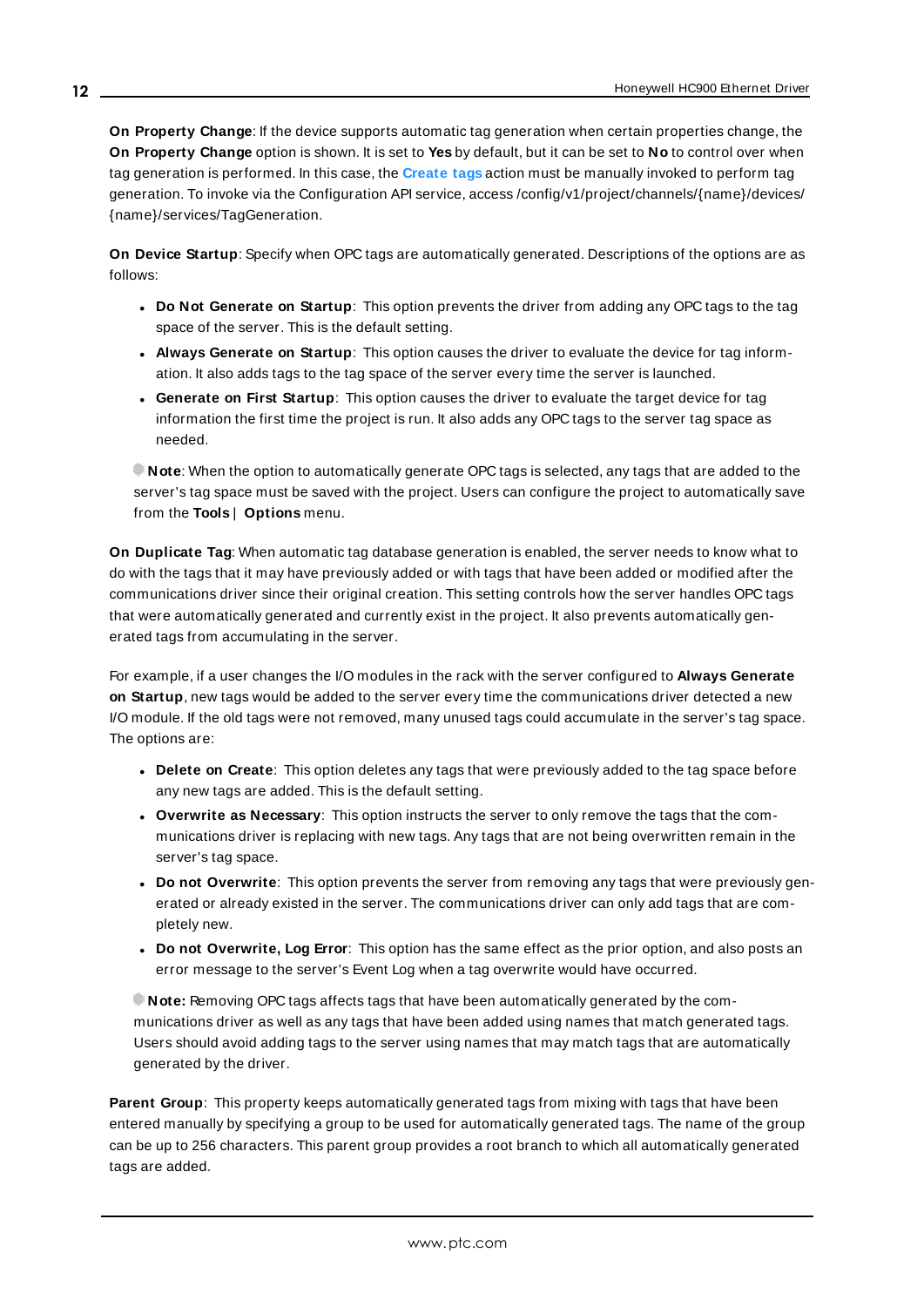<span id="page-12-2"></span>**Allow Automatically Generated Subgroups**: This property controls whether the server automatically creates subgroups for the automatically generated tags. This is the default setting. If disabled, the server generates the device's tags in a flat list without any grouping. In the server project, the resulting tags are named with the address value. For example, the tag names are not retained during the generation process. **Note**: If, as the server is generating tags, a tag is assigned the same name as an existing tag, the system automatically increments to the next highest number so that the tag name is not duplicated. For example, if the generation process creates a tag named "AI22" that already exists, it creates the tag as "AI23" instead.

<span id="page-12-4"></span>**Create**: Initiates the creation of automatically generated OPC tags. If the device's configuration has been modified, **Create tags** forces the driver to reevaluate the device for possible tag changes. Its ability to be accessed from the System tags allows a client application to initiate tag database creation. **Note**: **Create tags** is disabled if the Configuration edits a project offline.

## <span id="page-12-0"></span>**Automatic Tag Database Generation**

The Honeywell HC900 Ethernet Driver can create tags for the application automatically, either individually or in combination. The preferred method is Tag Import, wherein the driver reads controller configuration data from one or more CSVfiles exported by the Honeywell Hybrid Control Designer application (version 2.1 or later). Users receive the exact set of tags that are being used by the controller. Alternatively, the driver's Automatic Tag Database Generation feature offers the Tag Generation method, wherein the driver is given a general description of the controller's configuration (such as the number of loops and set point programmers used) and then generates a set of tags based on that description. Users may add or subtract tags manually after the tag generation operation is completed.

The driver may be configured to use Automatic Tag Database Generation either through the Add Device Wizard or an existing device object's Properties Editor. Users can access tag import and tag generation properties in the Add Device Wizard and the Add Device Wizard Summary Tag Import and Tag Generation property groups. After device creation, the properties can be edited from the device Property Editor's Tag Import and Tag Generation property groups. The driver creates the tags upon completion of the Device Wizard or once "OK" or "Apply" is pressed in the Property Editor. The driver will place messages in the server's event log as the tag generation process proceeds.

<span id="page-12-1"></span>**See Also: Tag [Import](#page-18-0)** and **Tag [Generation](#page-15-1)**.

#### <span id="page-12-3"></span>**Device Properties — Timing**

The device Timing properties allow the driver's response to error conditions to be tailored to fit the application's needs. In many cases, the environment requires changes to these properties for optimum performance. Factors such as electrically generated noise, modem delays, and poor physical connections can influence how many errors or timeouts a communications driver encounters. Timing properties are specific to each configured device.

| <b>Property Groups</b> | <b>Communication Timeouts</b> |      |
|------------------------|-------------------------------|------|
| General                | Connect Timeout (s)           |      |
| Scan Mode              | Request Timeout (ms)          | 1000 |
| <b>Timing</b>          | Attempts Before Timeout       |      |
| Redundancy             | Timing                        |      |
|                        | Inter-Request Delay (ms)      |      |

#### **Communications Timeouts**

**Connect Timeout**: This property (which is used primarily by Ethernet based drivers) controls the amount of time required to establish a socket connection to a remote device. The device's connection time often takes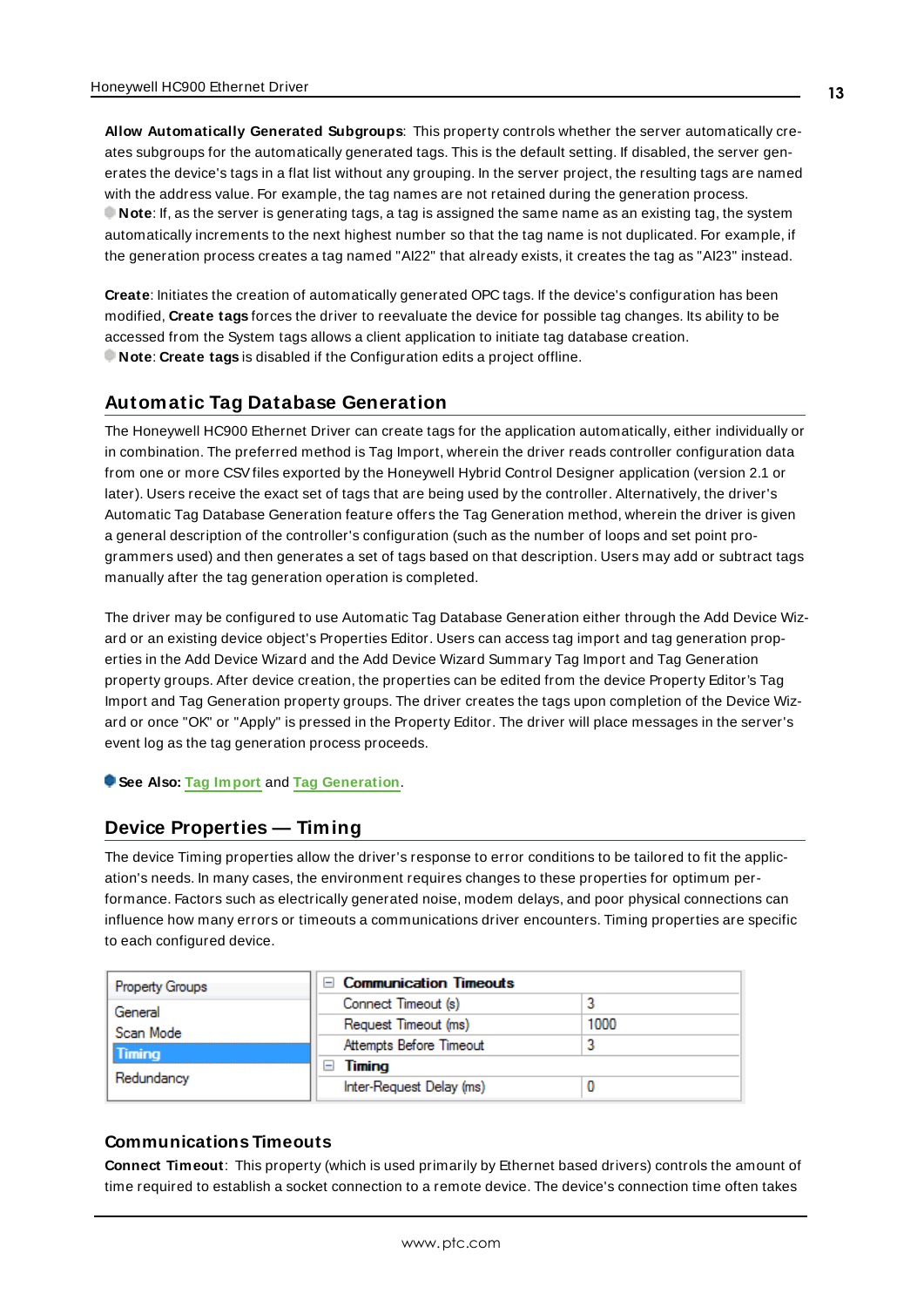<span id="page-13-2"></span>longer than normal communications requests to that same device. The valid range is 1 to 30 seconds. The default is typically 3 seconds, but can vary depending on the driver's specific nature. If this setting is not supported by the driver, it is disabled.

**Note**: Due to the nature of UDPconnections, the connection timeout setting is not applicable when communicating via UDP.

<span id="page-13-5"></span>**Request Timeout**: Specify an interval used by all drivers to determine how long the driver waits for a response from the target device to complete. The valid range is 50 to 9,999,999 milliseconds (167.6667 minutes). The default is usually 1000 milliseconds, but can vary depending on the driver. The default timeout for most serial drivers is based on a baud rate of 9600 baud or better. When using a driver at lower baud rates, increase the timeout to compensate for the increased time required to acquire data.

<span id="page-13-1"></span>**Attempts Before Timeout**: Specify how many times the driver issues a communications request before considering the request to have failed and the device to be in error. The valid range is 1 to 10. The default is typically 3, but can vary depending on the driver's specific nature. The number of attempts configured for an application depends largely on the communications environment. This property applies to both connection attempts and request attempts.

## <span id="page-13-4"></span>**Timing**

**Inter-Request Delay**: Specify how long the driver waits before sending the next request to the target device. It overrides the normal polling frequency of tags associated with the device, as well as one-time reads and writes. This delay can be useful when dealing with devices with slow turnaround times and in cases where network load is a concern. Configuring a delay for a device affects communications with all other devices on the channel. It is recommended that users separate any device that requires an interrequest delay to a separate channel if possible. Other communications properties (such as communication serialization) can extend this delay. The valid range is 0 to 300,000 milliseconds; however, some drivers may limit the maximum value due to a function of their particular design. The default is 0, which indicates no delay between requests with the target device.

<span id="page-13-0"></span>**Note**: Not all drivers support Inter-Request Delay. This setting does not appear if it is not available.

## **Device Properties — Auto-Demotion**

The Auto-Demotion properties can temporarily place a device off-scan in the event that a device is not responding. By placing a non-responsive device offline for a specific time period, the driver can continue to optimize its communications with other devices on the same channel. After the time period has been reached, the driver re-attempts to communicate with the non-responsive device. If the device is responsive, the device is placed on-scan; otherwise, it restarts its off-scan time period.

| <b>Property Groups</b> | $\boxminus$ Auto-Demotion               |               |
|------------------------|-----------------------------------------|---------------|
| General                | Demote on Failure                       | <b>Enable</b> |
| Scan Mode              | Timeouts to Demote                      |               |
| Timina                 | Demotion Period (ms)                    | 10000         |
| <b>Auto-Demotion</b>   | Discard Requests when Demoted   Disable |               |
|                        |                                         |               |

<span id="page-13-3"></span>**Demote on Failure**: When enabled, the device is automatically taken off-scan until it is responding again. **Tip:** Determine when a device is off-scan by monitoring its demoted state using the \_AutoDemoted system tag.

<span id="page-13-6"></span>**Timeouts to Demote**: Specify how many successive cycles of request timeouts and retries occur before the device is placed off-scan. The valid range is 1 to 30 successive failures. The default is 3.

**14**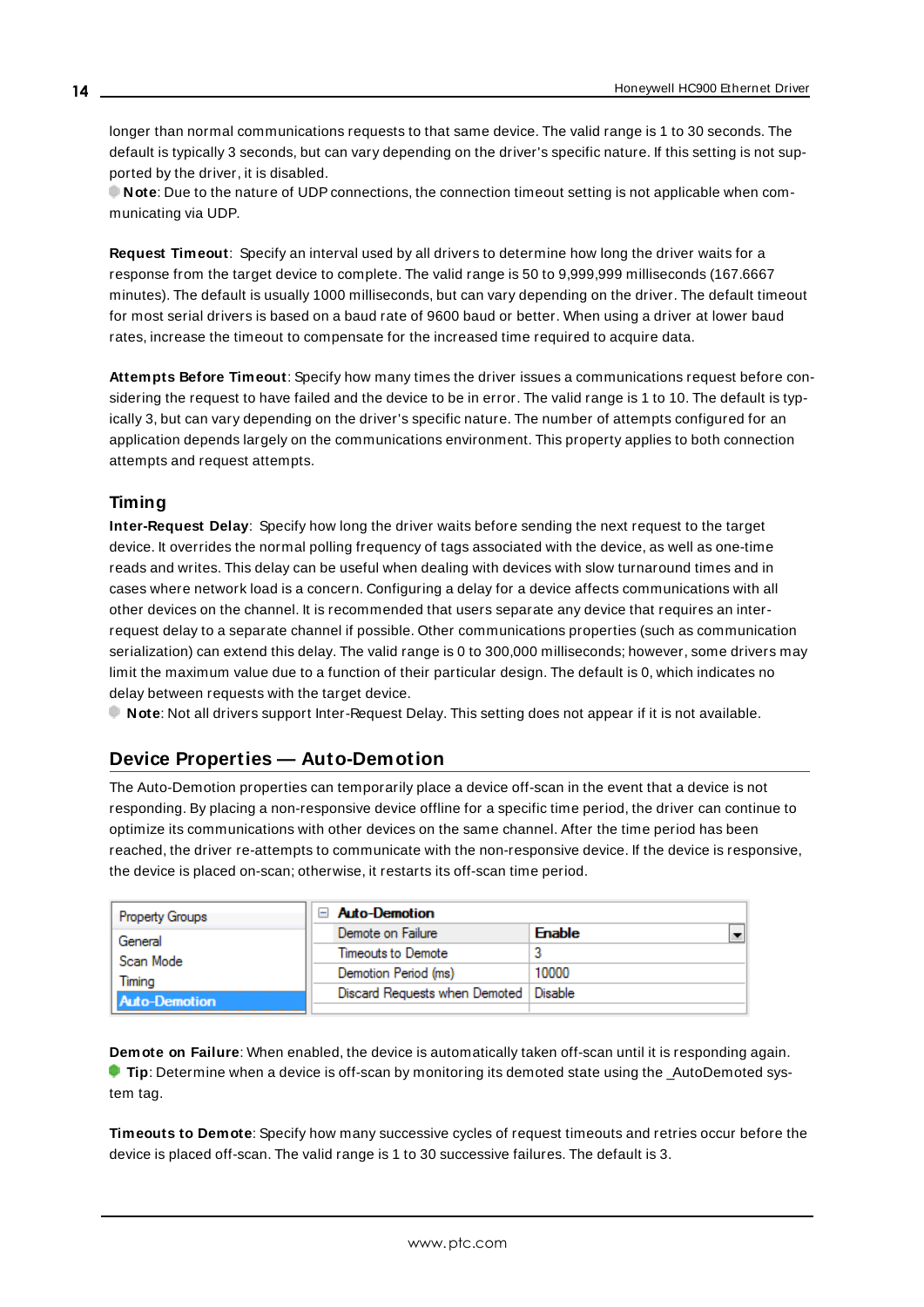<span id="page-14-2"></span>**Demotion Period**: Indicate how long the device should be placed off-scan when the timeouts value is reached. During this period, no read requests are sent to the device and all data associated with the read requests are set to bad quality. When this period expires, the driver places the device on-scan and allows for another attempt at communications. The valid range is 100 to 3600000 milliseconds. The default is 10000 milliseconds.

<span id="page-14-3"></span>**Discard Requests when Demoted**: Select whether or not write requests should be attempted during the off-scan period. Disable to always send write requests regardless of the demotion period. Enable to discard writes; the server automatically fails any write request received from a client and does not post a message to the Event Log.

## <span id="page-14-0"></span>**Device Properties — TCP/ IP**

To use this driver, TCP/IP must be properly installed. For information on TCP/IPsetup, refer to the Windows documentation.

#### **Port**

| <b>Property Groups</b> | $\equiv$ TCP/IP |     |
|------------------------|-----------------|-----|
| General                | Port            | 502 |
| Scan Mode              |                 |     |
| Timing                 |                 |     |
| Auto-Demotion          |                 |     |
| <b>TCP/IP</b>          |                 |     |
| Settings               |                 |     |

<span id="page-14-1"></span>Specify the TCP/IP port number that the remote device is configured to use. The default port number is 502.

## **Device Properties — Settings**

#### **First Word Low**

Specify if the driver should assume the first word is the low or high word in 32-bit values. If disabled, the driver will use the Honeywell default FPB. If enabled, the FPLB format will be used.

Two consecutive register addresses are used for 32-bit data types (such as Floats). Users can specify whether the driver should treat the contents of the first register as the low or high word in 32-bit values. The HC900 can be configured to use a number of Double Register Formats. The formats are as follows.

| Format     | <b>Description</b>                          | <b>Byte Order</b> |
|------------|---------------------------------------------|-------------------|
| $FPB*$     | Floating Point Big Endian                   | 4, 3, 2, 1        |
| FP BB      | Floating Point Big Endian with byte-swap    | 3, 4, 1, 2        |
| <b>FPL</b> | Floating Point Little Endian                | 1, 2, 3, 4        |
| FPLB**     | Floating Point Little Endian with byte-swap | 2, 1, 4, 3        |

\* Honeywell default.

\* \* Modbus standard.

#### **Examples of Data in FP B Format**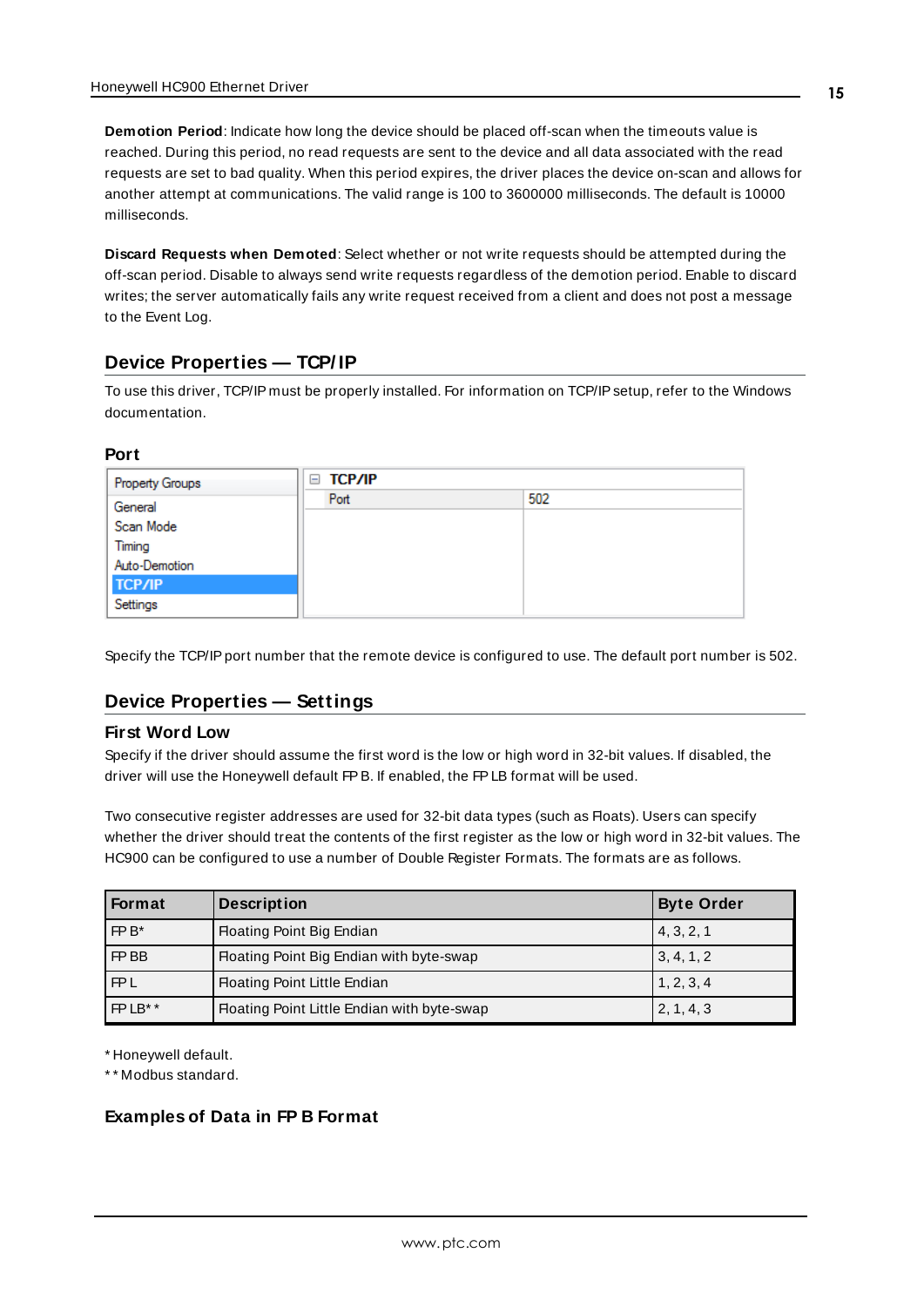| Value (decimal) | Value (hex) | <b>Register N</b> |      | Register N+1 |      |
|-----------------|-------------|-------------------|------|--------------|------|
|                 |             | High              | Low  | High         | Low  |
| 100.0           | 0x42C80000  | 0x42              | 0xC8 | 0x00         | 0x00 |
| 55.32           | 0x425D47AE  | 0x42              | 0x5D | 0x47         | 0xAE |
| 2.0             | 0x40000000  | 0x40              | 0x00 | 0x00         | 0x00 |
| 1.0             | 0x3F800000  | 0x3F              | 0x80 | 0x00         | 0x00 |
| $-1.0$          | 0xBF800000  | 0xBF              | 0x80 | 0x00         | 0x00 |

**Note**: If this property is disabled, the driver will use the Honeywell default FPB. If enabled, the FPLB format will be used. The driver does not currently support the Honeywell "FPBB" and "FPL" double register formats.

## <span id="page-15-2"></span><span id="page-15-0"></span>**Device Properties — Block Sizes**

## **Coils**

The **Output Coils** and **Input Coils** properties can be readaccept a value from 8 to 800. This represents the coil points (bits) that can be read at a time. The value must be a multiple of 8 and has a default value of 32.

#### <span id="page-15-3"></span>**Registers**

The **Internal Registers** and **Holding Registers** properties can accept a value from 1 to 120. This represents the register locations (words) that can be read at a time. The properties have a default value of 32.

| <b>Property Groups</b>            | Coils<br>н                |    |  |
|-----------------------------------|---------------------------|----|--|
| General                           | Output Coils              | 32 |  |
| Scan Mode                         | <b>Input Coils</b>        | 32 |  |
| Timina<br>Auto-Demotion<br>TCP/IP | Registers<br>$=$          |    |  |
|                                   | <b>Internal Registers</b> | 32 |  |
|                                   | <b>Holding Registers</b>  | 32 |  |
| Settings                          |                           |    |  |
| <b>Block Sizes</b>                |                           |    |  |

**Note**: Given the overhead involved in sending data via TCP/IP, it is generally advantageous to keep the block size large. Reducing the block size may improve performance, however, if data will be read from noncontiguous locations within the device.

## <span id="page-15-1"></span>**Device Properties — Tag Generation Settings**

The Honeywell HC900 Ethernet Driver has the ability to automatically create tags in the OPC server by using either Tag Generation or Tag Import. Tag Generation creates a set of tags that is based on a general description of the controller's configuration. Tag Import involves importing tags that have been defined in a Hybrid Control Designer application (version 2.1 or later). For more information, refer to **Tag [Import](#page-18-0)**.

**Note**: The driver will generate tags assuming the Universal Modbus Map is in use in the controller. Newer versions of the HC900 may use the Custom Modbus Map, where various control parameters can be mapped to user-defined Modbus Partitions. The driver assumes the Universal Modbus Map is in use by default. Therefore, if the controller uses the Custom Modbus Map, it is recommended that Tag Import be utilized instead.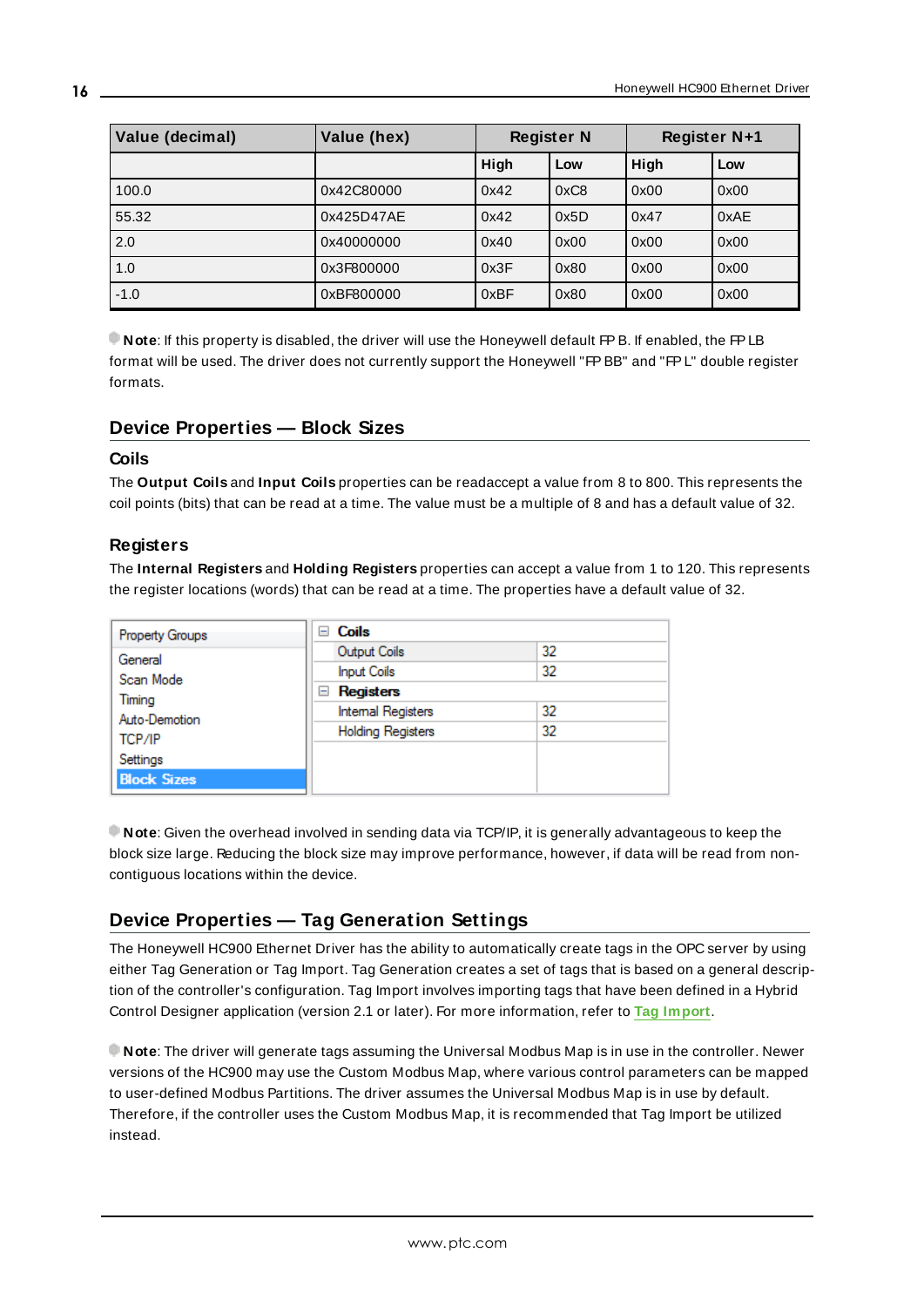The Tag Generation Device Settings of the Tag Generation property group is used to specify how many loops, variables, signal tags and Set Point Programmers are used in the project. The Set Point Programmer Details section of the Tag Generation property group is used to specify the number of segments for each set point programmer. The driver creates a set of tags based on these settings. After all parameters have been specified, click "Apply" or "OK" to begin the tag generation process.

| <b>Property Groups</b>                                          | □ Tag Generator Settings            |   |  |
|-----------------------------------------------------------------|-------------------------------------|---|--|
| General                                                         | Number of Loops                     | 0 |  |
| Scan Mode                                                       | Number of Variables                 | 0 |  |
| Timing                                                          | Number of Signal Tags               | 0 |  |
| Auto-Demotion                                                   | Number of SP Programmers            | 0 |  |
|                                                                 | $\Box$ Set Point Programmer Details |   |  |
| <b>Tag Generation</b><br><b>TCP/IP</b>                          | Segments <sub>1</sub>               |   |  |
| Settings<br><b>Block Sizes</b><br><b>Tag Generator Settings</b> | Seaments <sub>2</sub>               |   |  |
|                                                                 | Segments3                           |   |  |
|                                                                 | Segments4                           |   |  |
|                                                                 | Segments <sub>5</sub>               | Ω |  |
| Tag Import                                                      | Segments <sub>6</sub>               |   |  |
| Redundancy                                                      |                                     |   |  |

#### **Number of Loops**

This property specifies the number of control loops used in the controller. This property accepts a value of 0 - 32. Tags for the most important loop parameters are created for each loop. The default parameter names are similar to those listed in the HC900 Communications Manual. Loops are listed according to their loop number (e.g., Loop\_01) in the order entered in the controller configuration. For information on how to associate the control loop number with the tag name assigned in the controller configuration, refer to **Tag [Gen](#page-17-0)[eration](#page-17-0) Notes**.

#### **Number of Variables**

This property specifies the number of Read / Write variables used in the controller configuration. This property accepts a value of 0 - 600. Variables are listed by number in the same sequence as in the controller configuration. Each variable will have an analog (Float) and a digital (Boolean) parameter listing. For information on how to select the appropriate type (as well as how to associate the variable number with that assigned in the controller configuration) refer to **Tag [Generation](#page-17-0) Notes**.

#### **Number of Signal Tags**

This property specifies the number of Read Only signal tags used in the controller configuration. This property accepts a value of 0 - 4000. Signal tags are listed by number in the same sequence as in the controller configuration. Each signal tag will have an analog (Float) and a digital (Boolean) parameter listing. For information on how to select the appropriate type (as well as how to associate the signal tag number with that assigned in the controller configuration) refer to **Tag [Generation](#page-17-0) Notes**.

#### **Number of SP Programmers**

This property specifies the number of SPprogrammers used in the controller. This property accepts a value of 0 - 8. For information on how to associate the set point programmer number with the tag name assigned in the controller configuration, refer to **Tag [Generation](#page-17-0) Notes**. The value specified for this property enables a corresponding number of **Segment** properties in the **Set Point Programmer Details** property section.

#### **Set Point Programmer Details...**

This property section allows you to specify additional tag generation settings that are specific to each set point programmer. There is a one to one correspondence to the **Number of SP Programmers** specified in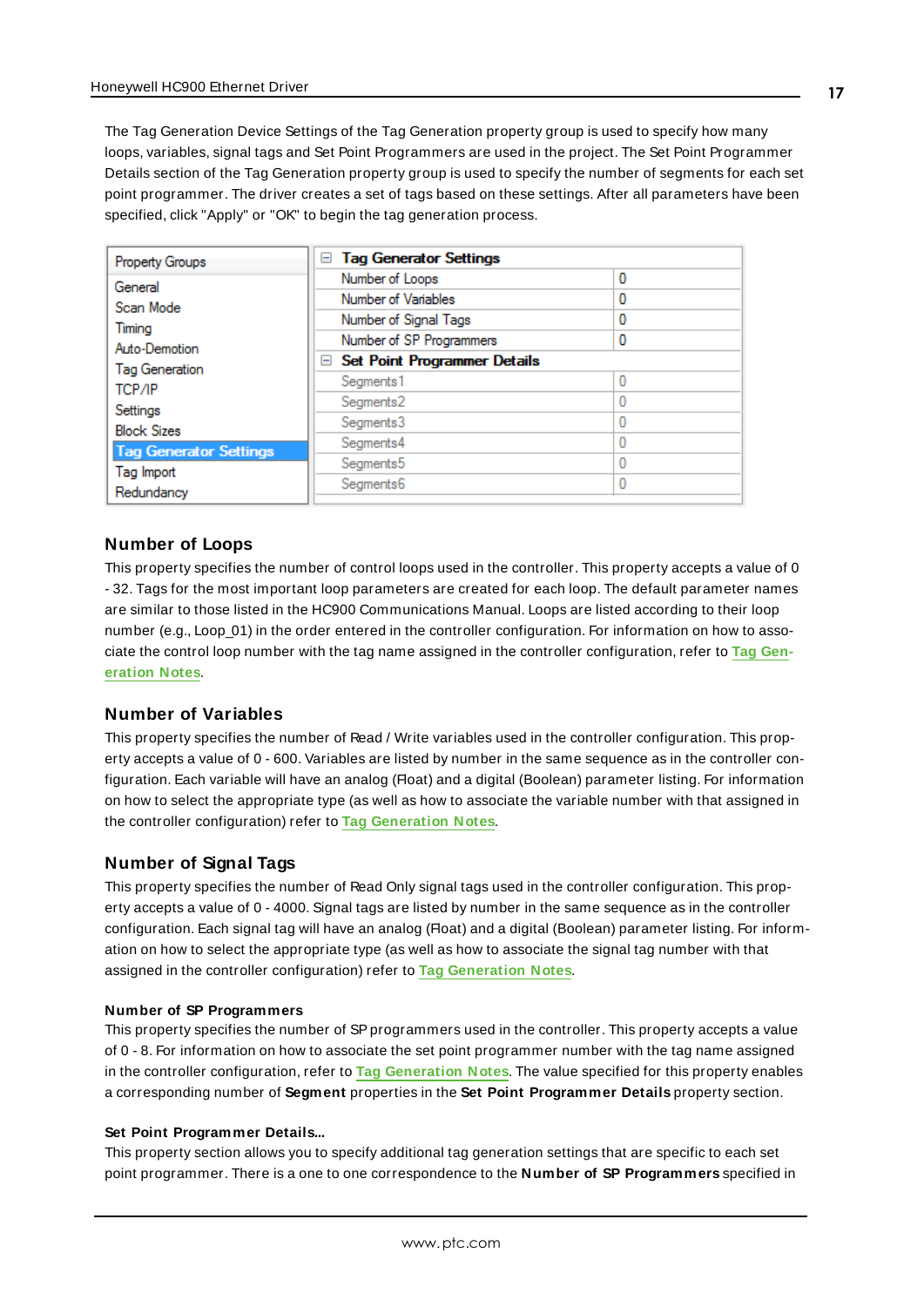the **Tag Generation** property section and enabled Segment properties in the **Set Point Programmer Details** property section. For example, if the **Number of SP Programmers** property is set to 0, no **Segment** properties are enabled. If the **Number of SP Programmers** property is set to 1, property **Segment1** is enabled. If the **Number of SP Programmers** property is set to 2, properties **Segment1 – Segment2** are enabled, etc. An enabled **Segment** property accepts a value of 0 – 50.

Tags generated for each set point programmer are categorized into three tag groups: Parameters, Additional Parameters and Segment-Specific Parameters. The number of Segment-Specific tag groups corresponds to the value specified in each enabled **Segment** property. Descriptions are as follows:

- **Parameters:** This group contains the current programmer status parameters including those specific to the current segment and programmer start, hold, advance and reset.
- <sup>l</sup> **Additional Parameters:** This group contains other setup parameters plus the current program number, the program save request that assigns a set of parameters previously written to the programmer block to a stored profile number and the auxiliary output status (if used).
- <sup>l</sup> **Segment-Specific Parameters:** These groups are specific to each segment for profile setup.

<span id="page-17-0"></span>**Note**: For more information on using these parameters for program monitoring and profile setup, refer to the HC900 Communications User Manual.

## **Tag Generation Notes**

- 1. Depending on the device's configuration, variables and signal tags can be used for either analog or digital data. In either case, the actual data stored in the device will be in IEEE Floating point format. For digital data, TRUE/ON will be stored as 1.0 and FALSE/OFFwill be stored as 0.0. Users may read and write to any of these locations using tags with a data type of Float; however, many client applications will not be able to handle "digital" values represented as Floats. This is because TRUE is typically coerced into a Float value of –1.0. The driver will automatically do the required conversion to or from a true Boolean if the tag is created with the Boolean data type.
- 2. Each variable or signal tag is created with two listings, with different tag names ending in B (for Boolean) or F(for Float); thus, representing the digital and analog data types. Users do not need to specify ahead of time what type of data each tag will be accessing. Instead, they only need to configure the client application to use the appropriate version of the tag. Users may also delete any unused tags from the server: they are of no consequence as long as the client does not use them.
- 3. All tags generated by this driver are given generic names. To help associate the tags generated by this driver with the tags configured in the controller, it is recommended that two reports be printed from the Honeywell Hybrid Control Designer application relative to the controller configuration. To do so, click **File** | **Print Report Preview** and then select **FBDs**.
	- <sup>l</sup> For information on variables and signal tags, select **Tag Information**. The Tag Generation Wizard will list the variables and signal tags in the same numerical order as documented.
	- <sup>l</sup> For information about loop order and SPprogrammer order, select the **Block Modbus Addresses** report. The Tag Generation Wizard will list the loops and SPprogrammers in the same numerical order as documented.

**Note:** Users should record the associated tag names for these blocks.

4. If Hybrid Control Designer version 2.1 or later is being used, the Tag Import method may be preferable because it only imports the tags defined in the project. Additionally, the imported tags will have the same (or similar) names as the tags in the controller.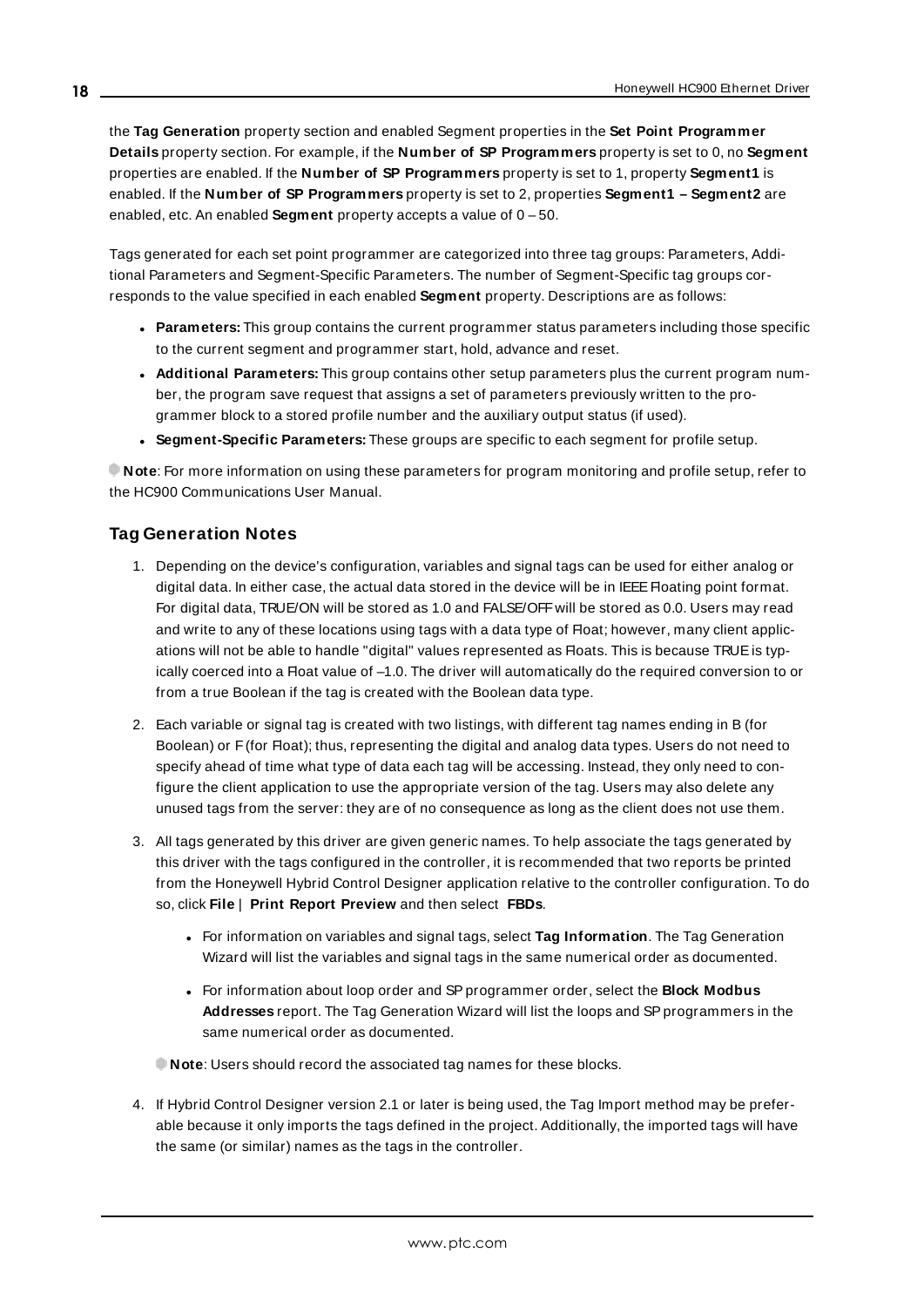#### <span id="page-18-0"></span>**See Also: Tag [Import](#page-18-0)**

## **Device Properties — Tag Import**

The Honeywell HC900 Ethernet Driver can automatically create tags in the OPC server through either Tag Import or Tag Generation. Tag Import involves importing tags that have been defined in a Hybrid Control Designer application (version 2.1 or later). It is the preferred method because it only imports the tags defined in the controller and no others. Tag Generation creates a set of tags based on a general description of the controller's configuration. For more information, refer to **Tag [Generation](#page-15-1)**.

| Property Groups               | Tag Import<br>ь                |                 |  |
|-------------------------------|--------------------------------|-----------------|--|
| General                       | Tag Import Files               |                 |  |
| Scan Mode                     | Regenerate Tags                | Regenerate Tags |  |
| Timina                        | <b>Tag Import Options</b><br>ь |                 |  |
| Auto-Demotion                 | <b>Display Descriptions</b>    | Enable          |  |
| Tag Generation                | Tag Naming                     | Enhanced        |  |
| TCP/IP                        |                                |                 |  |
| Settings                      |                                |                 |  |
| <b>Block Sizes</b>            |                                |                 |  |
| <b>Tag Generator Settings</b> |                                |                 |  |
| <b>Tag Import</b>             |                                |                 |  |
| Redundancy                    |                                |                 |  |

#### **Tag Import Files**

This property specifies a pipe delimited (| ) list of file paths to be imported. Applying changes to this property will regenerate tags.

- This property's file list can be manually entered.
- Alternatively, the property's browse button can be clicked to launch the Tag Import Files dialog.

| <b>Tag Import Files</b>                                                       |              |  |  |  |  |
|-------------------------------------------------------------------------------|--------------|--|--|--|--|
| Select the tag import file(s) to be used when automatically generating tags:  |              |  |  |  |  |
| E: \Honeywell\HC900ReportExport_1.csv<br>E: Honeywell HC900ReportExport_2.csv |              |  |  |  |  |
| Remove<br>Add.                                                                | Cancel<br>OК |  |  |  |  |

- **Add...** Launches a file browser to select and add a tag import file to the list.
- **Remove** Removes a selected tag import file from the list. This button is only enabled if a file is selected. This button is used to remove the selected tag import file from the list.
- <sup>l</sup> **Regenerate** Regenerates all tags as specified by the Tag Import Files and Tag Generation property groups. Any property changes will be applied before tag regeneration.
- **.** Display Descriptions Specify Enabled to display descriptions defined in the Hybrid Control Designer as the tag descriptions in the OPC server. Descriptions for OPC server tags are limited to 64 characters and will be truncated if necessary.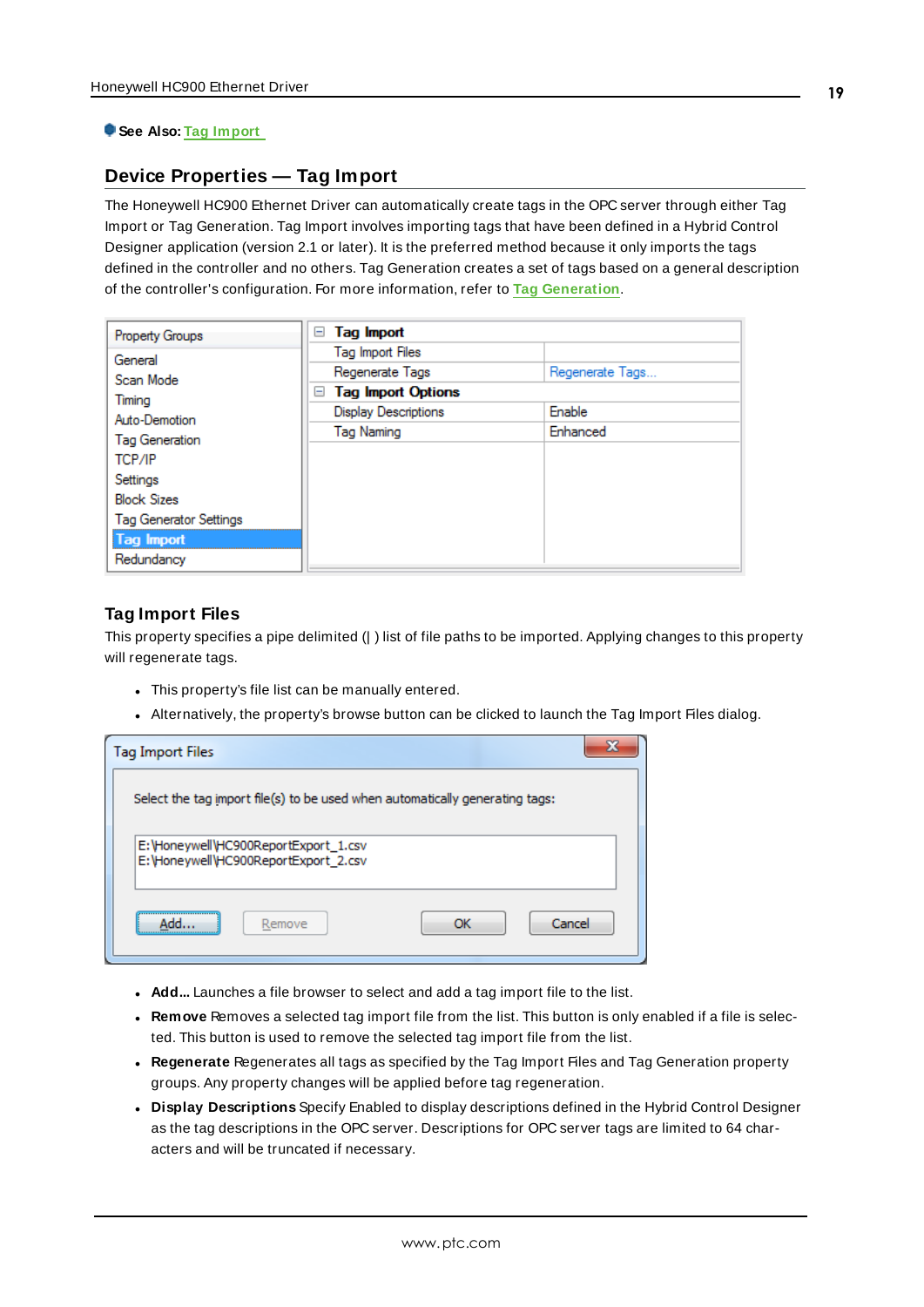- <sup>l</sup> **Tag Naming** This property is used to specify the tag naming option (which will specify the default for all new devices added thereafter). Options include Enhanced or Legacy. Descriptions are as follows:
	- **Enhanced:** This option has fewer naming constraints and is consistent with the naming requirements of the current OPC server. Tag names cannot have a period, double quotes or start with an underscore.
	- **Legacy:** This option enforces the stricter naming requirements of previous versions of this driver. Tag names must start with a letter and the name must consist of letters and digits only.

**Note:** For existing projects, the default option of this property is Legacy.

#### **Tag Import Notes**

The Hybrid Control Designer can generate many different types of export files, which are only used by this driver and are given as Hybrid Control Designer menu options. For more information, refer to **[Creating](#page-36-0) Tag [Import](#page-36-0) Files**.

- 1. FBD | Modbus Register Map | Detailed Function Block Report.
- 2. FBD | Modbus Register Map | User-Defined Signals and Variables.
- 3. FBD | Tag Information | Signal Tags.
- 4. FBD | Tag Information | Variables.
- 5. FBD | Tag Information | Signal Tags and Variables.
- 6. FBD | Modbus Partitions | (Selected Partition Name)(Used for Custom Map).
- 7. FBD | All Modbus Registers.
- 8. FBD | All Modbus Partitions (Used for Custom Map).

#### **Additional Notes**

- 1. Using options 3 + 5 or 4 + 5, users can create files with duplicate information. If used in the driver's import tag file list, this will result in the creation of duplicate tags.
- 2. Option 6 refers to the selection of an individual named partition (from a list of all named partitions), while option 8 refers to the selection of all named partitions.
- 3. Using 7 + any other option will result in duplicate tags.
- 4. The preferred method for importing all tags is a single file. Use option 6 for applications utilizing the Fixed Modbus Map (default for HC900). If the Custom Modbus Map (for Modbus Partitions) is utilized in HC Designer, use option 7.
- 5. Tags generated from an import operation will be placed in groups. For file type 2, the driver will create groups called "UserDefinedVariables" and "UserDefinedSignalTags." For file types 3, 4, and 5, the driver will create groups called "TagInfoVariables" and "TagInfoSignalTags." For file type 1, the driver will create groups based on the block names given in the file. For Custom Map partition import, the Partition name will be used as a primary group name.
- 6. A leading underscore in group names will be replaced with an "A."
- 7. Tag names may be modified slightly to create valid OPC server tag names. Digits may be appended to the end of a tag name to make the name unique. Any name changes will be reported in the server's event log. A leading underscore in tag names will be replaced with 0 (zero).

#### **OPC Server Requirements for Valid Tag Names**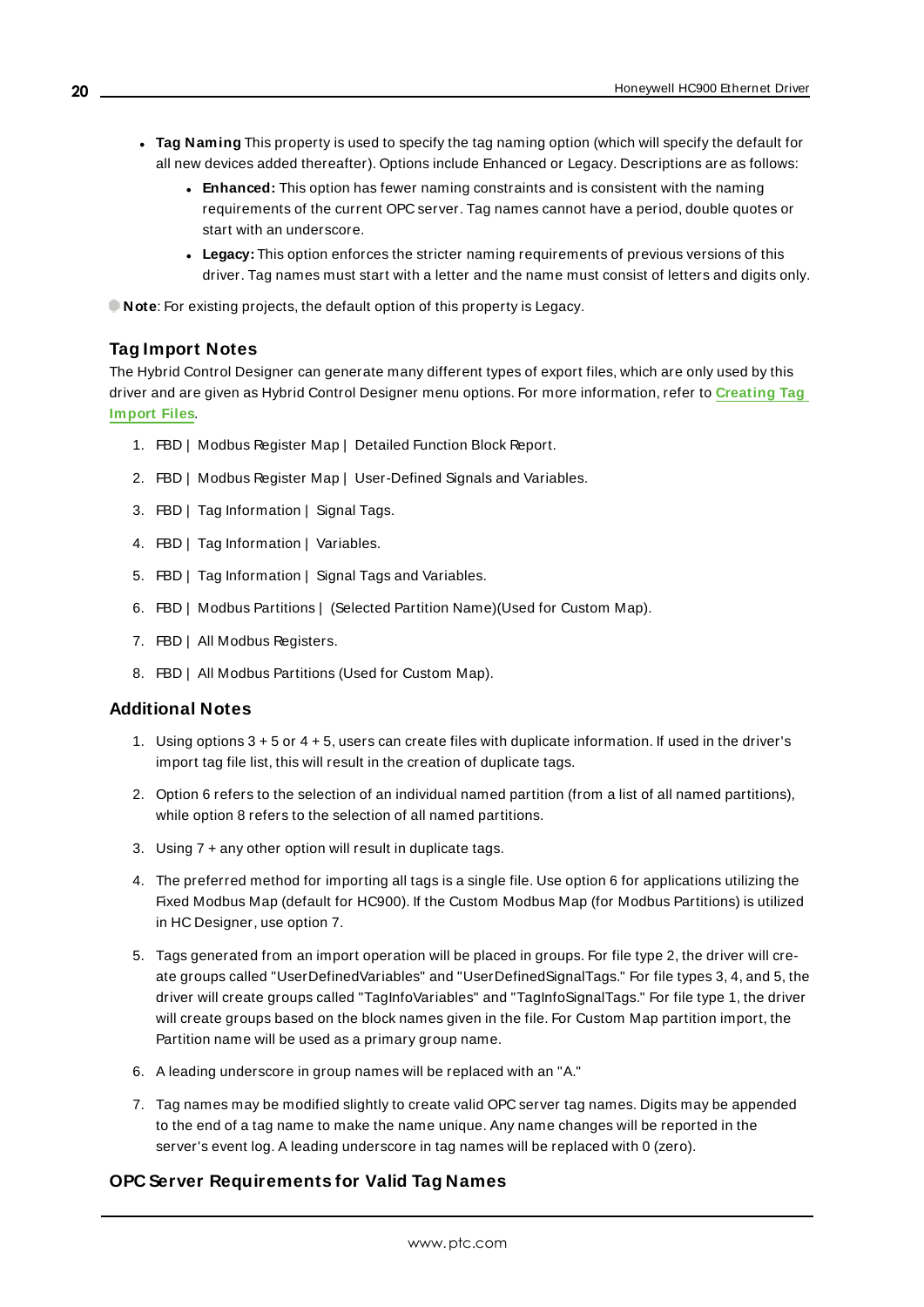The following is required by the OPC server for a valid tag name.

- The tag name cannot start with an underscore\_.
- Periods, double quotes and back slashes are not allowed.
- The tag name must be no longer than 256 characters.
- Tags may have the same name, as long as they are in different groups.

#### <span id="page-20-0"></span>**Device Properties — Redundancy**

| <b>Property Groups</b>     | Redundancy             |                                    |  |
|----------------------------|------------------------|------------------------------------|--|
| General                    | Secondary Path         | <b>Channel Device1</b><br>$\cdots$ |  |
| Scan Mode                  | <b>Operating Mode</b>  | Switch On Failure                  |  |
| Timing                     | Monitor Item           |                                    |  |
| Auto-Demotion              | Monitor Interval (s)   | 300                                |  |
| <b>Tag Generation</b>      | Return to Primary ASAP | Yes                                |  |
| <b>Tag Import Settings</b> |                        |                                    |  |
| Redundancy                 |                        |                                    |  |
|                            |                        |                                    |  |

Redundancy is available with the Media-Level Redundancy Plug-In.

Consult the website, a sales representative, or the **user [manual](https://www.kepware.com/getattachment/35461efd-b53a-4219-a109-a89fad20b230/media-level-redundancy-manual.pdf)** for more information.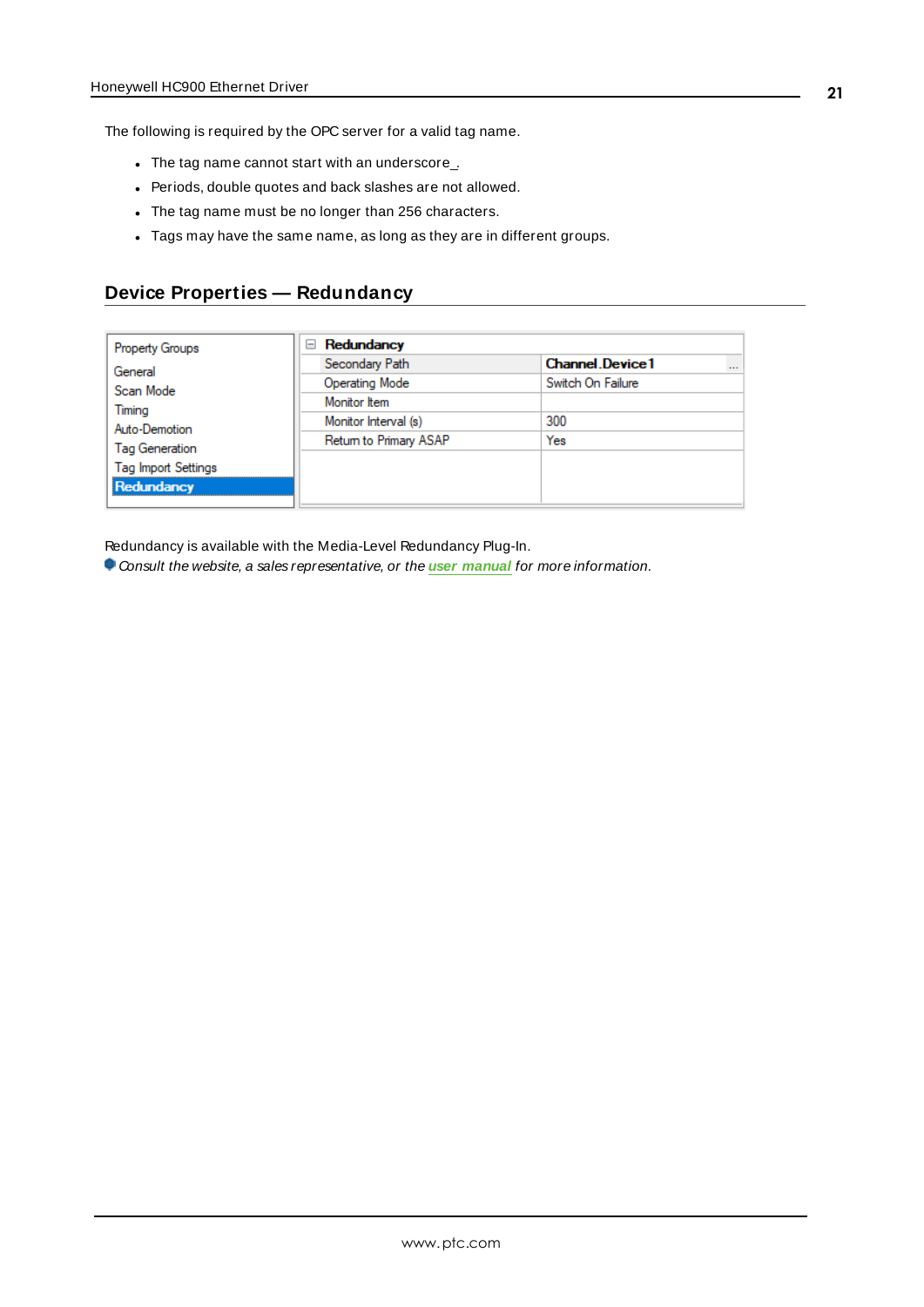## <span id="page-21-0"></span>**Data Types Description**

<u> 1989 - Johann Barn, mars ar breithinn ar breithinn ar breithinn ar breithinn ar breithinn ar breithinn ar br</u>

<span id="page-21-8"></span><span id="page-21-7"></span><span id="page-21-6"></span><span id="page-21-5"></span><span id="page-21-4"></span><span id="page-21-3"></span><span id="page-21-2"></span><span id="page-21-1"></span>

| <b>Data</b><br><b>Type</b> | <b>Description</b>                                                                                                                                                        |
|----------------------------|---------------------------------------------------------------------------------------------------------------------------------------------------------------------------|
| <b>Boolean</b>             | Single bit                                                                                                                                                                |
|                            | Unsigned 16-bit value                                                                                                                                                     |
| Word                       | bit 0 is the low bit<br>bit 15 is the high bit                                                                                                                            |
|                            | Signed 16-bit value                                                                                                                                                       |
| Short                      | bit 0 is the low bit<br>bit 14 is the high bit<br>bit 15 is the sign bit                                                                                                  |
|                            | Unsigned 32-bit value                                                                                                                                                     |
| <b>DWord</b>               | bit 0 is the low bit<br>bit 31 is the high bit                                                                                                                            |
|                            | Signed 32-bit value                                                                                                                                                       |
| Long                       | bit 0 is the low bit<br>bit 30 is the high bit<br>bit 31 is the sign bit                                                                                                  |
|                            | Two byte packed BCD                                                                                                                                                       |
| <b>BCD</b>                 | Value range is 0-9999. Behavior is undefined for values beyond this range.                                                                                                |
|                            | Four byte packed BCD                                                                                                                                                      |
| <b>LBCD</b>                | Value range is 0-99999999. Behavior is undefined for values beyond this range.                                                                                            |
|                            | 32-bit Floating point value.                                                                                                                                              |
| <b>Float</b>               | The driver interprets two consecutive registers as a Floating-point value by making the second<br>register the high word and the first register the low word.             |
| <b>Float</b>               | If register 40001 is specified as a Float, bit 0 of register 40001 would be bit 0 of the 32-bit word,<br>and bit 15 of register 40002 would be bit 31 of the 32-bit word. |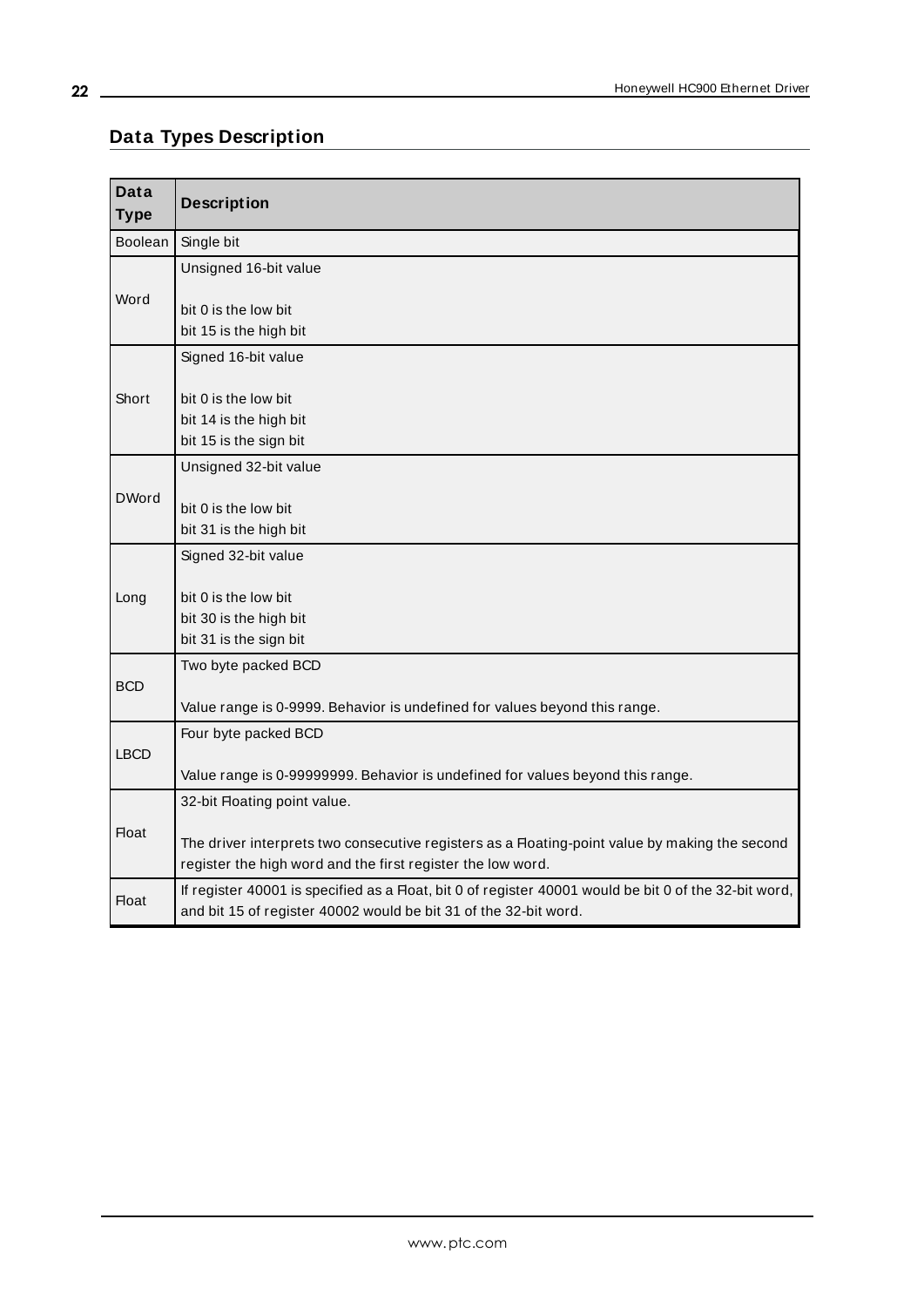## <span id="page-22-0"></span>**Address Descriptions**

Address specifications vary depending on the model in use. Select a link from the following list to obtain specific address information for the model of interest.

<span id="page-22-3"></span>

| <b>Output Coils</b>       |
|---------------------------|
| <b>Input Coils</b>        |
| <b>Internal Registers</b> |
| <b>Holding Registers</b>  |

## <span id="page-22-1"></span>**Output Coils**

The default data type is shown in **bold**.

#### **Decimal Addressing**

| Address | Range   | Data Type      | <b>Access</b> |
|---------|---------|----------------|---------------|
| 0xxxxx  | 1-65536 | <b>Boolean</b> | Read/Write    |

#### **Hexadecimal Addressing**

| <b>Address</b> | Range   | Data Type      | <b>Access</b> |
|----------------|---------|----------------|---------------|
| H0vvvvv        | 1-10000 | <b>Boolean</b> | Read/Write    |

**Note**: Honeywell documentation often gives the location of parameters in device memory as a 1-based coil or register number in decimal and a 0-based Modbus address in hex. The coil or register number is the Modbus address plus 1. For example, Honeywell documentation may discuss "Variable #1" at "holding register 6337 with Modbus address 0x18C0." This may be confusing. Users should make sure that the coil or register number is specified when creating tags with this driver, instead of the given Modbus address. This number may be expressed in decimal (as in the Honeywell documentation) or in hex.

**Important:** In hex, the coil or register number is not the same value as the Modbus address given in the Honeywell documentation. It is one greater.

#### **Example:**

The 255'th output coil would be addressed as '0255' (using decimal addressing) or 'H0FF' (using hexadecimal addressing).

## <span id="page-22-2"></span>**Input Coils**

#### **Decimal Addressing**

| <b>Address</b> | Range   | Data Type      | <b>Access</b> |
|----------------|---------|----------------|---------------|
| 1xxxxx         | 1-65536 | <b>Boolean</b> | Read Only     |

#### **Hexadecimal Addressing**

| <b>Address</b> | Range   | Data Type      | <b>Access</b> |
|----------------|---------|----------------|---------------|
| H1yyyyy        | 1-10000 | <b>Boolean</b> | Read Only     |

**Note**: Honeywell documentation often gives the location of parameters in device memory as a 1-based coil or register number in decimal and a 0-based Modbus address in hex. The coil or register number is the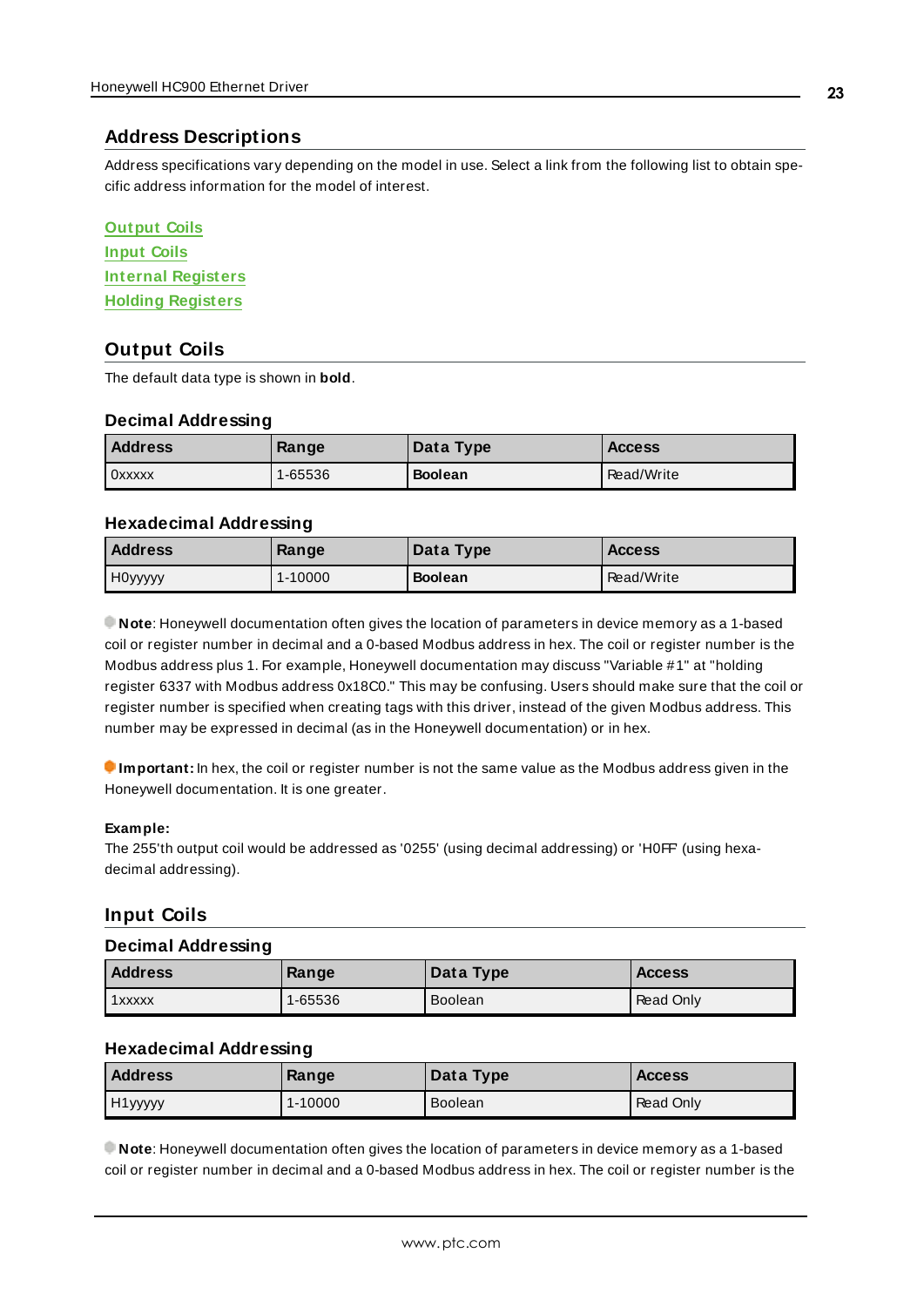Modbus address plus 1. For example, Honeywell documentation may discuss "Variable #1" at "holding register 6337 with Modbus address 0x18C0." This may be confusing. Users should make sure that the coil or register number is specified when creating tags with this driver, instead of the given Modbus address. This number may be expressed in decimal (as in the Honeywell documentation) or in hex.

**Important:** In hex, the coil or register number is not the same value as the Modbus address given in the Honeywell documentation. It is one greater.

#### **Example:**

The 127'Th input coil would be addressed as '1127' (using decimal addressing) or 'H17F' (using hexadecimal addressing).

#### <span id="page-23-0"></span>**Internal Registers**

The default data types are shown in **bold**.

#### **Decimal Addressing**

| <b>Address</b> | Range            | Data Type                | <b>Access</b> |
|----------------|------------------|--------------------------|---------------|
| 3xxxxx         | 1-65536          | Word, Short, BCD         | Read Only     |
| 3xxxxx.bb      | xxxxx.0-xxxxx.15 | <b>Boolean</b>           | Read Only     |
| 3xxxxx         | 1-65535          | Float, DWord, Long, LBCD | Read Only     |

#### **Hexadecimal Addressing**

| <b>Address</b> | Range              | Data Type                | <b>Access</b> |
|----------------|--------------------|--------------------------|---------------|
| НЗууууу        | 1-10000            | Word, Short, BCD         | Read Only     |
| НЗууууу.с      | ууууу.0-ууууу. $F$ | <b>Boolean</b>           | Read Only     |
| , НЗууууу      | $1$ -FFFFF         | Float, DWord, Long, LBCD | Read Only     |

**Note**: Honeywell documentation often gives the location of parameters in device memory as a 1-based coil or register number in decimal and a 0-based Modbus address in hex. The coil or register number is the Modbus address plus 1. For example, Honeywell documentation may discuss "Variable #1" at "holding register 6337 with Modbus address 0x18C0." This may be confusing. Users should make sure that the coil or register number is specified when creating tags with this driver, instead of the given Modbus address. This number may be expressed in decimal (as in the Honeywell documentation) or in hex.

**Important:** In hex, the coil or register number is not the same value as the Modbus address given in the Honeywell documentation. It is one greater.

#### **Arrays**

Arrays are also supported for the holding register addresses. The syntax for declaring an array using decimal addressing is as follows:

#### 3xxxx[cols]

with assumed row count of 1 and 3xxxx[rows][cols].

For Word, Short and BCD arrays, the base address + (rows \* cols)-1 cannot exceed 65536. For Float, DWord, Long and Long BCD arrays, the base address + (rows  $*$  cols  $*$  2)-1 cannot exceed 65535. For all arrays, the total number of registers being requested cannot exceed the internal register block size that was specified for the device.

**24**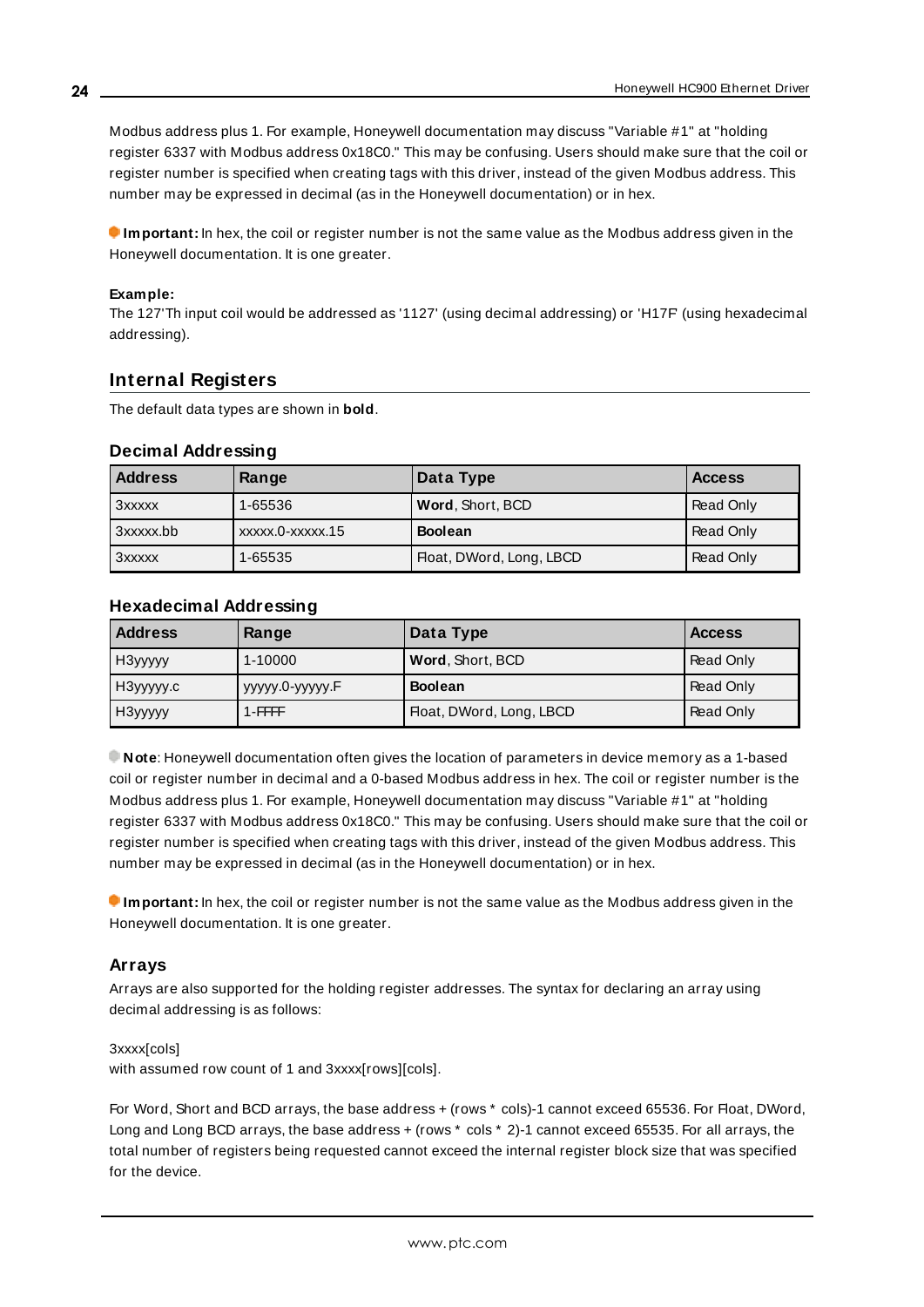## <span id="page-24-0"></span>**Holding Registers**

The default data types are shown in **bold**.

## **Decimal Addressing**

| <b>Address</b> | Range            | Data Type                | <b>Access</b> |
|----------------|------------------|--------------------------|---------------|
| <b>4xxxxx</b>  | 1-65536          | Word, Short, BCD         | Read/Write    |
| 4xxxxx.bb      | xxxxx.0-xxxxx.15 | <b>Boolean</b>           | Read/Write    |
| 4xxxxx:DF      | 1-65536          | Boolean (Float)*         | Read Only     |
| 4xxxxx:DW      | 1-65536          | Boolean (Word)*          | Read Only     |
| 4xxxxx:DDW     | 1-65536          | Boolean (DWord)*         | Read Only     |
| 4xxxxx         | 1-65535          | Float, DWord, Long, LBCD | Read/Write    |

\* For more information, refer to **[Variables](#page-25-0) and Signal Tags**.

| <b>Address</b>      | Range            | Data Type                | <b>Access</b> |
|---------------------|------------------|--------------------------|---------------|
| H4yyyyy             | 1-10000          | Word, Short, BCD         | Read/Write    |
| H4yyyyy.c           | ууууу.0-ууууу. Г | <b>Boolean</b>           | Read/Write    |
| H4yyyyy:DF          | 1-10000          | Boolean (Float)*         | Read Only     |
| H4yyyyy:DW          | 1-10000          | Boolean (Word)*          | Read Only     |
| H4yyyyy:DDW         | 1-10000          | Boolean (DWord)*         | Read Only     |
| H <sub>4yyyyy</sub> | $1$ -FFFFF       | Float, DWord, Long, LBCD | Read/Write    |

#### **Hexadecimal Addressing**

\* For more information, refer to **[Variables](#page-25-0) and Signal Tags**.

**Note**: Honeywell documentation often gives the location of parameters in device memory as a 1-based coil or register number in decimal and a 0-based Modbus address in hex. The coil or register number is the Modbus address plus 1. For example, Honeywell documentation may discuss "Variable #1" at "holding register 6337 with Modbus address 0x18C0." This may be confusing. Users should make sure that the coil or register number is specified when creating tags with this driver, instead of the given Modbus address. This number may be expressed in decimal (as in the Honeywell documentation) or in hex.

**Important:** In hex, the coil or register number is not the same value as the Modbus address given in the Honeywell documentation. It is one greater.

## **Tag Addressing and Data Type Assignment**

Since this driver is derived from the Modbus Ethernet driver, it allows tremendous flexibility in addressing and data type assignment. No effort is made to restrict address and data type options to reflect the complexities of the data mapping in Honeywell HC900 devices. Thus, it is possible to configure tags that will not access data stored in the device correctly. For example, users could create a tag addressing register 6337 with a data type of word. Such a tag would not be useful here since this is the starting address of "Variable #1" and will always contain Floating point data. Likewise, a tag addressing register 6338 as a Float would not be useful either, since variables are mapped to registers 6337, 6339, 6341 and etc. These are starting addresses. Each value uses two registers. For information on the correct starting address and data type for each parameter, refer to the device documentation.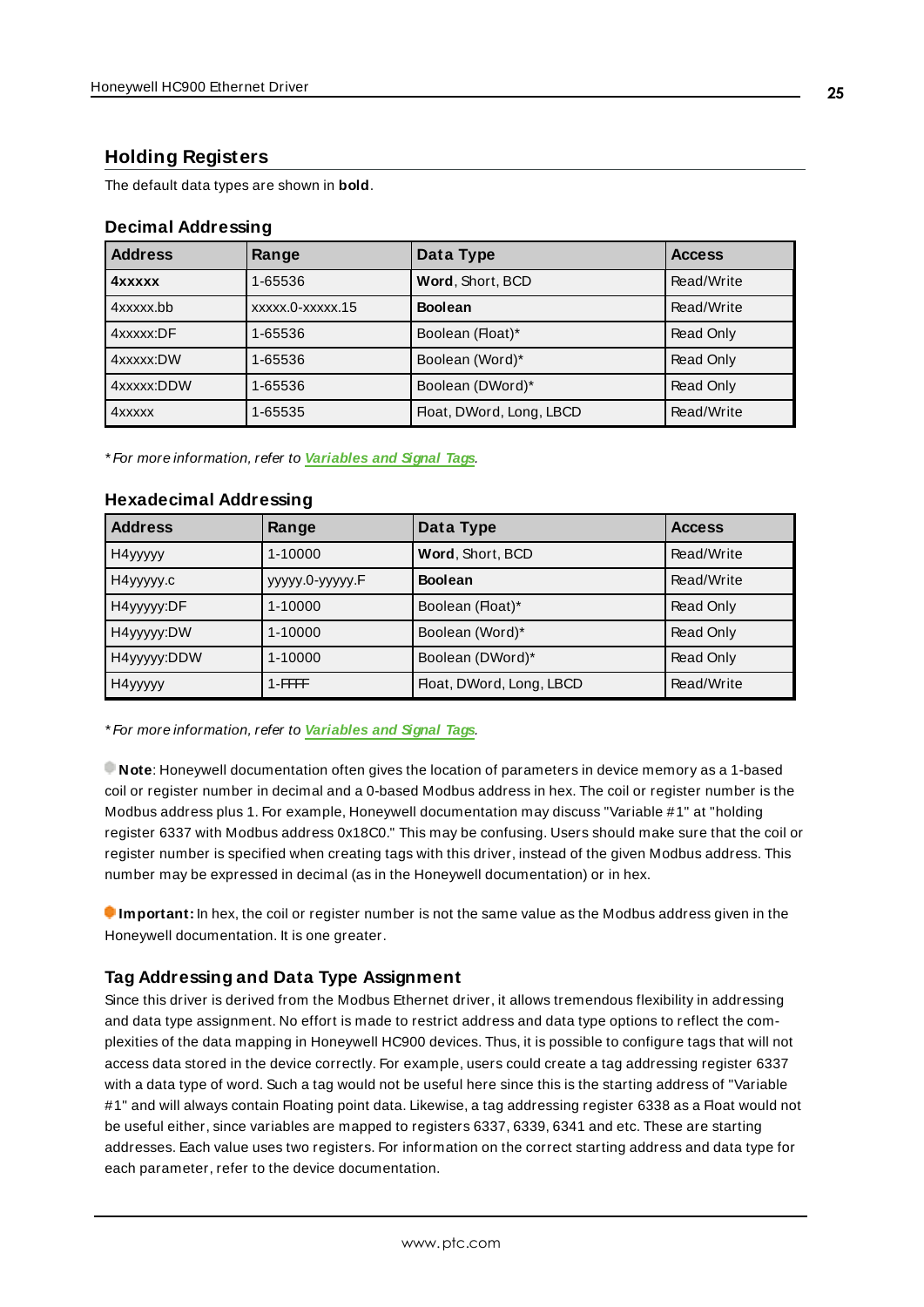## <span id="page-25-0"></span>**Variables and Signal Tags**

Depending on the device configuration, variables and signal tags can be used for either analog or digital data. If the data type is a digital Float, the actual data stored in the device will be in IEEE Floating point format. TRUE/ON will be stored as 1.0 and FALSE/OFFwill be stored as 0.0. Users may read and write to any of these locations using tags with a data type of Float. Many client applications, however, will not be able to handle digital values represented as Floats because TRUE is typically coerced into a Float value of -1.0. In this case, tags that address digital variables and signals with a data type of Boolean should be created. The driver will automatically convert these values to and from true Booleans.

Likewise, digital Words and DWords are stored in the device as Words and DWords respectively, although they may be addressed with a data type of Boolean. TRUE/ON will be stored as 1 and FALSE/OFFwill be stored as 0. In this case, tags that address digital variables and signals with a data type of Boolean should be created. The driver will automatically convert these values to and from true Booleans. For more information on Boolean-to-data type conversion, refer to the table below.

| Data Type in Driver | Data Type on Controller | <b>Address</b> |
|---------------------|-------------------------|----------------|
| <b>Boolean</b>      | <b>Float</b>            | 4xxxx1         |
| <b>Boolean</b>      | <b>Float</b>            | 4xxxx1:DF      |
| <b>Boolean</b>      | Word                    | 4xxxx1:DW      |
| <b>Boolean</b>      | <b>DWord</b>            | 4xxxx1:DDW     |

**Note:** These are legacy projects.

## **Arrays**

Arrays are also supported for the holding register addresses. The syntax for declaring an array (using decimal addressing) is as follows:

4xxxx[cols]

with assumed row count of 1 and 4xxxx[rows][cols].

For Word, Short and BCD arrays, the base address + (rows \* cols) - 1 cannot exceed 65536. For Float, DWord, Long and Long BCD arrays, the base address + (rows \* cols \* 2) - 1 cannot exceed 65535. For all arrays, the total number of registers being requested cannot exceed the holding register block size that was specified for this device.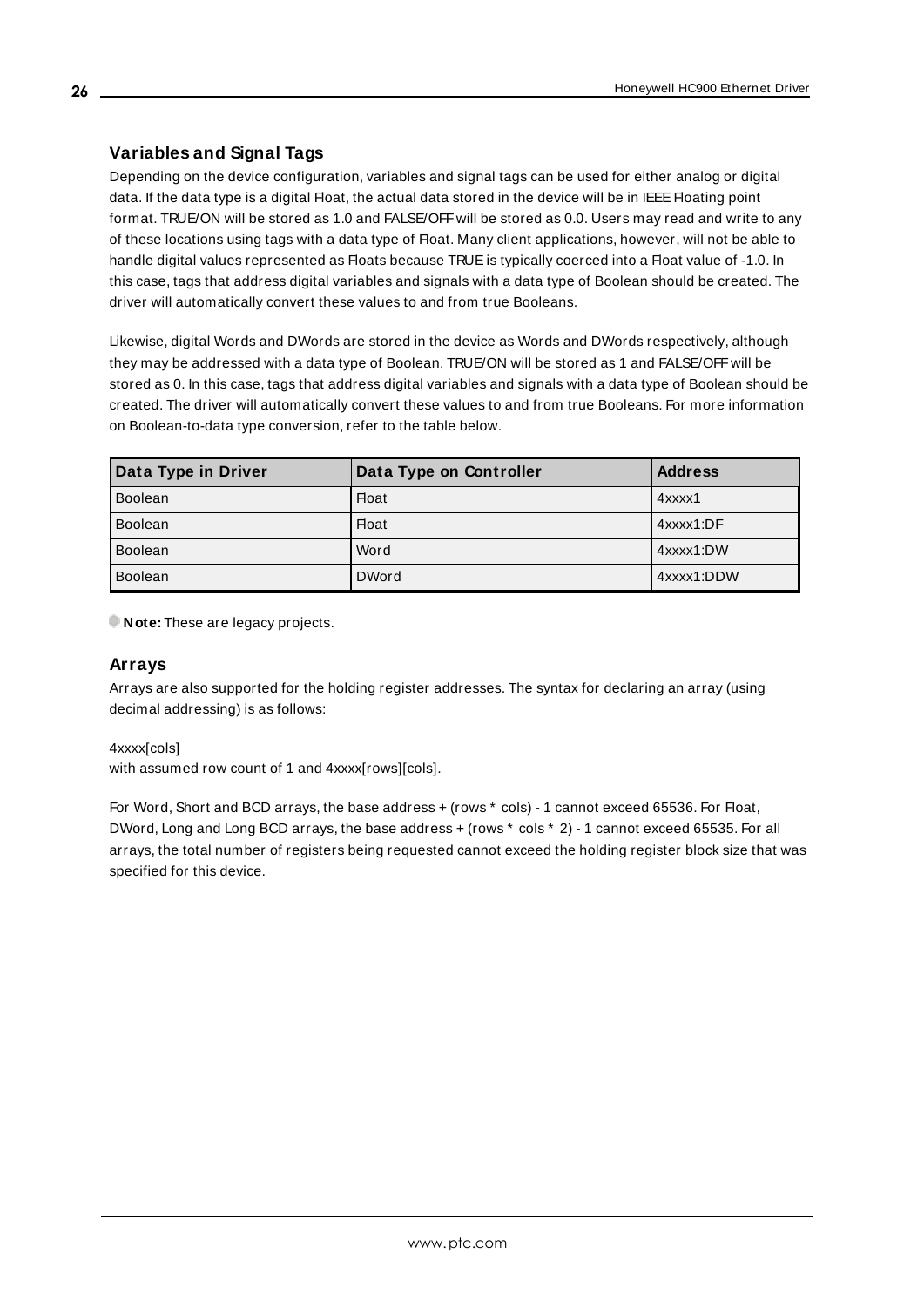## <span id="page-26-0"></span>**Optimizing Communications**

The Honeywell HC900 Ethernet Driver has been designed to provide the best performance with the least amount of impact on the system's overall performance. While the Honeywell HC900 Ethernet Driver is fast, there are a couple of guidelines that can be used to control and optimize the application and gain maximum performance.

Our server refers to communications protocols like Honeywell HC900 Ethernet as a channel. Each channel defined in the application represents a separate path of execution in the server. Once a channel has been defined, a series of devices must then be defined under that channel. Each of these devices represents a single Honeywell HC900 controller from which data will be collected. While this approach to defining the application will provide a high level of performance, it won't take full advantage of the Honeywell HC900 Ethernet Driver or the network. An example of how the application may appear when configured using a single channel is shown below.



Each device appears under a single Honeywell HC900 Ethernet channel. In this configuration, the driver must move from one device to the next as quickly as possible to gather information at an effective rate. As more devices are added or more information is requested from a single device, the overall update rate **Bullet** Station\_3 begins to suffer.

If the Honeywell HC900 Ethernet Driver could only define one single channel, then the example shown above would be the only option available; however, the Honeywell HC900 Ethernet Driver can define up to 16 channels. Using multiple channels distributes the data collection workload by simultaneously issuing multiple requests to the network. An example of how the same application may appear when configured using multiple channels to improve performance is shown below.



Each device can be defined under its own channel. In this configuration, a single path of execution is dedicated to the task of gathering data from each device. If the application has 100 or fewer devices, it can be optimized exactly how it is shown here.

The performance will improve even if the application has more devices. While fewer devices may be ideal, the application will still benefit from additional channels. Although by spreading the device load across all channels will cause the server to move from device to device again, it can now do so with far less devices to process on a single channel.

Block Size, which is available on each defined device, can also affect the Honeywell HC900 Ethernet Driver performance. Block Size refers to the number of bytes that may be requested from a device at one time. To refine the performance of this driver, may be configured to 1 to 120 registers and 8 to 800 bits.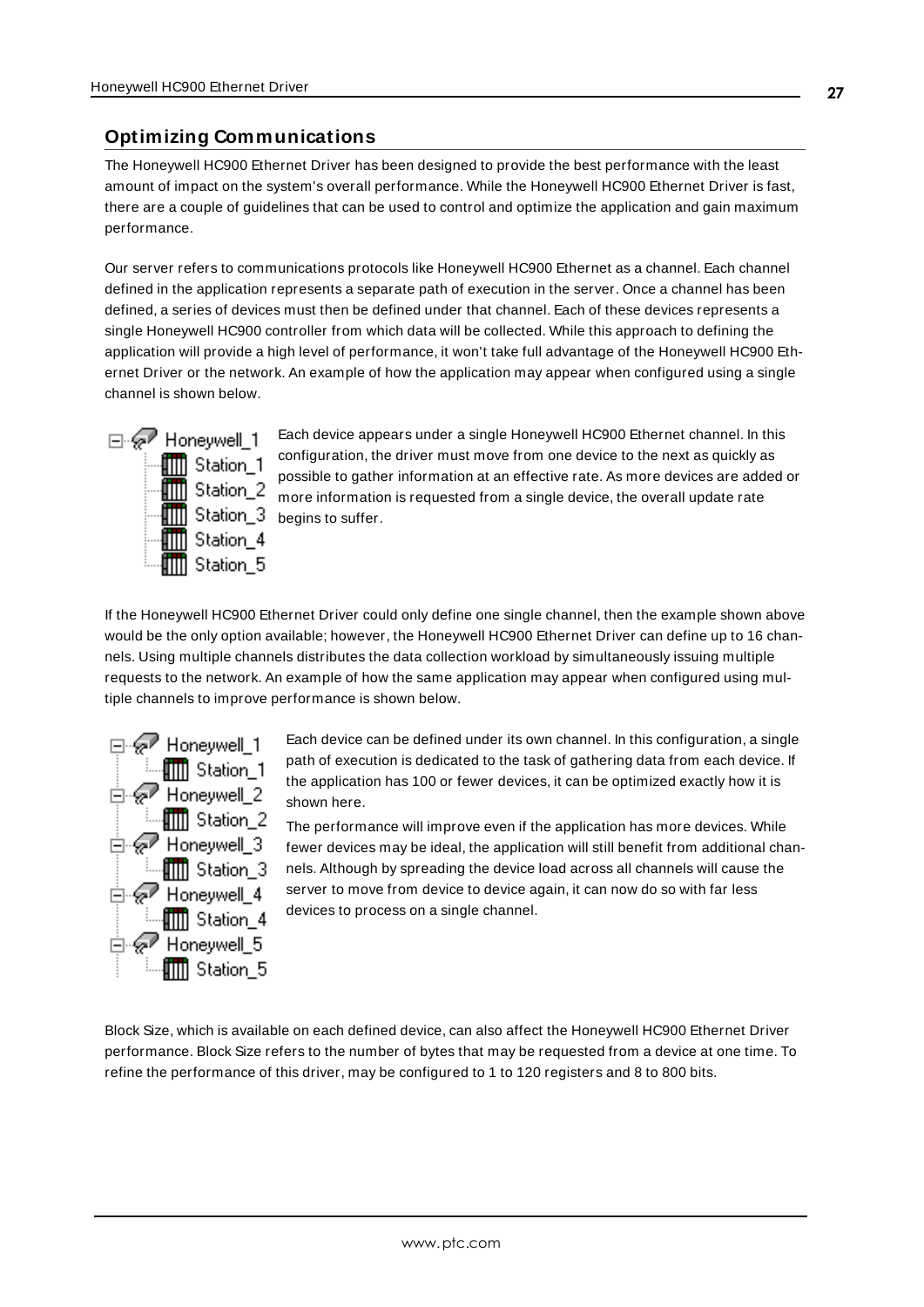## <span id="page-27-0"></span>**Error Descriptions**

The following messages may be generated. Click on the link for a description of the message.

#### **Address Validation**

**[M issing](#page-28-0) address Device address ['<address>'](#page-28-1) contains a syntax error Address ['<address>'](#page-28-2) is out of range for the specified device or register Device address ['<address>'](#page-28-3) is not supported by model '<model name>' Data Type '<type>' is not valid for device address ['<address>'](#page-28-4) Device address ['<address>'](#page-29-0) is Read Only Array size is out of range for address ['<address>'](#page-29-1) Array support is not available for the specified address: ['<address>'](#page-29-2)**

#### **Device Status Messages**

**Device '<device name>' is not [responding](#page-29-3) Unable to write to ['<address>'](#page-30-0) on device '<device name>'**

#### **Device Specific Messages**

**Failure to initiate ['winsock.dll'](#page-30-1) Bad address in block [x to y] on device ['<device](#page-30-2) name>' Bad [received](#page-31-0) length [x to y] on device '<device name>'**

### **Tag Import Specific Messages**

**Could not read record [<record>-Buffer](#page-31-1) length exceeded No tags [imported-Unsupported](#page-31-2) file format Could not parse expected data (field <field>, record [<record>\)](#page-32-0) Invalid decimal address (field <field>, record [<record>\)](#page-32-1) Invalid tag name '<name>' (field <field>, record [<record>\)](#page-32-2) could not be coerced into valid [name](#page-32-2) Invalid tag name '<old name>' (field <field>, record [<record>\)](#page-33-0) changed to '<new name>' Invalid datatype (field <field>, record [<record>\)](#page-33-1) Invalid access (field <field>, record [<record>\)](#page-33-2) Invalid type (field <field>, record [<record>\)](#page-34-0) Invalid tag type (field <field>, record [<record>\)](#page-34-1) Could not import tag in record [<record>-unknown](#page-35-0) block name Invalid block name '<name>' (field <field>, record [<record>\)](#page-35-1) could not be coerced into valid [group](#page-35-1) name Invalid block name '<old name>' (field <field>, record [<record>\)](#page-35-2) changed to '<new name>'**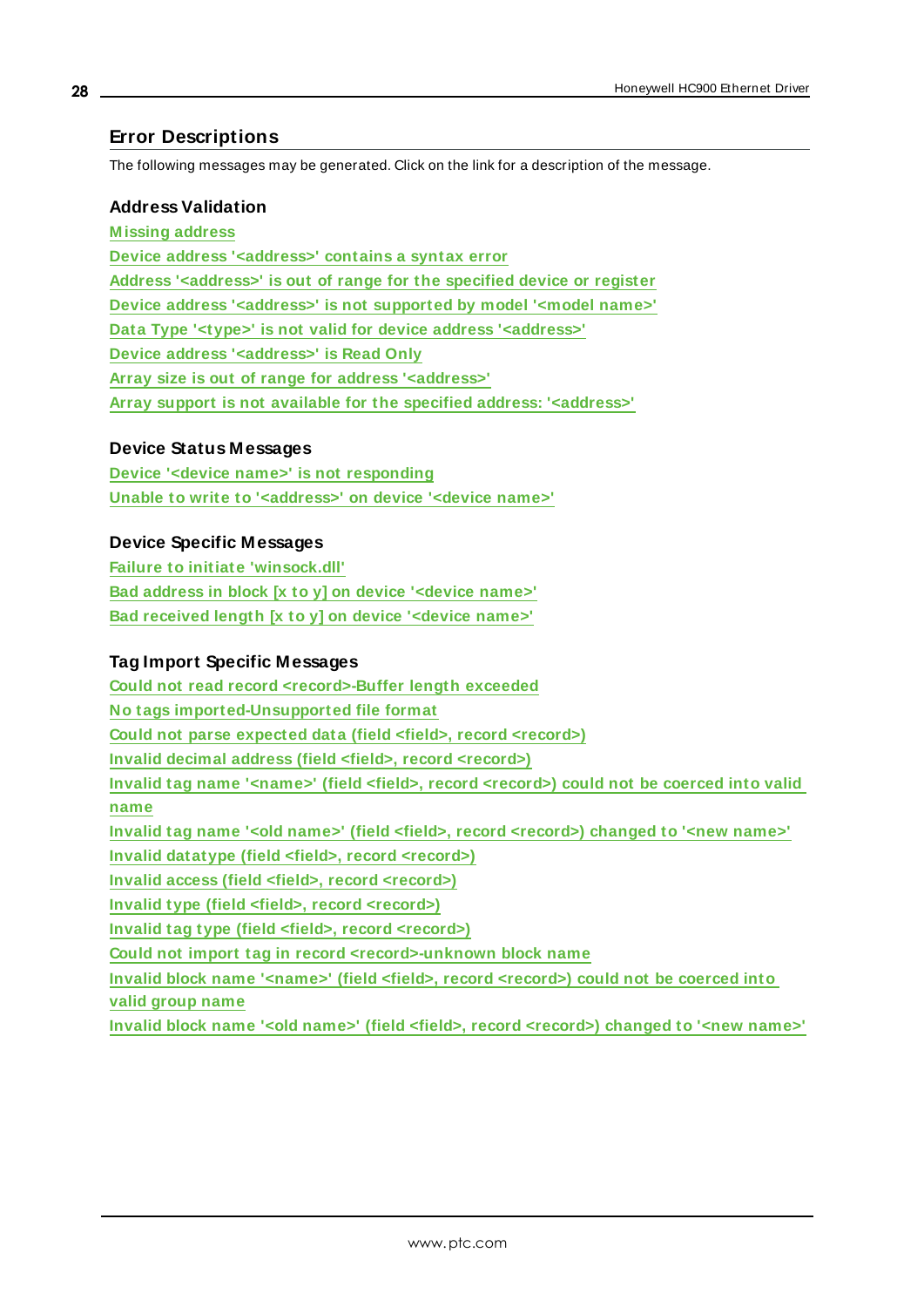#### <span id="page-28-0"></span>**Missing address**

#### **Error Type:**

Warning

## **Possible Cause:**

A tag address that has been specified statically has no length.

### **Solution:**

<span id="page-28-1"></span>Re-enter the address in the client application.

#### **Device address '<address>' contains a syntax error**

#### **Error Type:**

Warning

#### **Possible Cause:**

An invalid tag address has been specified in a dynamic request.

#### **Solution:**

<span id="page-28-2"></span>Re-enter the address in the client application.

## **Address '<address>' is out of range for the specified device or register**

#### **Error Type:**

Warning

#### **Possible Cause:**

A tag address that has been specified statically references a location that is beyond the range of supported locations for the device.

#### **Solution:**

<span id="page-28-3"></span>Verify that the address is correct; if it is not, re-enter it in the client application.

## **Device address '<address>' is not supported by model '<model name>'**

#### **Error Type:**

Warning

#### **Possible Cause:**

A tag address that has been specified statically references a location that is valid for the communications protocol but not supported by the target device.

#### **Solution:**

Verify that the address is correct; if it is not, re-enter it in the client application. Also verify that the selected model name for the device is correct.

## <span id="page-28-4"></span>**Data Type '<type>' is not valid for device address '<address>'**

#### **Error Type:**

Warning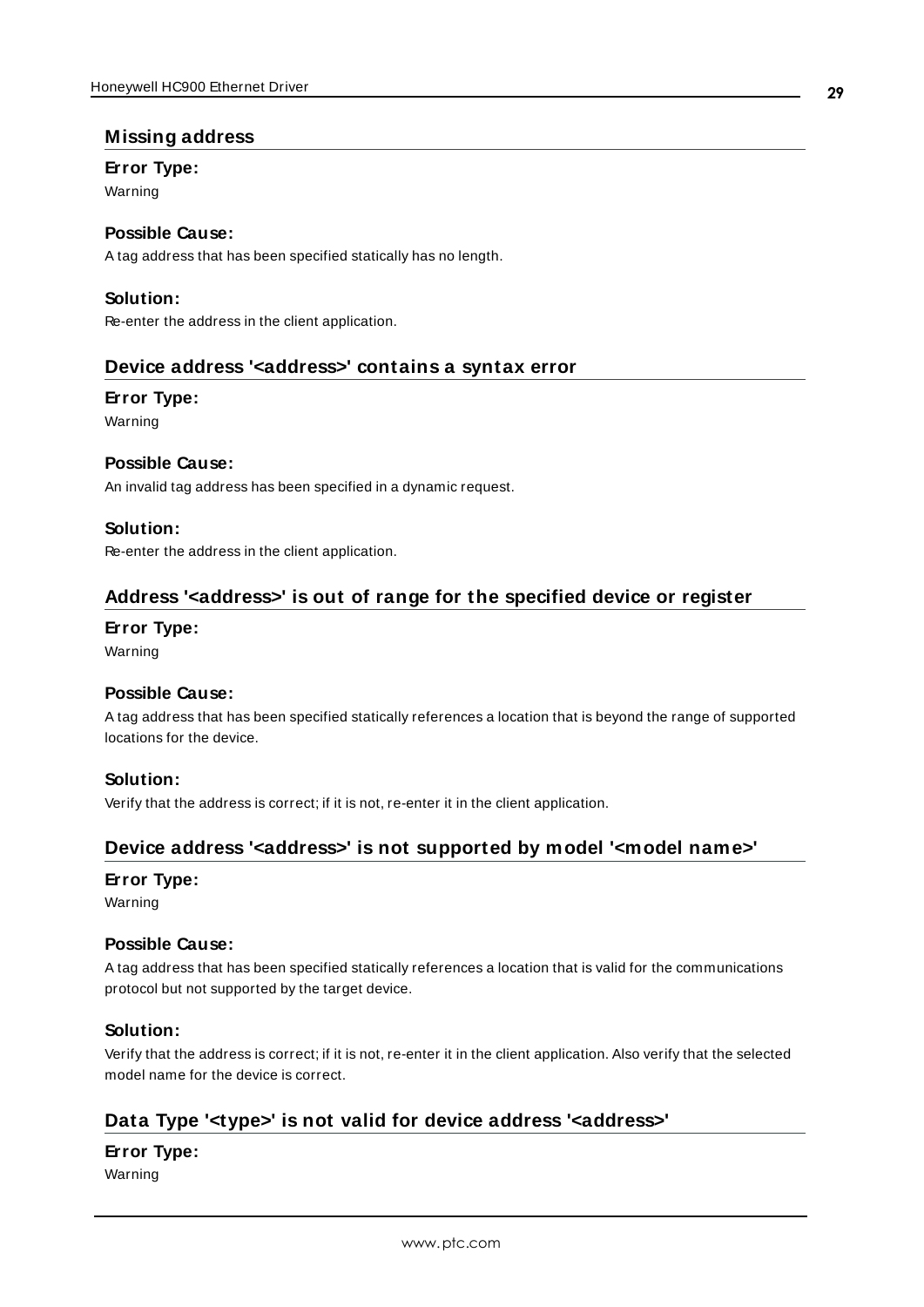#### **Possible Cause:**

A tag address that has been specified statically has been assigned an invalid data type.

#### **Solution:**

<span id="page-29-0"></span>Modify the requested data type in the client application.

## **Device address '<address>' is Read Only**

#### **Error Type:**

Warning

#### **Possible Cause:**

A tag address that has been specified statically has a requested access mode that is not compatible with what the device supports for that address.

#### **Solution:**

<span id="page-29-1"></span>Change the access mode in the client application.

#### **Array size is out of range for address '<address>'**

#### **Error Type:**

Warning

#### **Possible Cause:**

A tag address that has been specified statically is requesting an array size that is too large for the address type or block size of the driver.

#### **Solution:**

Re-enter the address in the client application to specify a smaller value for the array or a different starting point.

## <span id="page-29-2"></span>**Array support is not available for the specified address: '<address>'**

#### **Error Type:**

Warning

#### **Possible Cause:**

A tag address that has been specified statically contains an array reference for an address type that doesn't support arrays.

#### **Solution:**

<span id="page-29-3"></span>Re-enter the address in the client application to remove the array reference or correct the address type.

### **Device '<device name>' is not responding**

## **Error Type:**

Serious

## **Possible Cause:**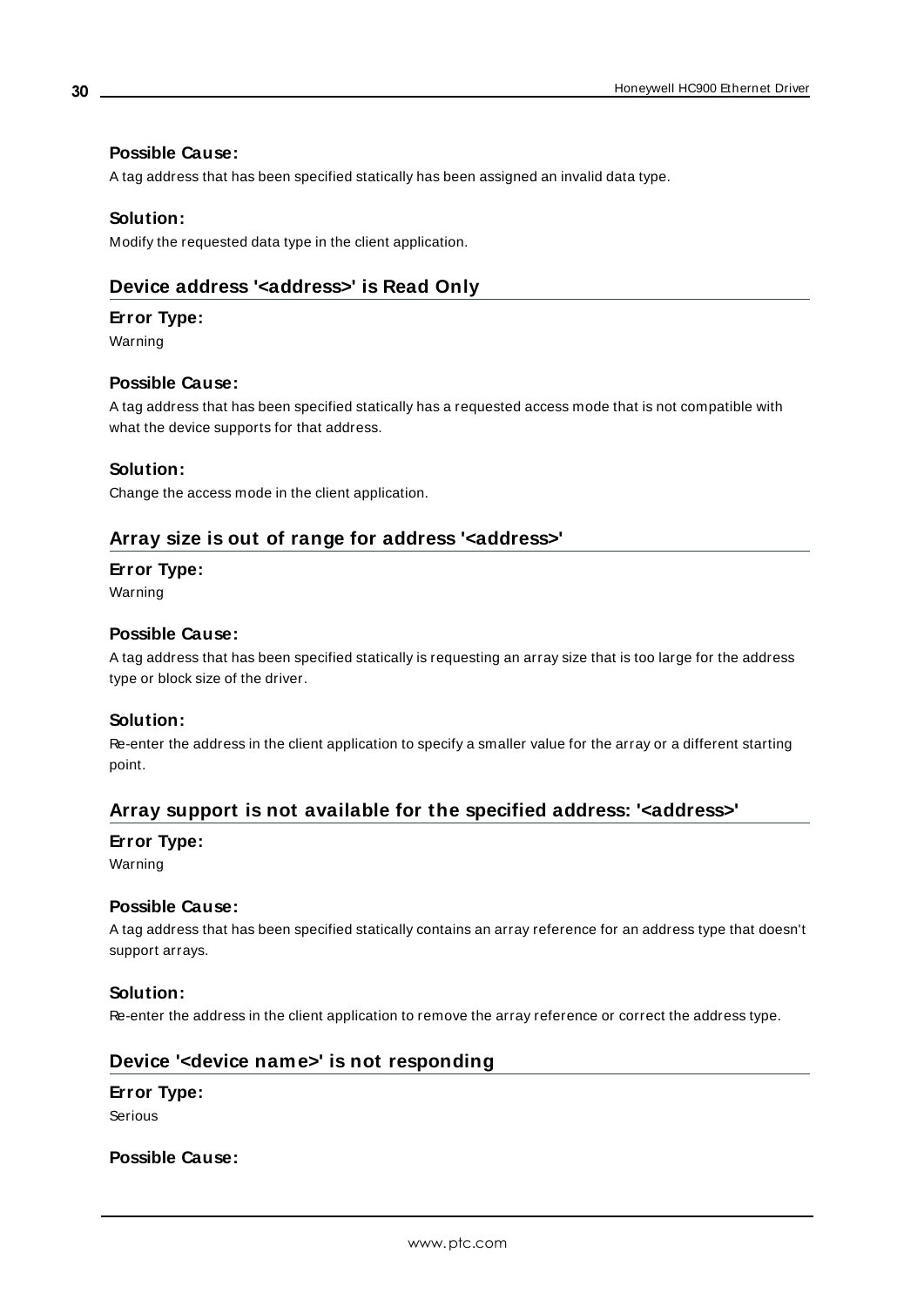- 1. The connection between the device and the Host PC is broken.
- 2. The communication parameters for the connection are incorrect.
- 3. The named device may have been assigned an incorrect Network ID.
- 4. The response from the device took longer to receive than the amount of time specified in the "Request Timeout" device setting.

#### **Solution:**

- 1. Verify the cabling between the PC and the device.
- 2. Verify that the specified communication parameters match those of the device.
- 3. Verify that the Network ID given to the named device matches that of the actual device.
- 4. Increase the Request Timeout setting so that the entire response can be handled.

## <span id="page-30-0"></span>**Unable to write to '<address>' on device '<device name>'**

#### **Error Type:**

Serious

#### **Possible Cause:**

- 1. The named device may not be connected to the network.
- 2. The named device may have been assigned an incorrect Network ID.
- 3. The named device is not responding to write requests.
- 4. The address does not exist in the PLC.

#### **Solution:**

- 1. Check the PLC network connections.
- 2. Verify that the Network ID given to the named device matches that of the actual device.

#### <span id="page-30-1"></span>**Failure to initiate 'winsock.dll'**

#### **Error Type:**

Fatal

#### **Possible Cause:**

Could not negotiate with the operating systems winsock 1.1 functionality.

#### **Solution:**

<span id="page-30-2"></span>Verify that the winsock.dll is properly installed on the system.

## **Bad address in block [x to y] on device '<device name>'**

#### **Error Type:**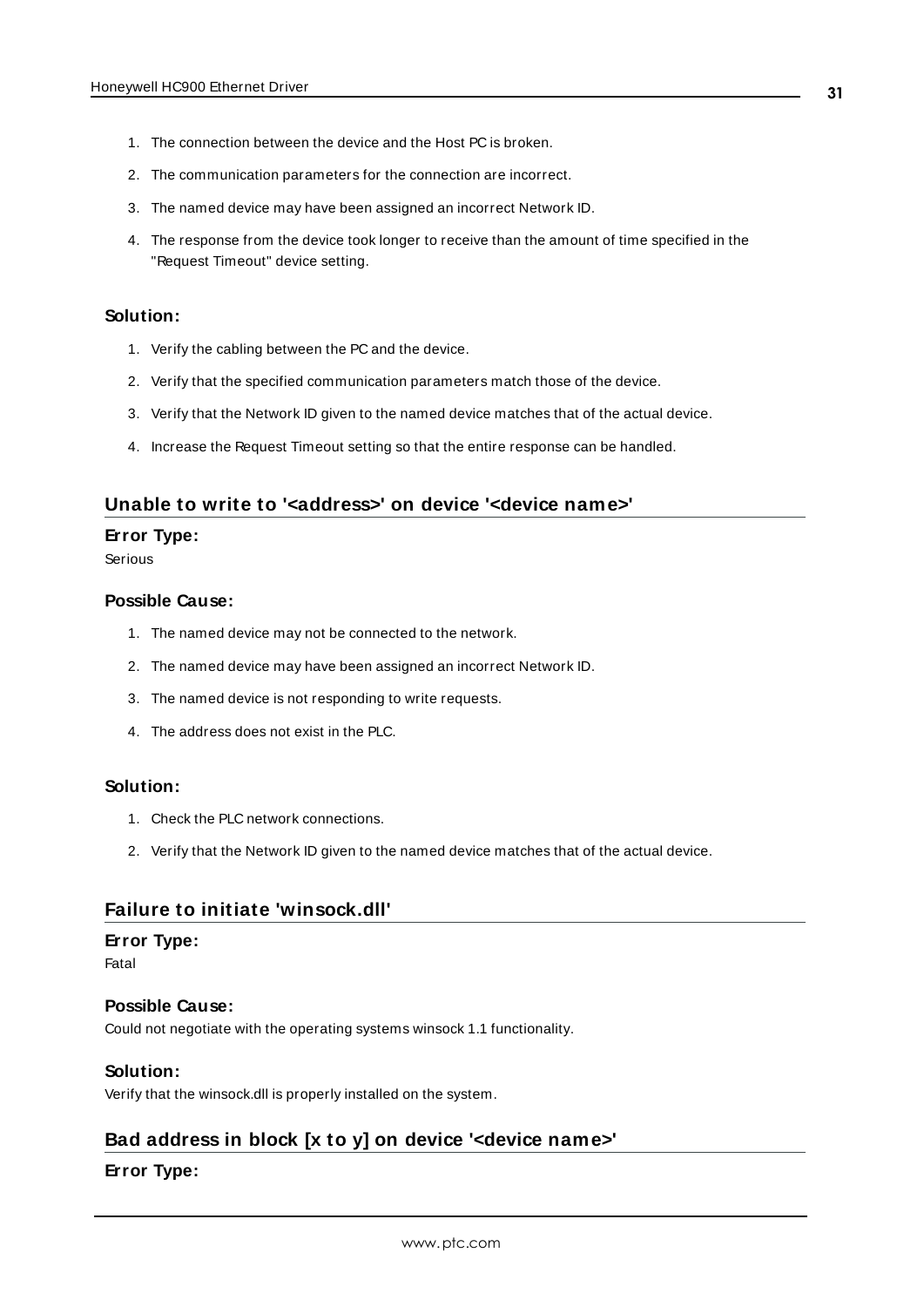Fatal addresses falling in this block.

#### **Cause:**

This error is reported when the driver attempts to read a location in a PLC that does not exist. For example, in a PLC that only has holding registers 40001 to 41400, requesting address 41405 would generate this error. Once this error is generated, the driver will not request the specified block of data from the PLC again. Any other addresses being requested that are in this same block will also go invalid.

### **Solution:**

<span id="page-31-0"></span>The client application should be modified to ask for addresses within the range of the device.

## **Bad received length [x to y] on device '<device name>'**

#### **Error Type:**

Fatal addresses falling in this block.

#### **Cause:**

The driver attempted to read a block of memory in the PLC. The PLC responded with no error, but did not provide the driver with the requested block size of data.

#### **Solution:**

<span id="page-31-1"></span>Ensure that the range of memory exists for the PLC.

## **Could not read record <record>-Buffer length exceeded**

#### **Error Type:**

Warning

#### **Possible Cause:**

- 1. A record exceeded the maximum allowed length of 1024 characters.
- 2. File may be corrupted.

#### **Solution:**

- 1. Edit tag name and description data to reduce length.
- 2. Regenerate file.

## <span id="page-31-2"></span>**No tags imported-Unsupported file format**

#### **Error Type:**

Warning

#### **Possible Cause:**

The import file is not one of the types the driver is able to read.

#### **Solution:**

Change the import file type to one that is supported.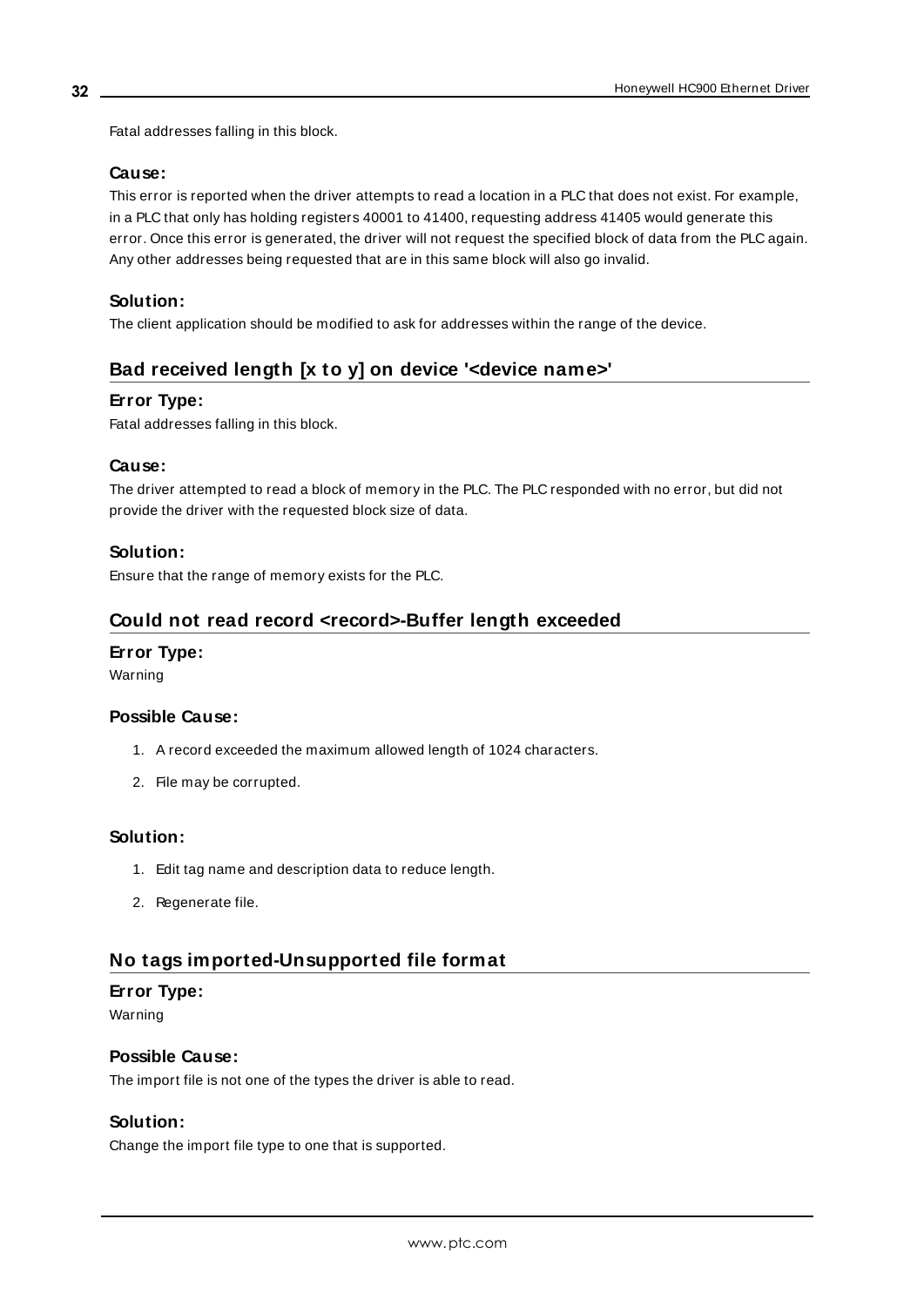## **See Also: [Creating](#page-36-0) Tag Import Files**

## <span id="page-32-0"></span>**Could not parse expected data (field <field>, record <record>)**

#### **Error Type:**

Warning

#### **Possible Cause:**

- 1. The field exceed the maximum allowed length of 256 characters.
- 2. The field delimiter (comma) is missing, possibly due to a file editing error.
- 3. The file is corrupted.

#### **Solution:**

- 1. Edit the specified field to reduce length if possible.
- 2. Edit the file and replace the delimiter.
- 3. Regenerate the file.

#### <span id="page-32-1"></span>**Invalid decimal address (field <field>, record <record>)**

#### **Error Type:**

Warning

#### **Possible Cause:**

- 1. The data in the specified field is not a decimal value, possibly due to a file editing error.
- 2. The file is not in one of the supported formats.
- 3. The file is corrupted.

## **Solution:**

- 1. Edit the file and correct the specified field.
- 2. Regenerate the file.

**See Also: [Creating](#page-36-0) Tag Import Files**

## <span id="page-32-2"></span>**Invalid tag name '<name>' (field <field>, record <record>) could not be coerced into valid name**

## **Error Type:**

Warning

**Possible Cause:**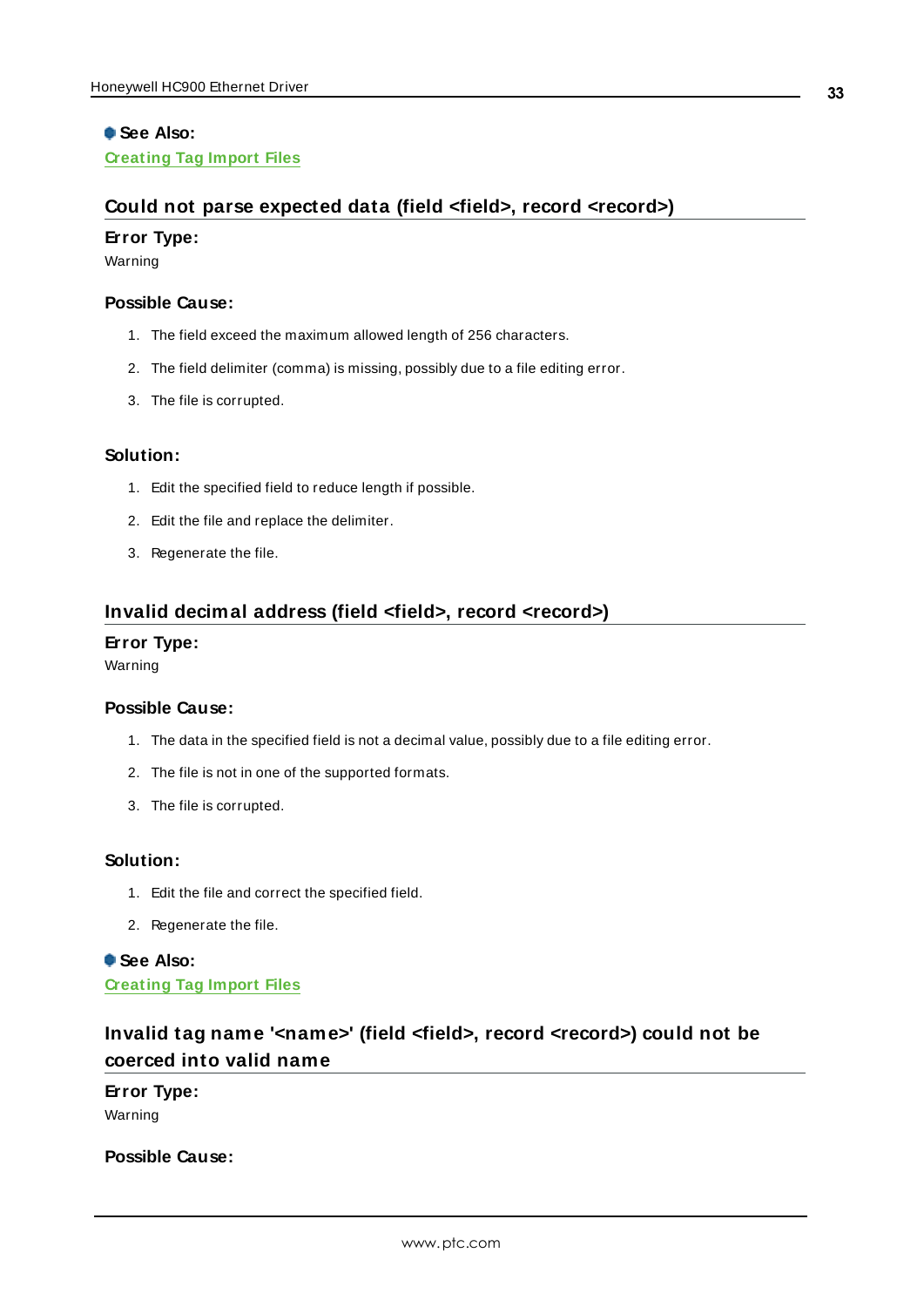The tag name specified in the file is not a valid OPC server tag name, and the driver's tag name modification mechanism was unable to create a unique and valid name based on the field.

#### **Solution:**

<span id="page-33-0"></span>Manually create the tag.

## **Invalid tag name '<old name>' (field <field>, record <record>) changed to '<new name>'**

#### **Error Type:**

Information

## **Possible Cause:**

This is not truly an error. Tag names that are valid in the Hybrid Control Designer are not necessary valid in the OPC server. The driver created a valid tag name based on the name read from the file.

#### **Solution:**

<span id="page-33-1"></span>N/A

#### **Invalid datatype (field <field>, record <record>)**

#### **Error Type:**

Warning

#### **Possible Cause:**

- 1. The datatype in the specified field is not one of the types supported by the driver, possibly due to a file editing error.
- 2. The file is not in one of the supported formats.
- 3. The file is corrupted.

#### **Solution:**

- 1. Edit the file and change the specified field to a supported datatype. Supported types are: "unsigned 16", "signed 16", "unsigned 32", "signed 32", and "Float 32".
- 2. Regenerate the file.

#### **See Also:**

<span id="page-33-2"></span>**[Creating](#page-36-0) Tag Import Files**

#### **Invalid access (field <field>, record <record>)**

#### **Error Type:**

Warning

#### **Possible Cause:**

1. The access type in the specified field is not one of the types supported by the driver, possible due to a file editing error.

**34**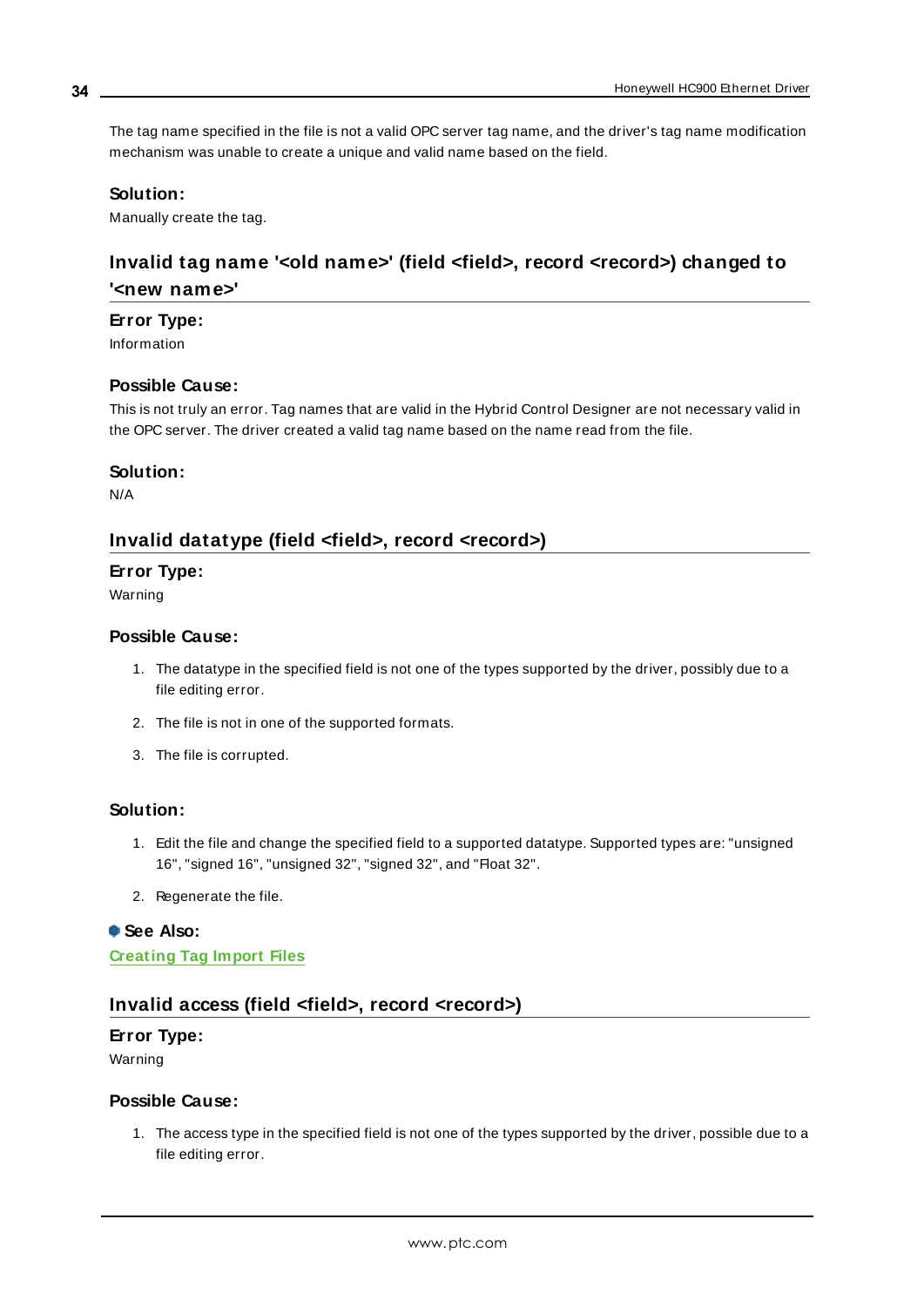- 2. The file is not in one of the supported formats.
- 3. The file is corrupted.

#### **Solution:**

- 1. Edit the file and change the specified field to a supported access types. Supported types are: "R", "W", and "R/W".
- 2. Regenerate the file.

## **See Also: [Creating](#page-36-0) Tag Import Files**

#### <span id="page-34-0"></span>**Invalid type (field <field>, record <record>)**

#### **Error Type:**

Warning

#### **Possible Cause:**

- 1. The type in the specified field is not one of the types expected by the driver, possible due to a file editing error.
- 2. The file is not in one of the supported formats.
- 3. The file is corrupted.

### **Solution:**

- 1. Edit the file and change the specified field to a supported type. Expected types are "Variable" and "Signal Tag". There are many other types used for function block data, but the driver should not be trying to process these when importing a function block file.
- 2. Regenerate the file.

#### **See Also:**

<span id="page-34-1"></span>**[Creating](#page-36-0) Tag Import Files**

#### **Invalid tag type (field <field>, record <record>)**

#### **Error Type:**

Warning

#### **Possible Cause:**

- 1. The tag type in the specified field is not one of the types expected by the driver, possible due to a file editing error.
- 2. The file is not in one of the expected formats.
- 3. The file is corrupted.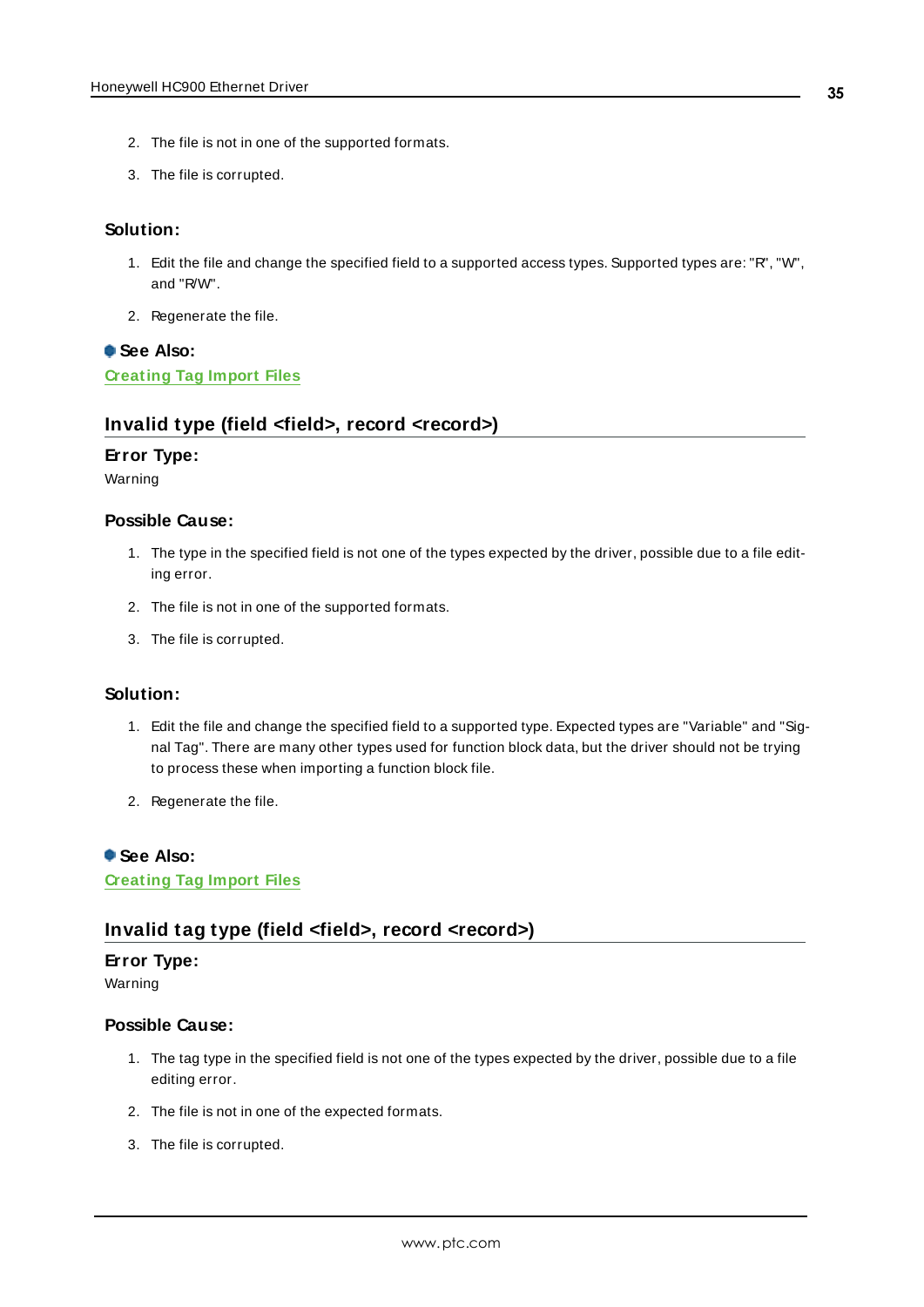#### **Solution:**

- 1. Edit the file and change the specified field to a supported tag type. Expected tag types are "Digital" and "Analog".
- 2. Regenerate the file.

#### **See Also:**

<span id="page-35-0"></span>**[Creating](#page-36-0) Tag Import Files**

#### **Could not import tag in record <record>-unknown block name**

#### **Error Type:**

Warning

#### **Possible Cause:**

The driver read a header that indicated that the file was a Detailed Function Block Report. The driver did not find an expected block sub-header record.

#### **Solution:**

Verify that the file is a Detailed Function Block Report, and that the block sub-headers are present. Regenerate the file if needed.

## <span id="page-35-1"></span>**Invalid block name '<name>' (field <field>, record <record>) could not be coerced**

#### **Error Type:**

Warning

#### **Possible Cause:**

The tag name specified in the file is not a valid OPC server group name, and the driver's tag name modification mechanism was unable to create a unique and valid name based on field.

#### **Solution:**

<span id="page-35-2"></span>Edit the file and modify the tag name in the block subheader.

## **Invalid block name '<old name>' (field <field>, record <record>) changed to '<new>'**

#### **Error Type:**

Information

#### **Possible Cause:**

This is not truly an error. Tag names that are valid in the Hybrid Control Designer are not necessary valid in the OPC server. The driver created a valid group name based on the name read from the file.

#### **Solution:**

N/A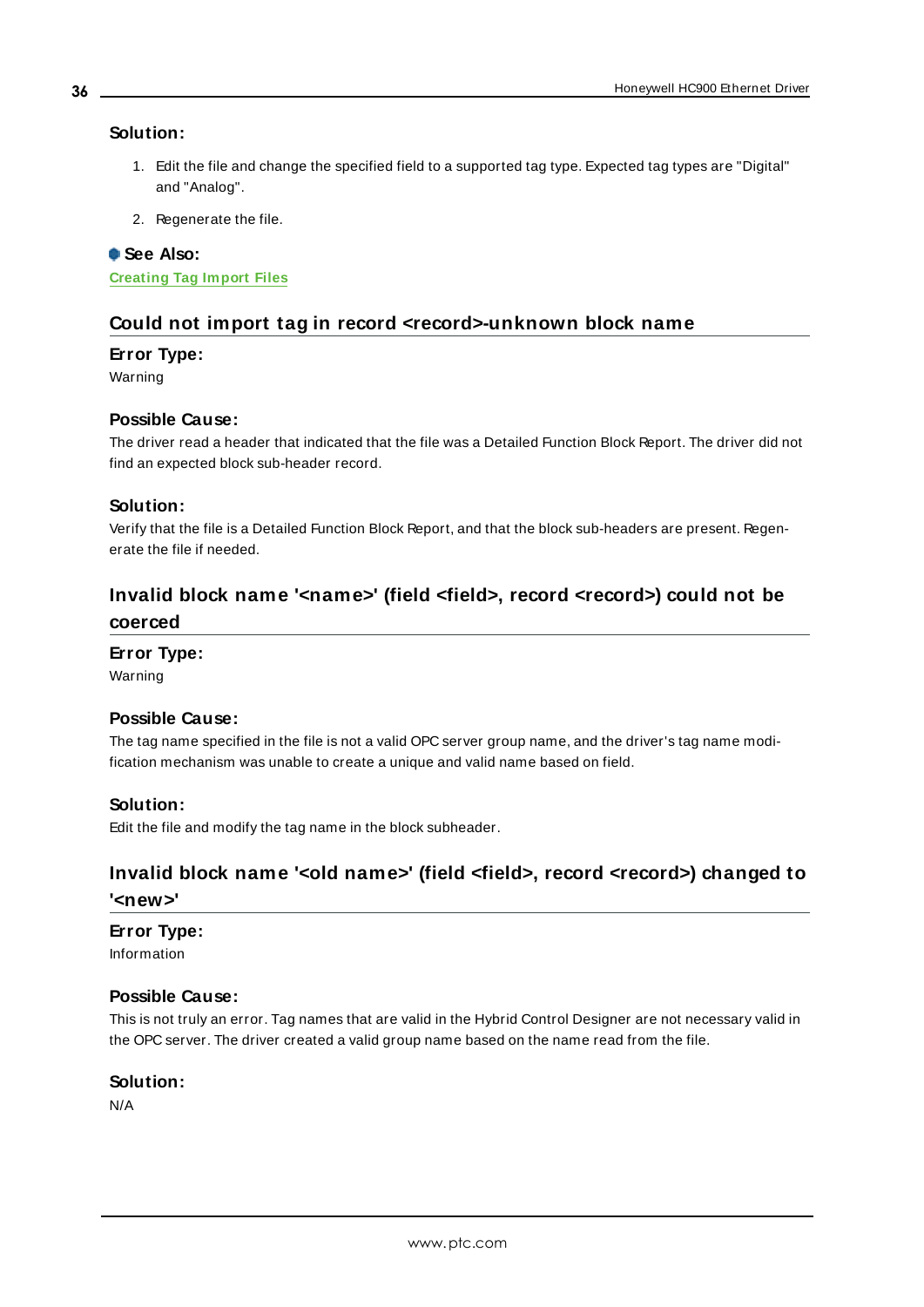## <span id="page-36-0"></span>**Appendix: Creating Tag Import Files**

The Honeywell Hybrid Control Designer version 2.1 and later is used to export controller configuration data to Comma Separated Variable (CSV) format files. The files that contain tag information can in turn be imported by this driver. For more information on driver configuration, refer to **Tag [Import](#page-18-0)**. For instructions on how to create a tag import file, refer to the information below.

- 1. To create an export file, start the Hybrid Control Designer and then open a configuration file. Alternatively, upload a controller configuration.
- 2. Next, click **File** | **Export Report...**.



**Note:** Users will be given the option to export Controller, FBDs or Recipes data. Controller and Recipes data will not be of use to the driver. Of the FBDs options, only the Summary Function Block Report will not be of use to the driver. One or more of the files generated by any of the other FBDs options may be imported.

#### **Example One**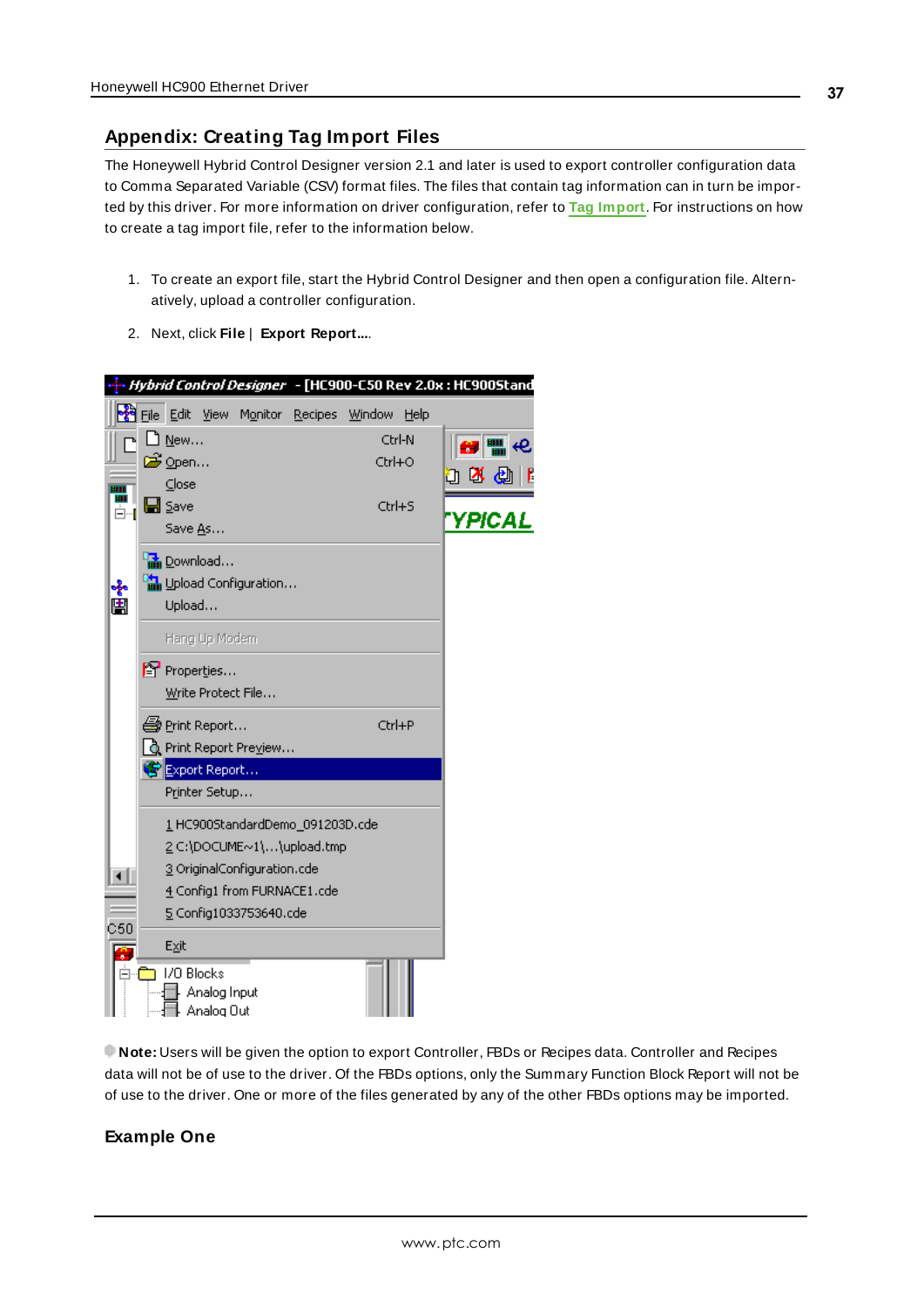1. To create a file describing the tags used by the various function blocks defined in the controller, click **Modbus Register Map** | **Detailed Function Block Report**.

| <b>Export Report</b> |                                        |                                                                                                       | $\vert x \vert$ |
|----------------------|----------------------------------------|-------------------------------------------------------------------------------------------------------|-----------------|
|                      | Select a report category to export:    |                                                                                                       |                 |
| Controller           | ,,,,,,,,,,,,,,<br>FBDsi                | Recipes                                                                                               |                 |
|                      | Modbus Register Map<br>Tag Information | Detailed Function Block Report<br>Summary Function Block Report<br>User-Defined Signals and Variables |                 |
|                      |                                        | Close                                                                                                 |                 |

2. Next, specify the types of function blocks that will be included in the export file.

| <b>Select Blocks for Exporting</b>  |                                       |            |
|-------------------------------------|---------------------------------------|------------|
|                                     |                                       |            |
| $\triangledown$ Loops               |                                       | Select All |
| $\overline{\mathbf{v}}$ Alternators | $\blacktriangleright$ Sequencers      | Clear All  |
| <b>▽</b> Device Controls            | <b>▽</b> SP Programmers               |            |
| Ø Hand / Off / Autos                | $\overline{\mathsf{v}}$ SP Schedulers |            |
| $\triangledown$ Ramps               | $\triangledown$ Stages                | Cancel     |

- 3. Click **OK** and then specify a file name.
- **Note:** The file created can now be used directly by the driver's tag import feature.

#### **Example Two**

1. To create a file describing all of the Signal Tags in use by the controller, click **Tag Information** | **Signal Tags**.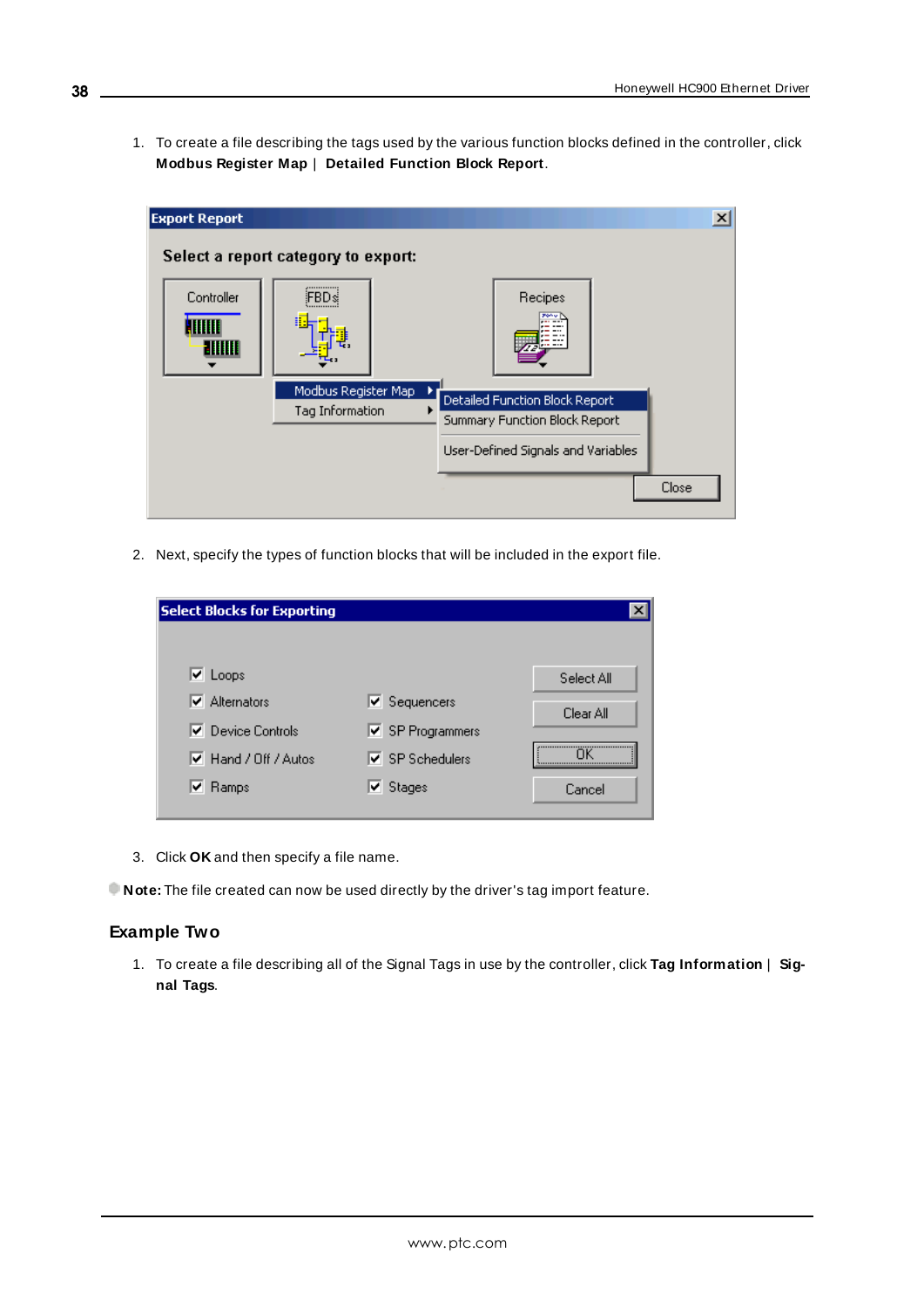| <b>Export Report</b> | Select a report category to export:              |                                                       | $\mathbf{x}$ |
|----------------------|--------------------------------------------------|-------------------------------------------------------|--------------|
| Controller           | ,,,,,,,,,,,,,,<br>:FBD si<br>Modbus Register Map | Recipes<br>7000<br>٠                                  |              |
|                      | Tag Information                                  | Signal Tags<br>Variables<br>Signal Tags and Variables | Close        |

2. After all selections have been made, users will be prompted to specify a file name.

**Note**: The file created can now be used directly by the driver's tag import feature.

#### **Example Three**

1. To create a file describing all of the tags for an HC900 configuration using the Fixed Modbus Map (the default), select **All Modbus Registers**.

| <b>Export Report</b> |                                                                              |                        | $\vert x \vert$ |
|----------------------|------------------------------------------------------------------------------|------------------------|-----------------|
|                      | Select a report category to export:                                          |                        |                 |
| Controller           | ,,,,,,,,,,,,,,,<br>⊱FBD≸<br>Modbus Register Map<br>٠<br>All Modbus Registers | Recipes<br><b>700v</b> | Close           |

2. Next, specify the file name for import.

### **Example Four**

1. To create a file for all named Modbus partitions using a Custom Modbus Map (HC900 ver. 4.0 firmware and later) select **All Modbus Partitions**.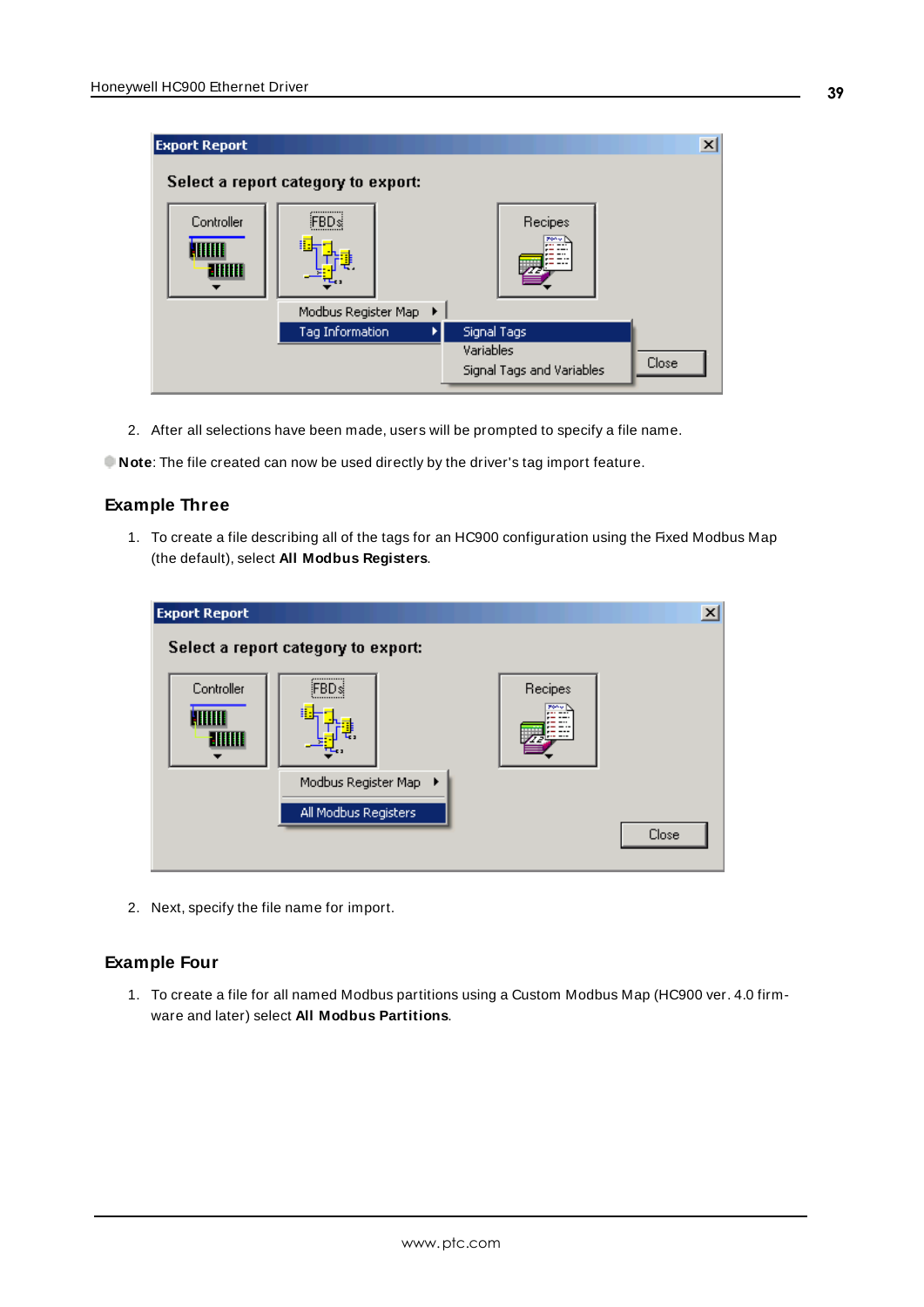| <b>Export Report</b>        |                                                                                                            |                      | $\boldsymbol{\mathsf{x}}$ |
|-----------------------------|------------------------------------------------------------------------------------------------------------|----------------------|---------------------------|
|                             | Select a report category to export:                                                                        |                      |                           |
| Controller<br><b>HIIIII</b> | ,,,,,,,,,,,,,,<br>FBDsi<br>Modbus Map Partitions<br>All Modbus Partitions<br>Summary Function Block Report | Recipes<br>アクヘッ<br>ь | Close                     |

2. Next, define the file name for import. Users may choose to delete partitions that do not contain pertinent tags or that are empty. They may also select individual partitions for import.

**Note:** Signal tag and variable data may be interpreted analog values or digital values. For example, for digital Float value, 0.0 for FALSE/OFF or 1.0 for TRUE/ON; for digital Word or DWord, 0 for FALSE/OFF or 1 for TRUE/ON. The driver will automatically assign the appropriate data type of Float for analog values and Boolean for digital values using the data in the Tag Information export file(s). It will also perform any necessary data type conversions during Runtime. Boolean-to-data type conversions are not performed for userdefined signal tags and variables. For more information, refer to **Holding [Registers](#page-24-0)**.

**Important:** The driver uses the header records in each import file to determine its content. Do not modify these headers.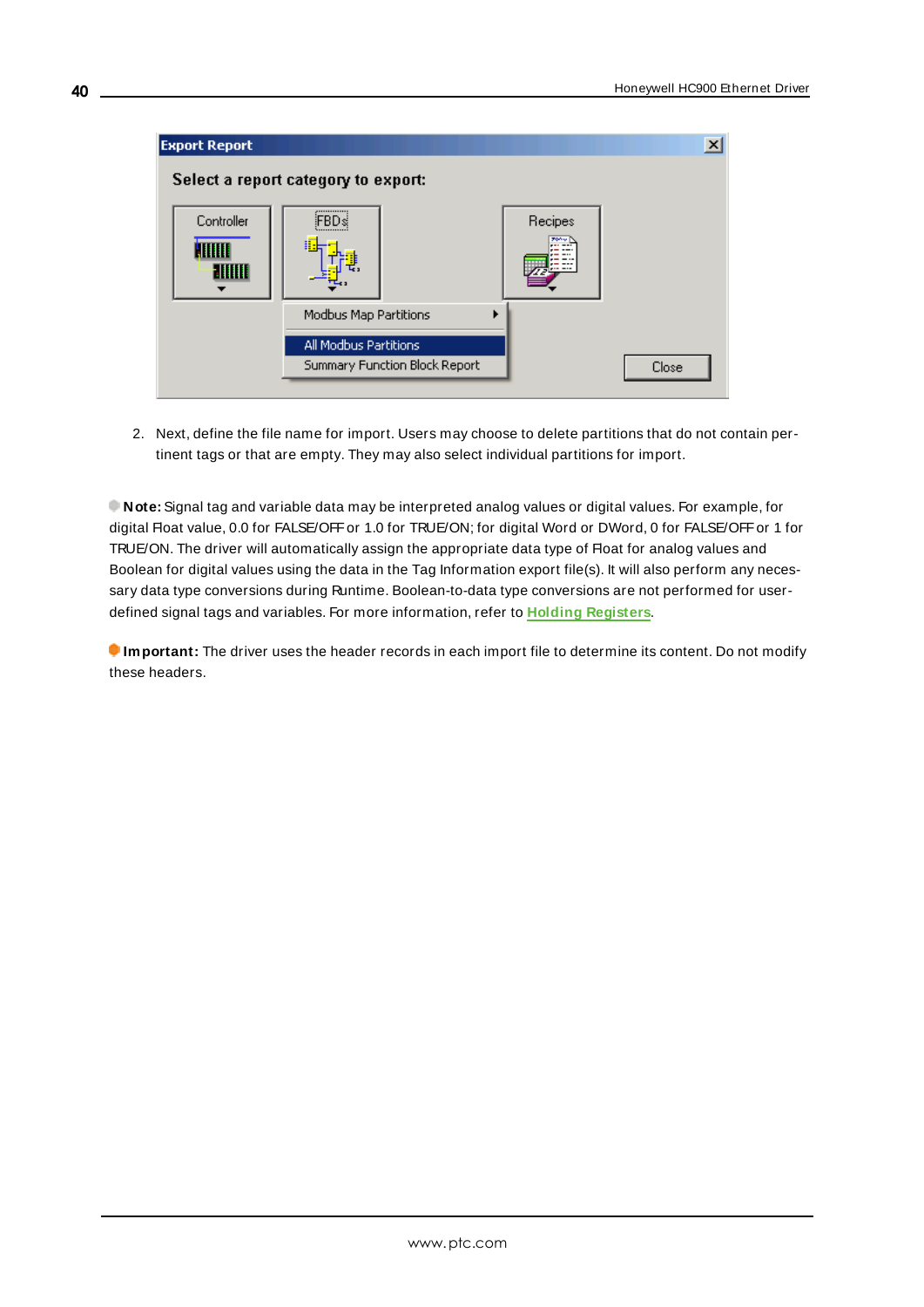# <span id="page-40-0"></span>Index

## **A**

Address '<address>' is out of range for the specified device or register [29](#page-28-2) Address Descriptions [23](#page-22-0) Allow Sub Groups [13](#page-12-2) Array size is out of range for address '<address>' [30](#page-29-1) Array support is not available for the specified address: '<address>' [30](#page-29-2) Attempts Before Timeout [14](#page-13-1) Auto-Demotion [14](#page-13-0) Automatic Tag Database Generation [13](#page-12-0)

## **B**

Bad address in block [x to y] on device '<device name>' [31](#page-30-2) Bad received length [x to y] on device '<device name>' [32](#page-31-0) BCD [22](#page-21-1) Block Sizes [16](#page-15-0) Boolean [22](#page-21-2)

## **C**

Channel Assignment [9](#page-8-1) Coils [16](#page-15-2) Communications Timeouts [13-14](#page-12-3) Connect Timeout [14](#page-13-2) Could not import tag in record <record> - unknown block name [36](#page-35-0) Could not parse expected data (field <field>\_record <record>) [33](#page-32-0) Could not read record <record> - Buffer length exceeded [32](#page-31-1) Create [13](#page-12-4) Creating Tag Import Files [37](#page-36-0)

## **D**

Data Collection [10](#page-9-2) Data Type '<type>' is not valid for device address '<address>' [29](#page-28-4) Data Types Description [22](#page-21-0)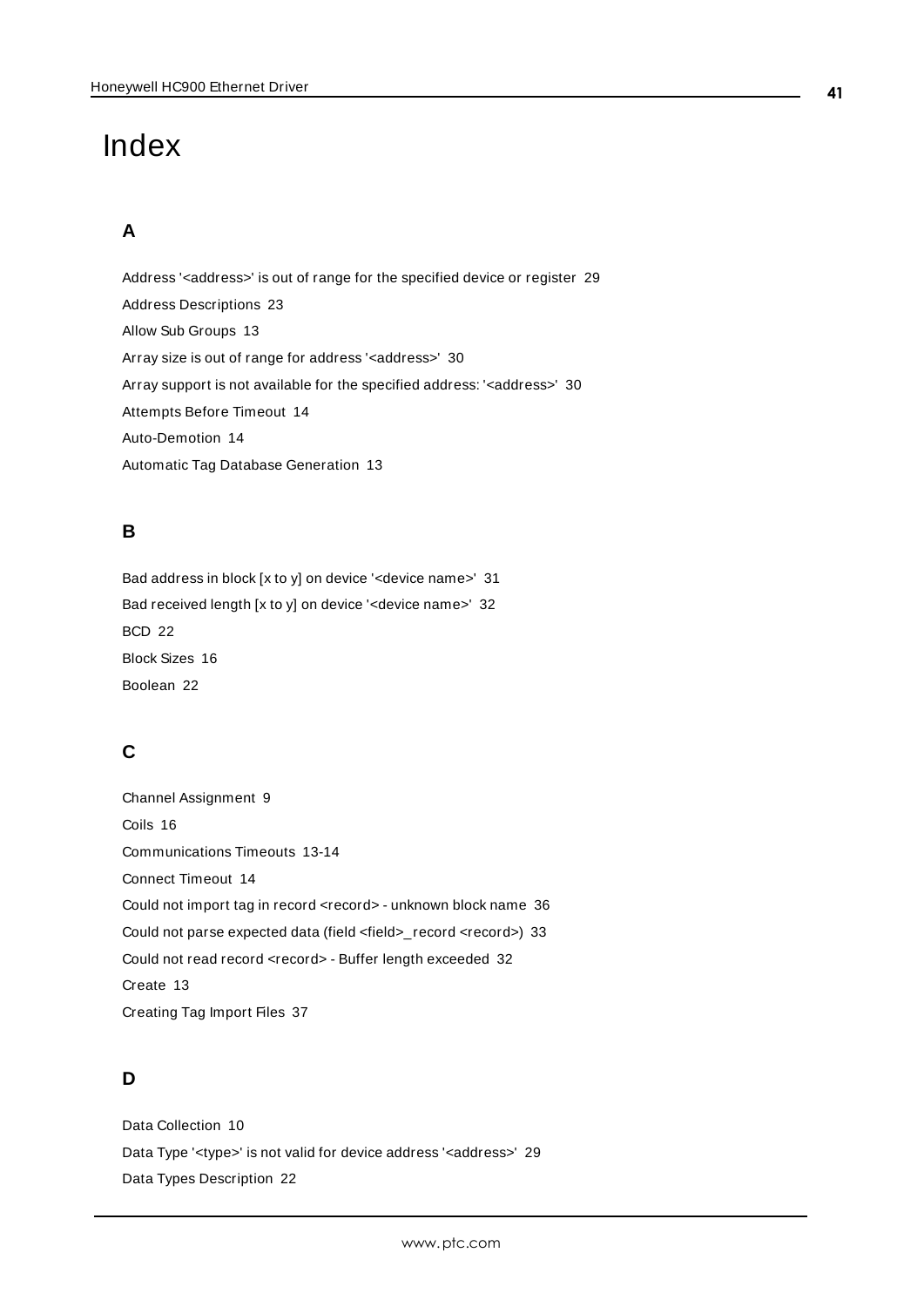Delete [12](#page-11-0) Demote on Failure [14](#page-13-3) Demotion Period [15](#page-14-2) Device '<device name>' is not responding [30](#page-29-3) Device address '<address>' contains a syntax error [29](#page-28-1) Device address '< address>' is not supported by model '< model name>' [29](#page-28-3) Device address '<address>' is Read Only [30](#page-29-0) Device Properties — Tag Generation [11](#page-10-0) Discard Requests when Demoted [15](#page-14-3) Do Not Scan, Demand Poll Only [11](#page-10-1) Driver [9](#page-8-2) DWord [22](#page-21-3)

## **E**

Error Descriptions [28](#page-27-0)

## **F**

Failure to initiate 'winsock.dll' [31](#page-30-1) Float [22](#page-21-4)

## **G**

General [9](#page-8-0) Generate [12](#page-11-1)

## **H**

Holding Register [23](#page-22-3) Holding Registers [25](#page-24-0)

## **I**

ID [9](#page-8-3) Identification [9](#page-8-0) Initial Updates from Cache [11](#page-10-2) Input Coils [23](#page-22-2)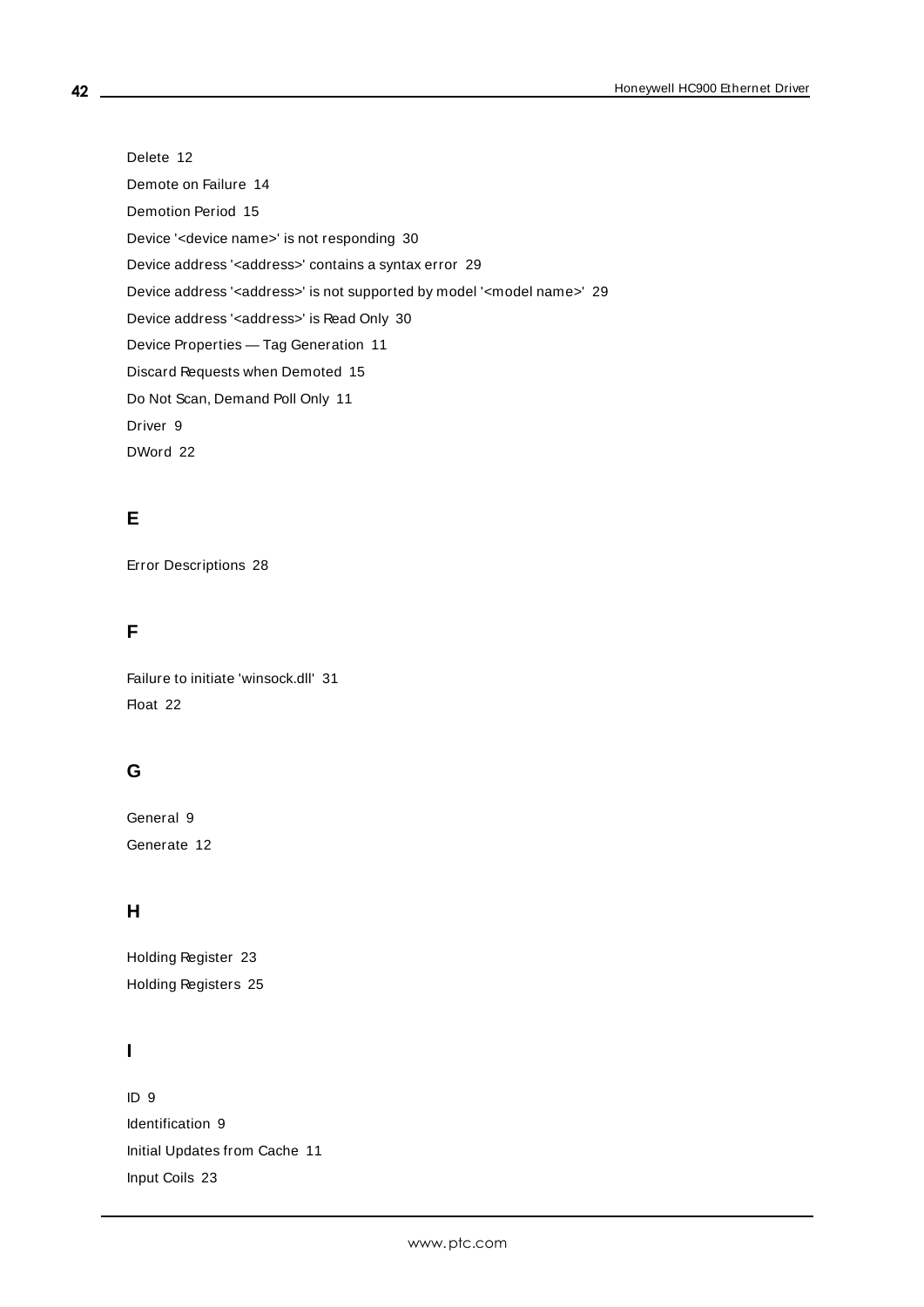Inter-Request Delay [14](#page-13-4) Internal Registers [24](#page-23-0) Invalid access (field <field>, record <record>) [34](#page-33-2) Invalid block name '<name>' (field <field>, record <record>) could not be coerced [36](#page-35-1) Invalid block name '<old name>' (field <field>, record <record>) changed to '<new>' [36](#page-35-2) Invalid datatype (field <field>, record <record>) [34](#page-33-1) Invalid decimal address (field <field>, record <record>) [33](#page-32-1) Invalid tag name '<name>' (field <field>, record <record>) could not be coerced into valid name [33](#page-32-2) Invalid tag name '<old name>' (field <field>, record <record>) changed to '<new name>' [34](#page-33-0) Invalid tag type (field <field>, record <record>) [35](#page-34-1) Invalid type (field <field>, record <record>) [35](#page-34-0)

## **L**

LBCD [22](#page-21-5) Long [22](#page-21-6)

### **M**

Missing address [29](#page-28-0) Model [9](#page-8-4)

## **N**

Name [9](#page-8-5) No tags imported - Unsupported file format [32](#page-31-2)

## **O**

On Device Startup [12](#page-11-2) On Duplicate Tag [12](#page-11-3) On Property Change [12](#page-11-4) Operating Mode [10](#page-9-0) Optimizing Your Honeywell HC Ethernet Communications [27](#page-26-0) Output Coils [23](#page-22-1) Overview [5](#page-4-0) Overwrite [12](#page-11-5)